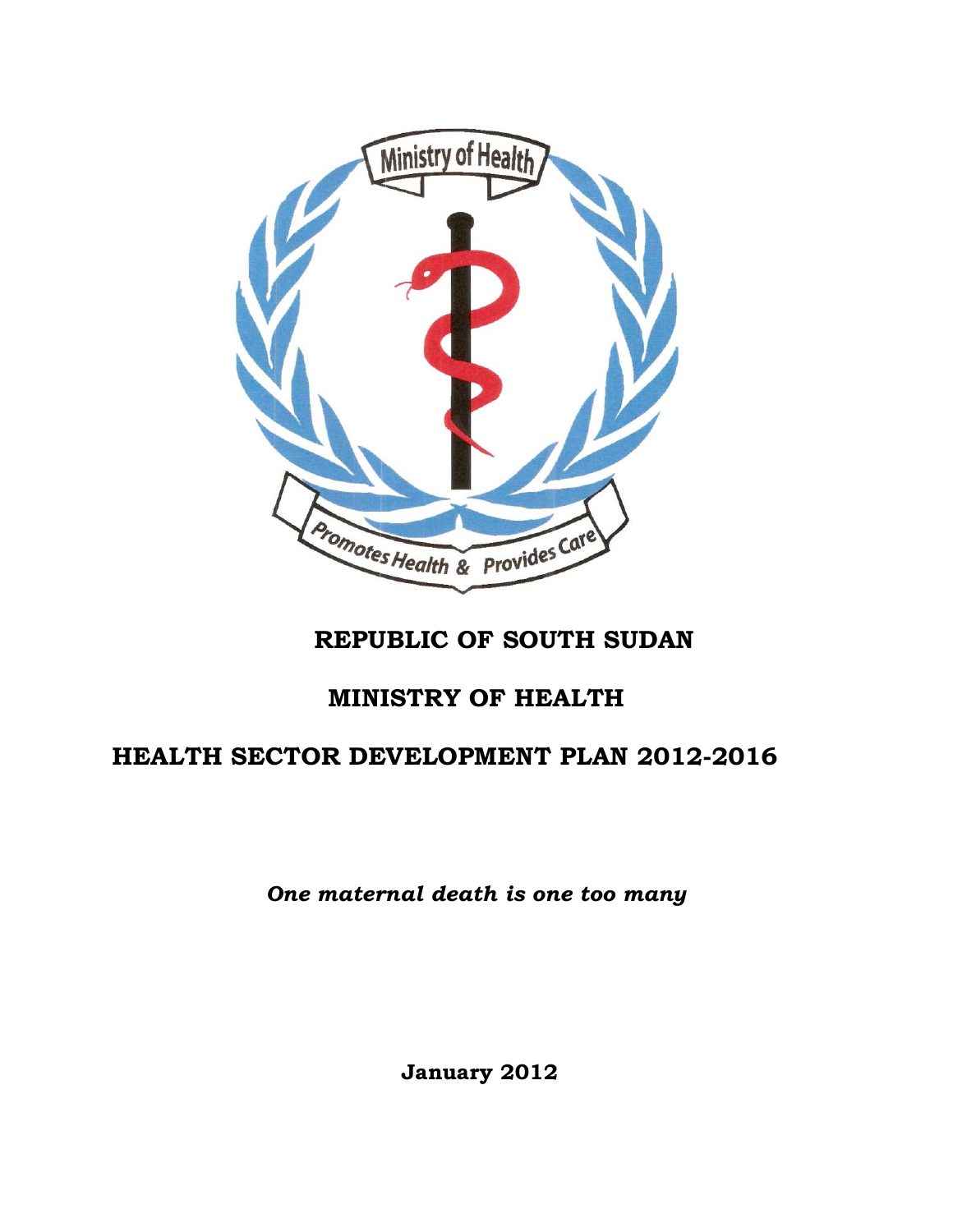# **Vision**

A healthy and productive population fully exercising its human potentials

# **Mission**

To improve the health status of the population and provide quality health care to all the people of South Sudan, especially the most vulnerable women and children

# **Values**

Right to health, equity, pro-poor, community ownership and good governance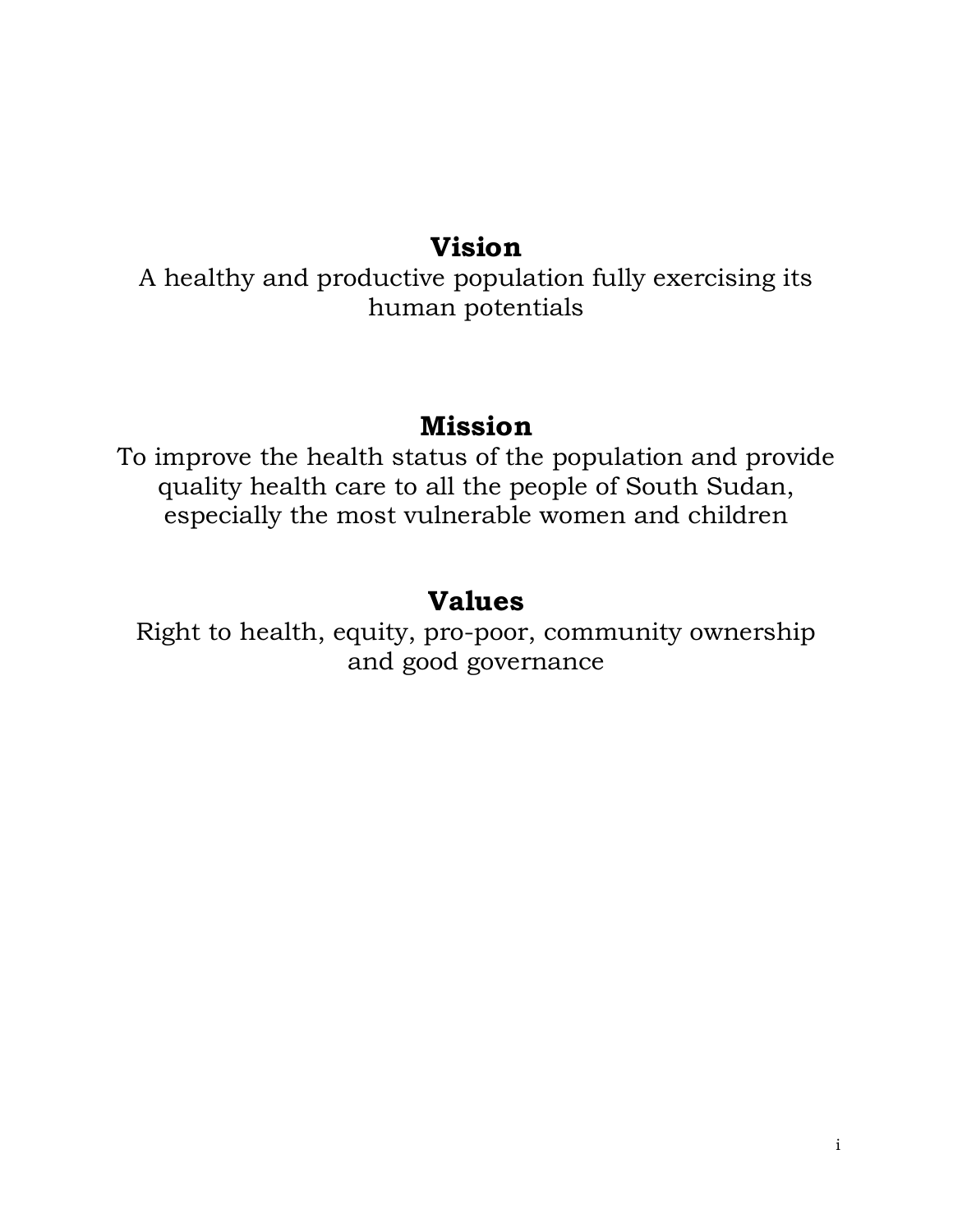# <span id="page-2-0"></span>**Contents**

| <b>CHAPTER ONE:</b> |  |
|---------------------|--|
|                     |  |
|                     |  |
|                     |  |
|                     |  |
|                     |  |
|                     |  |
|                     |  |
|                     |  |
|                     |  |
|                     |  |
|                     |  |
|                     |  |
|                     |  |
|                     |  |
|                     |  |
|                     |  |
|                     |  |
|                     |  |
|                     |  |
|                     |  |
|                     |  |
|                     |  |
| 2.4.1               |  |
|                     |  |
|                     |  |
|                     |  |
|                     |  |
|                     |  |
|                     |  |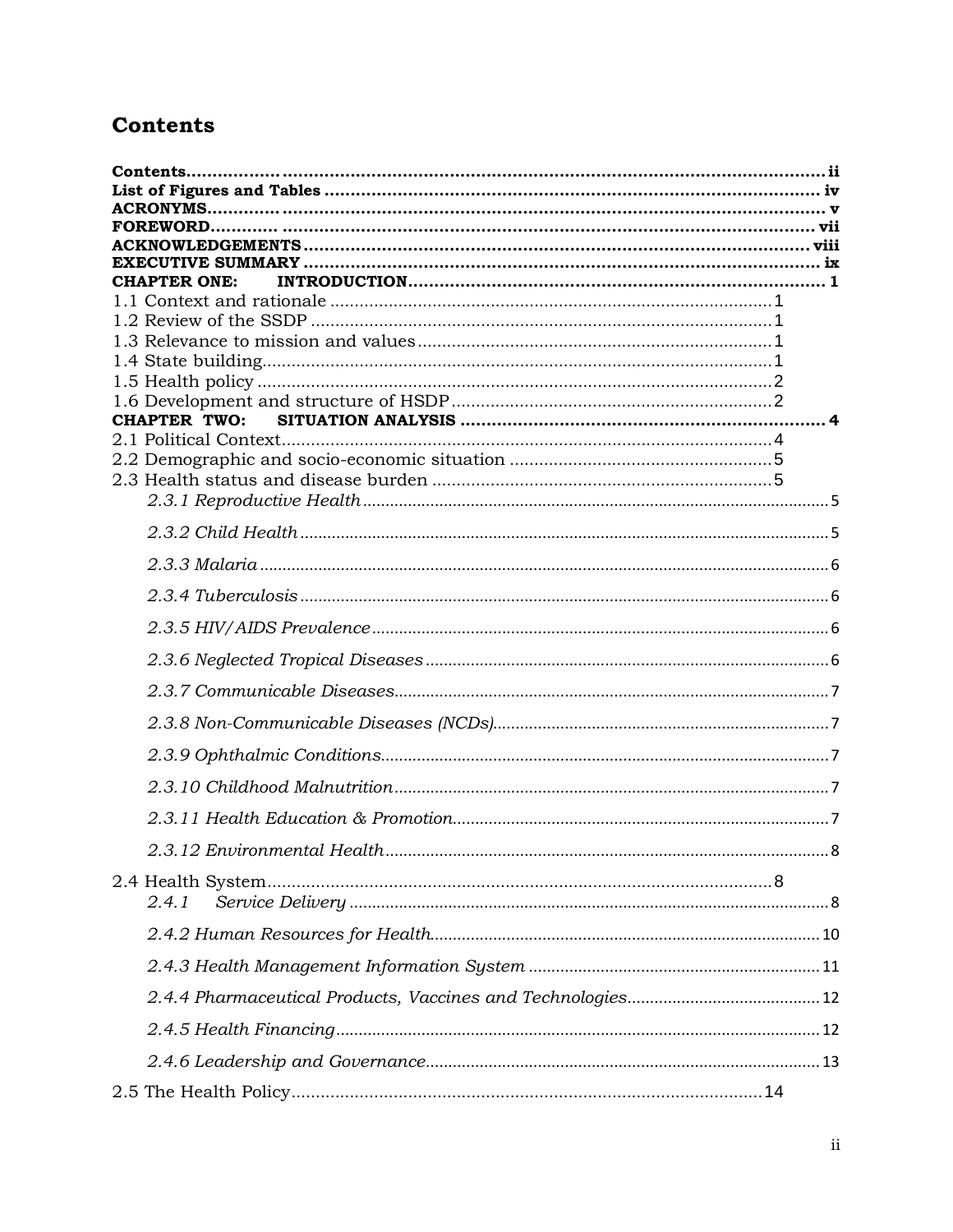| CHAPTER THREE: GOAL, OBJECTIVES, STRATEGIC RESPONSE AND EXPECTED                                                           |    |
|----------------------------------------------------------------------------------------------------------------------------|----|
|                                                                                                                            | 16 |
|                                                                                                                            |    |
|                                                                                                                            |    |
| <b>CHAPTER FOUR:</b>                                                                                                       | 23 |
|                                                                                                                            |    |
|                                                                                                                            |    |
|                                                                                                                            |    |
|                                                                                                                            |    |
|                                                                                                                            |    |
|                                                                                                                            |    |
|                                                                                                                            |    |
| <b>CHAPTER FIVE:</b>                                                                                                       |    |
|                                                                                                                            |    |
|                                                                                                                            |    |
|                                                                                                                            |    |
|                                                                                                                            |    |
|                                                                                                                            |    |
|                                                                                                                            |    |
|                                                                                                                            |    |
|                                                                                                                            |    |
|                                                                                                                            |    |
|                                                                                                                            |    |
| <b>ANNEXES.</b><br>Annex A:                                                                                                |    |
| Annex B:<br>Annex C:<br>Annex D:<br>Indicative Minimum HRH Gaps, Projections & Recruitment Needs40<br>Annex E:<br>Annex F: | 43 |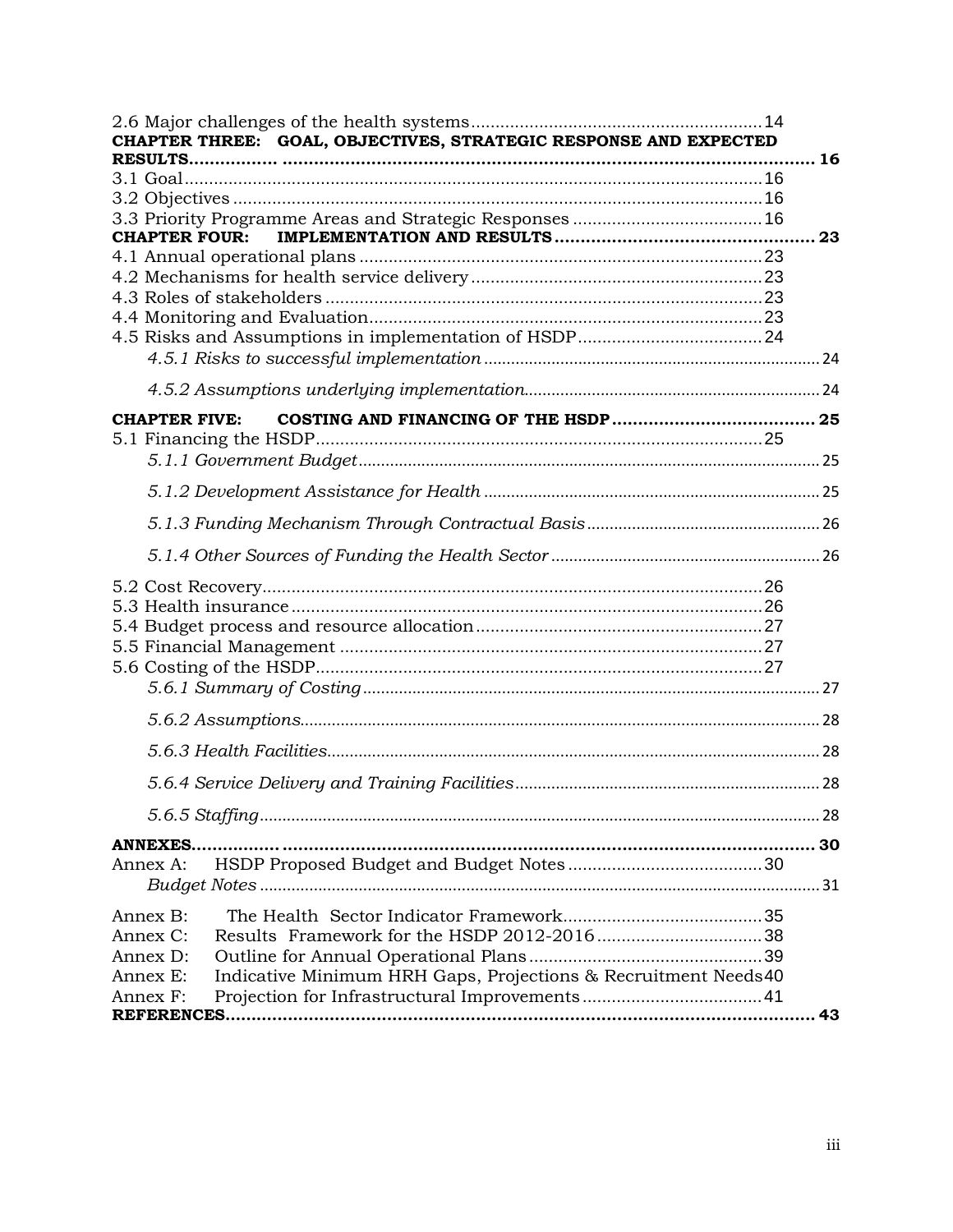# **List of Figures and Tables**

<span id="page-4-0"></span>

| Table 1: Priority Programme Areas and Strategic Response planning Matrix17 |  |
|----------------------------------------------------------------------------|--|
|                                                                            |  |
|                                                                            |  |
|                                                                            |  |
|                                                                            |  |
|                                                                            |  |
|                                                                            |  |
|                                                                            |  |
|                                                                            |  |
|                                                                            |  |
|                                                                            |  |
|                                                                            |  |
|                                                                            |  |
|                                                                            |  |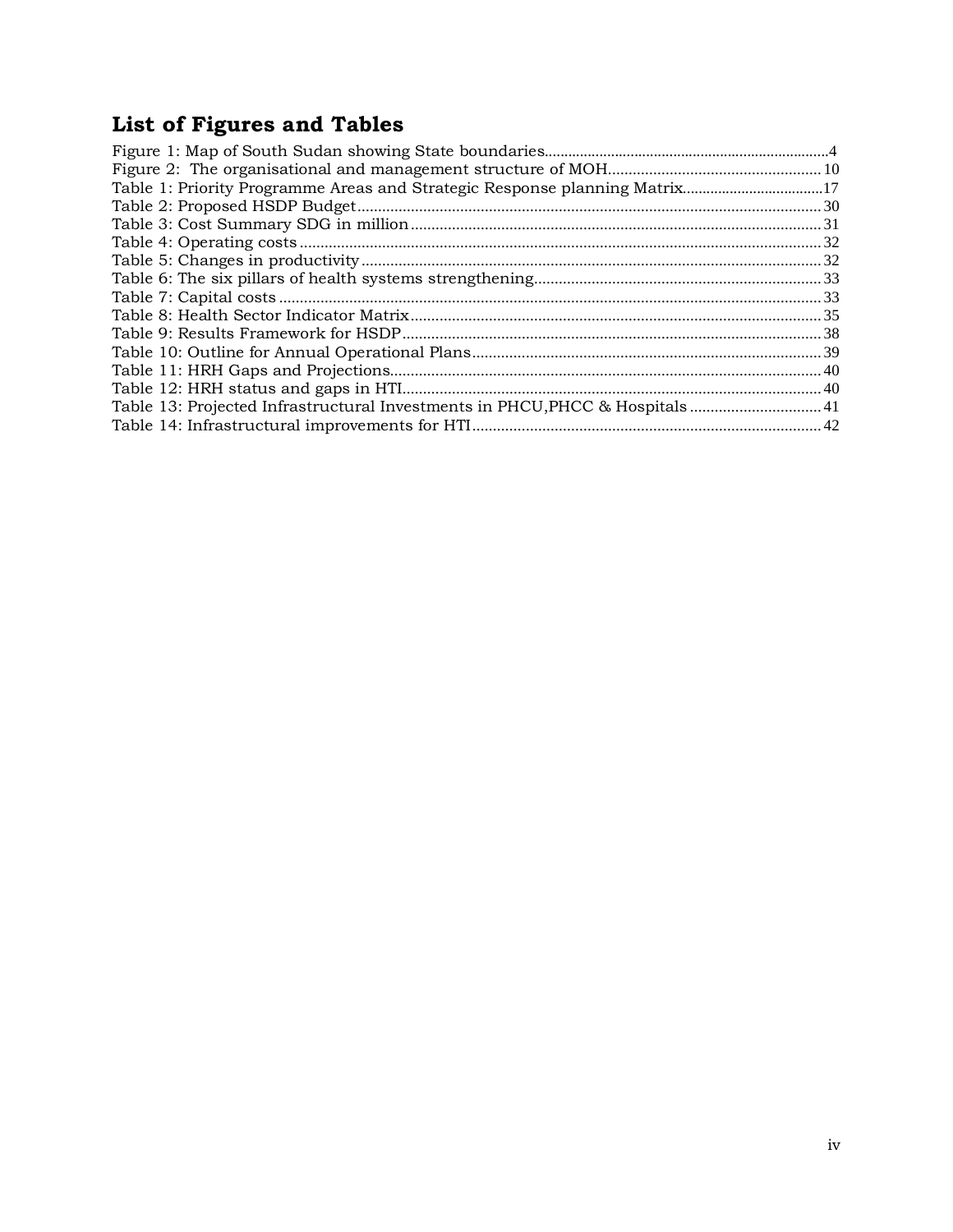# <span id="page-5-0"></span>**ACRONYMS**

| <b>AIDS</b>               | Acquired Immunodeficiency Syndrome                                          |  |  |  |  |  |
|---------------------------|-----------------------------------------------------------------------------|--|--|--|--|--|
| <b>AHSPR</b>              | Annual Health Sector Performance Review                                     |  |  |  |  |  |
| <b>ANC</b>                | <b>Antenatal Care</b>                                                       |  |  |  |  |  |
| <b>ART</b>                | Antiretroviral Therapy                                                      |  |  |  |  |  |
| <b>ARV</b>                | Antiretroviral                                                              |  |  |  |  |  |
| <b>BeG</b>                | Bahar el Ghazal                                                             |  |  |  |  |  |
| <b>BPHS</b>               | Basic Package of Health Services                                            |  |  |  |  |  |
| <b>CBO</b>                | Community-based Organisation                                                |  |  |  |  |  |
| <b>CEMONC</b>             | Comprehensive Emergency Obstetric and Neonatal Care                         |  |  |  |  |  |
| CH                        | County Hospital                                                             |  |  |  |  |  |
| <b>CHD</b>                | <b>County Health Department</b>                                             |  |  |  |  |  |
| <b>CHW</b>                | Community Health Worker                                                     |  |  |  |  |  |
| <b>CIDA</b>               | Canadian International Development Association                              |  |  |  |  |  |
| <b>CMW</b>                | Community Midwife                                                           |  |  |  |  |  |
| <b>CPA</b>                | Comprehensive Peace Agreement                                               |  |  |  |  |  |
| <b>CPHC</b>               | Comprehensive Primary Health Care                                           |  |  |  |  |  |
| <b>DAH</b>                | Development Assistance for Health                                           |  |  |  |  |  |
| <b>DFID</b>               | Department for International Development                                    |  |  |  |  |  |
| <b>CSO</b>                | Civil Society Organisation                                                  |  |  |  |  |  |
| <b>DHIS</b>               | District Health Information Software                                        |  |  |  |  |  |
| <b>DOTS</b>               | Direct Observed Treatment Short Course                                      |  |  |  |  |  |
| <b>DPT</b>                | Diphtheria, Pertussis, Tetanus                                              |  |  |  |  |  |
| <b>EPI</b>                | Expanded Programme on Immunissation                                         |  |  |  |  |  |
| EU                        | European Union                                                              |  |  |  |  |  |
| <b>FBO</b>                | Faith Based Organisation                                                    |  |  |  |  |  |
| <b>GAM</b>                | Global Acute Malnutrition                                                   |  |  |  |  |  |
| <b>GAVI</b>               | Global Alliance for Vaccine and Immunissation                               |  |  |  |  |  |
| <b>GFATM</b>              | Global Fund against AIDS, Tuberculosis and Malaria                          |  |  |  |  |  |
| GoSS                      | Government of Southern Sudan                                                |  |  |  |  |  |
| <b>GoSSHA</b>             | Government of Southern Sudan Health Assembly                                |  |  |  |  |  |
| HFM                       | <b>Health Facility Mapping</b>                                              |  |  |  |  |  |
| <b>HHP</b>                | Home Health Promoter                                                        |  |  |  |  |  |
| <b>HIV</b>                | Human Immunodeficiency Virus                                                |  |  |  |  |  |
| <b>HMIS</b>               | Health Management Information System                                        |  |  |  |  |  |
| <b>HRH</b>                | Human Resources for Health                                                  |  |  |  |  |  |
| <b>HRHMIS</b>             | Human Resources for Health Management Information                           |  |  |  |  |  |
|                           | System                                                                      |  |  |  |  |  |
| <b>HSDP</b>               | Health Sector Development Plan 2012-2016                                    |  |  |  |  |  |
| <b>HTC</b>                | HIV Testing & Counselling                                                   |  |  |  |  |  |
| <b>HTI</b>                | Health Training Institute                                                   |  |  |  |  |  |
| <b>IDSR</b><br><b>IMA</b> | Integrated Disease Surveillance Response<br>Inter-church Medical Assistance |  |  |  |  |  |
|                           |                                                                             |  |  |  |  |  |
| <b>IMR</b><br><b>INGO</b> | <b>Infant Mortality Rate</b>                                                |  |  |  |  |  |
| <b>IT</b>                 | International Non Government Organisation                                   |  |  |  |  |  |
| <b>JTH</b>                | <b>Information Technology</b>                                               |  |  |  |  |  |
| <b>LATH</b>               | Juba Teaching Hospital                                                      |  |  |  |  |  |
|                           | Liverpool Associates for Tropical Health                                    |  |  |  |  |  |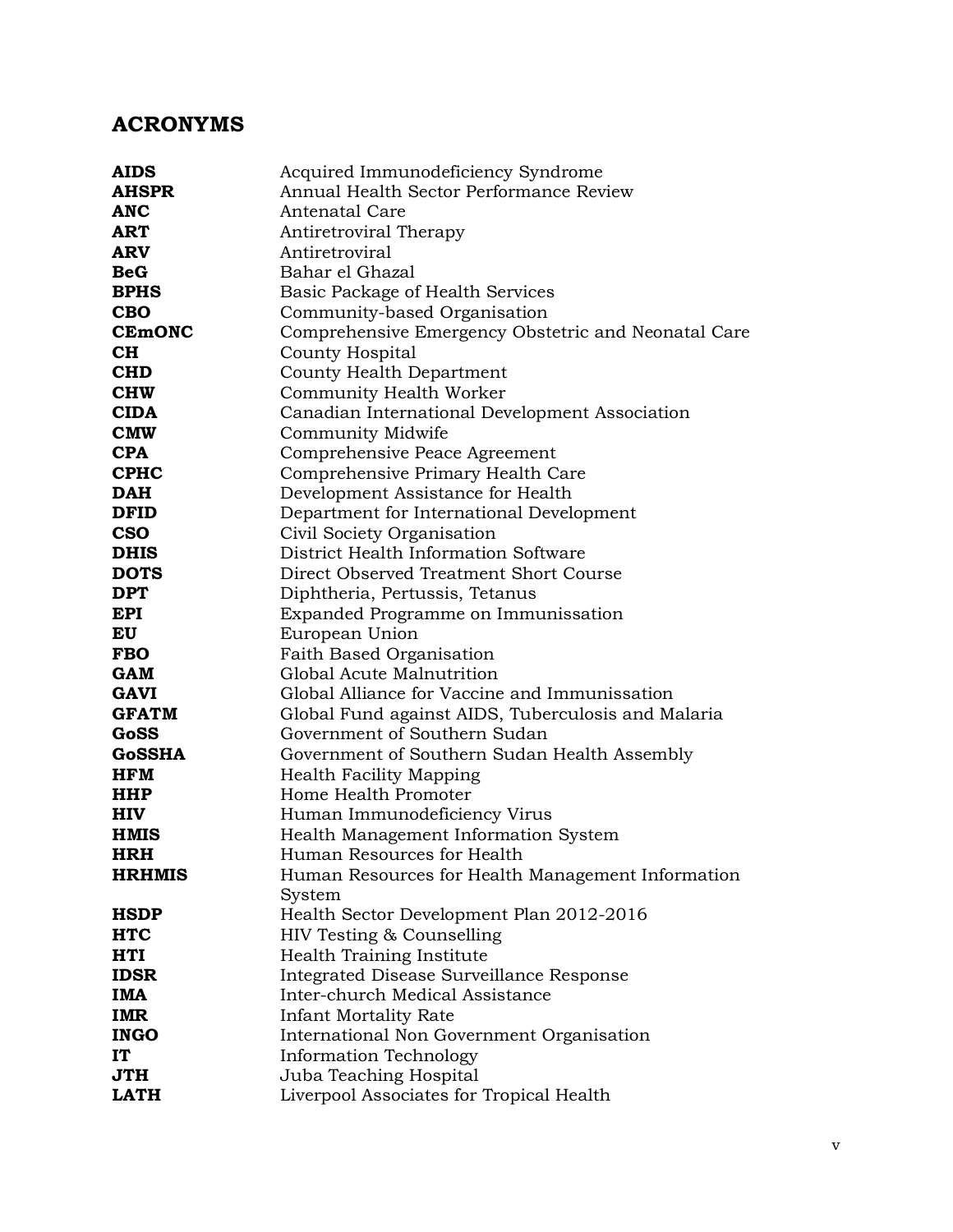| <b>LMIS</b>              | Logistic Management Information System                                             |
|--------------------------|------------------------------------------------------------------------------------|
| M&E                      | Monitoring and Evaluation                                                          |
| <b>MCH</b>               | Maternal and Child Health                                                          |
| <b>MCHW</b>              | Maternal Child Health Worker                                                       |
| <b>MDG</b>               | Millennium Development Goals                                                       |
| <b>MDTF</b>              | Multi Donor Trust Fund                                                             |
| <b>MMR</b>               | Maternal Mortality Ratio                                                           |
| <b>MoFEP</b>             | Ministry of Finance and Economic Planning                                          |
| MoH                      | Ministry of Health                                                                 |
| NA                       | Not Available                                                                      |
| <b>NCD</b>               | Non-Communicable Disease                                                           |
| <b>NGO</b>               | Non-Government Organisation                                                        |
| <b>NHIF</b>              | National Health Insurance Fund                                                     |
| <b>NPA</b>               | Norwegian People's Aid                                                             |
| <b>NTD</b>               | <b>Neglected Tropical Disease</b>                                                  |
| <b>NTLBP</b>             | National Tuberculosis, Leprosy, and Buruli Programme                               |
| <b>PHC</b>               | Primary Health Care                                                                |
| <b>PHCC</b>              | Primary Health Care Centre                                                         |
| <b>PHCU</b>              | Primary Health Care Unit                                                           |
| <b>PMIS</b>              | Pharmaceutical Management information System                                       |
| <b>PMTCT</b>             | Prevention Mother to Child Transmission                                            |
| <b>PPP</b>               | Public Private Partnership                                                         |
| <b>QSC</b>               | Quantified Supervision Checklist                                                   |
| <b>RSS</b>               | Republic of South Sudan                                                            |
| <b>SDG</b>               | Sudanese Gine (Pounds)                                                             |
| <b>SH</b>                | State Hospital                                                                     |
| <b>SHHS</b>              | Sudan Household Health Survey                                                      |
| <b>SMoH</b>              | State Ministry of Health                                                           |
| <b>SSCCSE</b>            | Southern Sudan Centre for Census, Statistics & Evaluation                          |
| <b>SSDP</b>              | South Sudan Development Plan                                                       |
| <b>SSMIS</b>             | South Sudan Malaria Indicator Survey                                               |
| TВ                       | Tuberculosis                                                                       |
| <b>TBD</b>               | To Be Determined                                                                   |
| TH                       | <b>Teaching Hospital</b>                                                           |
| U5s                      | Under-Fives                                                                        |
| U5MR                     | Under-Five Mortality Rate                                                          |
| <b>UN</b>                | <b>United Nations</b>                                                              |
| <b>UNFPA</b>             | United Nations Populations Fund                                                    |
| <b>UNICEF</b>            | United Nations Children's Fund                                                     |
| <b>UPHTI</b>             | Upper Nile Health Training Institute                                               |
| <b>USAID</b>             | United States Agency for International Development<br><b>United States Dollars</b> |
| <b>USD</b><br><b>WHO</b> |                                                                                    |
|                          | World Health Organisation                                                          |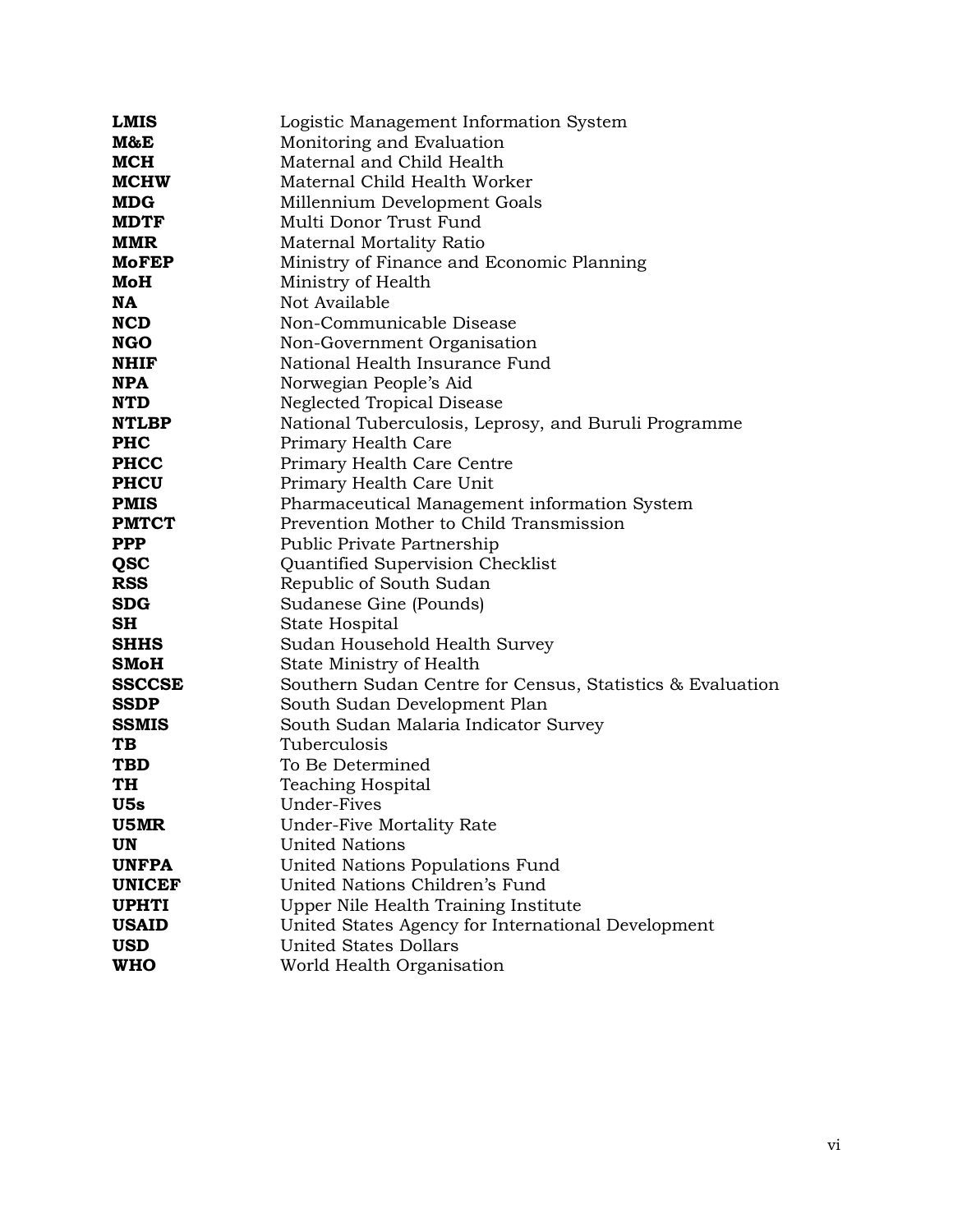# <span id="page-7-0"></span>**FOREWORD**

This Health Sector Development Plan is the first phase of the strategic direction towards health systems development in the Republic of South Sudan. It serves as an organisational guide for the provision of health care in the young and newly independent sovereign state. It offers a road map for improving the health of the people and their quality of life so as to be more economically productive. Above all, the plan addresses the commitment of the government to make basic and lifesaving health care accessible to all, particularly women and children; *"One maternal death is one too many"*. By simultaneously addressing three key challenges; public health, the delivery of quality health services, and institutional functioning, the plan kills two birds with one stone. It consolidates an operational base and responds to needs. We strongly believe that good health is a pre-requisite for a productive economy, which in turn is the gateway to eradication of poverty and embracing prosperity.

We need to significantly increase human resources and retain those categories of health personnel who can make a difference in meeting the health needs of the people of South Sudan. It has been relatively easy to identify 'what' needs to be done over the next five years. However, we also know that what is more important is 'how' people go about their work, the quality they bring to service delivery, and the management skills they put into practice that can make or break implementation. We need far greater numbers of health personnel who will have a sound approach to strengthening health systems and delivering quality health care. Corollary to competent and motivated human resources is the accessibility of responsive service delivery facilities to the population.

In the current festive climate of independence and sovereignty we have four outstanding opportunities. First is that the Republic of South Sudan will increasingly allocate resources to the health sector and ensure their transparent and accountable utilisation. Second is that the government will be committed to investing in cooperative partnership with the private sector and mutual collaboration with the international community. In this way, the support rendered in relief and humanitarian assistance can be transformed into development assistance for the mammoth task of building our country and society. Thirdly, there is commitment among health sector stakeholders, both national and international, to synergize efforts for optimum delivery and outcomes. We owe much appreciation to these stakeholders, present and future, for their efforts and support. Last but most importantly, we can count on the enthusiasm, strengths, and resilience of our communities to participate fully in providing for the health and welfare of our nation.

From now onward we must advance with confidence, energy and transparency to achieve and maintain a state of good health for our people and country by promoting health, preventing disease and providing care.

I commend this plan to our health care personnel, on whose shoulders the greatest burden of implementation falls.

#### **H.E Dr. Michael Milli Hissein Minister of Health, Republic of South Sudan**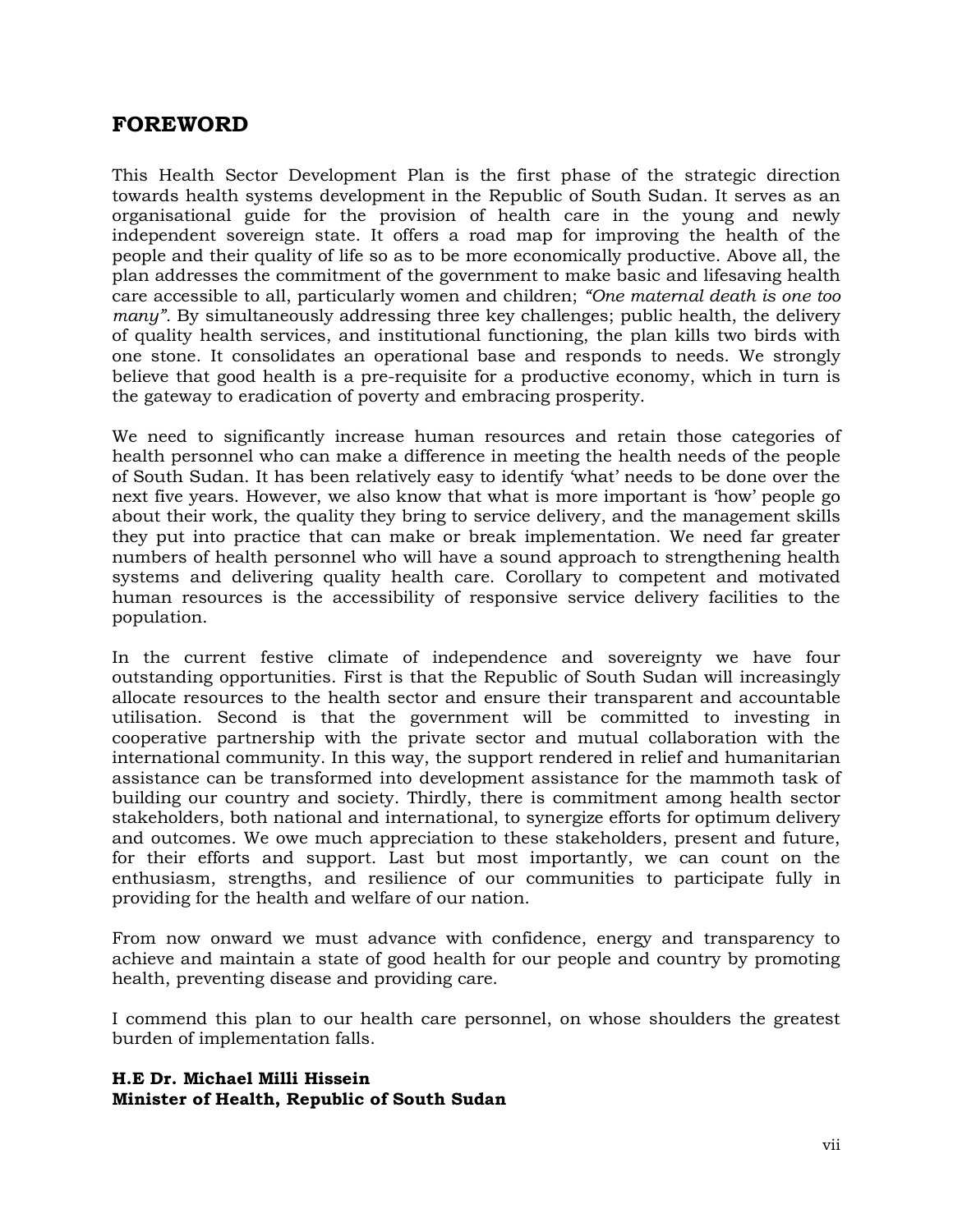# <span id="page-8-0"></span>**ACKNOWLEDGEMENTS**

Without the concerted efforts of several individuals and organisations, the Health Sector Development Plan for South Sudan (HSDP 2012-2016), would not have been possible. The HSDP has been developed through a highly participatory process. In addition to the active participation of working groups, ably co-chaired by the leadership of the Ministry of Health, a number of consultations were conducted with relevant departments and organisations within and outside the Ministry on an ongoing basis. While some facilitated access to very useful information and data, others provided incisive contributions to the discussions that ensured the high quality of the document.

Input was provided and consensus built at a national validation workshop held in Juba in March 2011. The workshop gave us the opportunity to further discuss the HSDP with Central and State Ministers and their key technical staff, who contributed significantly to enrich the HSDP in order to ensure it appropriately responds to the needs of the people of South Sudan

I would like to acknowledge the efforts of all of the dedicated staff of the Ministry of Health and partners and the support that was provided by all stakeholders, including but not limited to CIDA, DFID, EU, LATH, UNFPA, UNICEF, USAID, WHO regional and headquarters offices, the World Bank, and health sector NGOs.

My profound thanks go to State Ministries of Health for their commitment and the diverse ways that they demonstrated their interest and support for the development agenda of the Republic of South Sudan. Furthermore, my sincere thanks go to all the consultants and experts that have facilitated the process of making this document a reality.

There are times when by sheer omission one can forget to include those who contributed greatly to this effort. For those whom I may have inadvertently missed out, I sincerely ask for their forgiveness.

It is also a message of congratulations for all of us. I wish that we will effectively manage a coordinated and collaborative implementation of this Health Sector Development Plan and will be able to reduce significantly the high burden of health problems, which are mainly of preventable causes.

Dr. Mithael Milly Hissen, Minister of Health/RSS.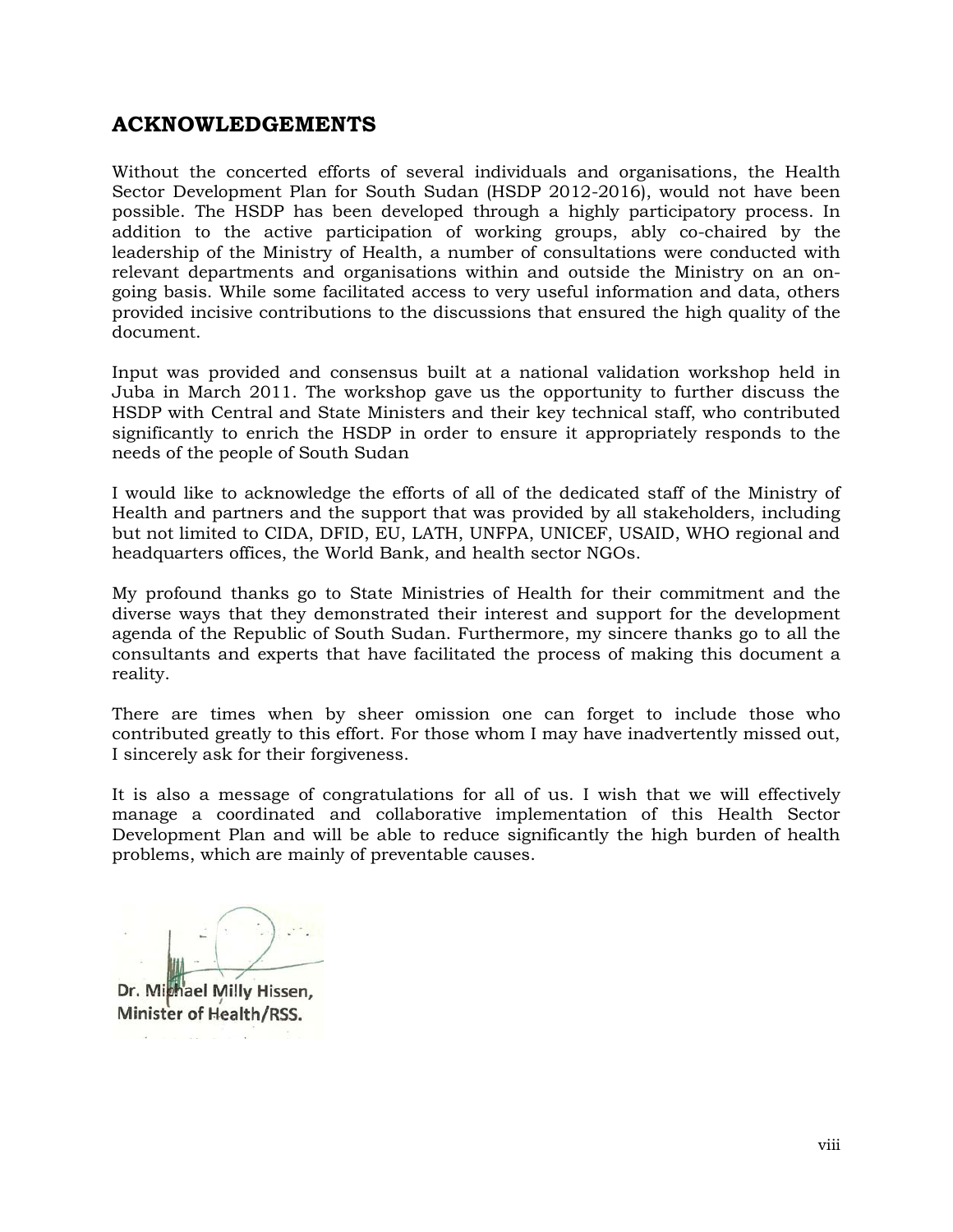# <span id="page-9-0"></span>**EXECUTIVE SUMMARY**

The protracted liberation war in Southern Sudan (1955-2005) caused the destruction of the country's physical and social infrastructure and led to the death and displacement of over four million people. The Comprehensive Peace Agreement (CPA), signed in 2005, brought the war to an end. South Sudan then began a significant political, economic and social transition. Part of this transition included a referendum in January 2011 whose outcome resulted in the historic birth of a new nation, the Republic of South Sudan (RSS), on the 9th July 2011.

The Health Sector Development Plan, 2012–2016 (HSDP) reflects the political will and commitment of the independent and sovereign government of South Sudan to streamline and transform the currently weak health system and the poor quality health services. This is essential if the government is to ensure that the health sector meets the needs of our people.

The aim of the HSDP is to provide the strategic direction and scope of work for the health sector from 2012 to 2016. The plan builds upon some of the aspirations expressed in the Southern Sudan Health Policy, 2007-2011(SSHP) as well as the key achievements and lessons learned since 2005. It is a belated attempt at implementing the health policy that will have to be revised. The HSDP objectives are:

- 1. To increase the utilisation and quality of health services, with emphasis on maternal and child health
- 2. To scale up health promotion and protection interventions so as to empower communities take charge of their health
- 3. To strengthen institutional functioning including governance and health system effectiveness, efficiency and equity

The two factors that will be critical for achievement of all the HSDP objectives are; adequate human resources for health and improved accessibility of health services by the population. We can have the right policies, strategies, systems, evidence based interventions, equipment and norms and standards in place but without spending much more time and money on the greatest asset of a health system, health personnel and the corollary of appropriate, acceptable and accessible service delivery facilities, we will fall short of our targets. A sustained focus over the next five years will be placed on training, recruitment and motivation of adequate numbers of the right skill mix of health personnel to work with the right support in service delivery facilities within reasonable reach of the population, particularly women and children in rural and peri-urban communities.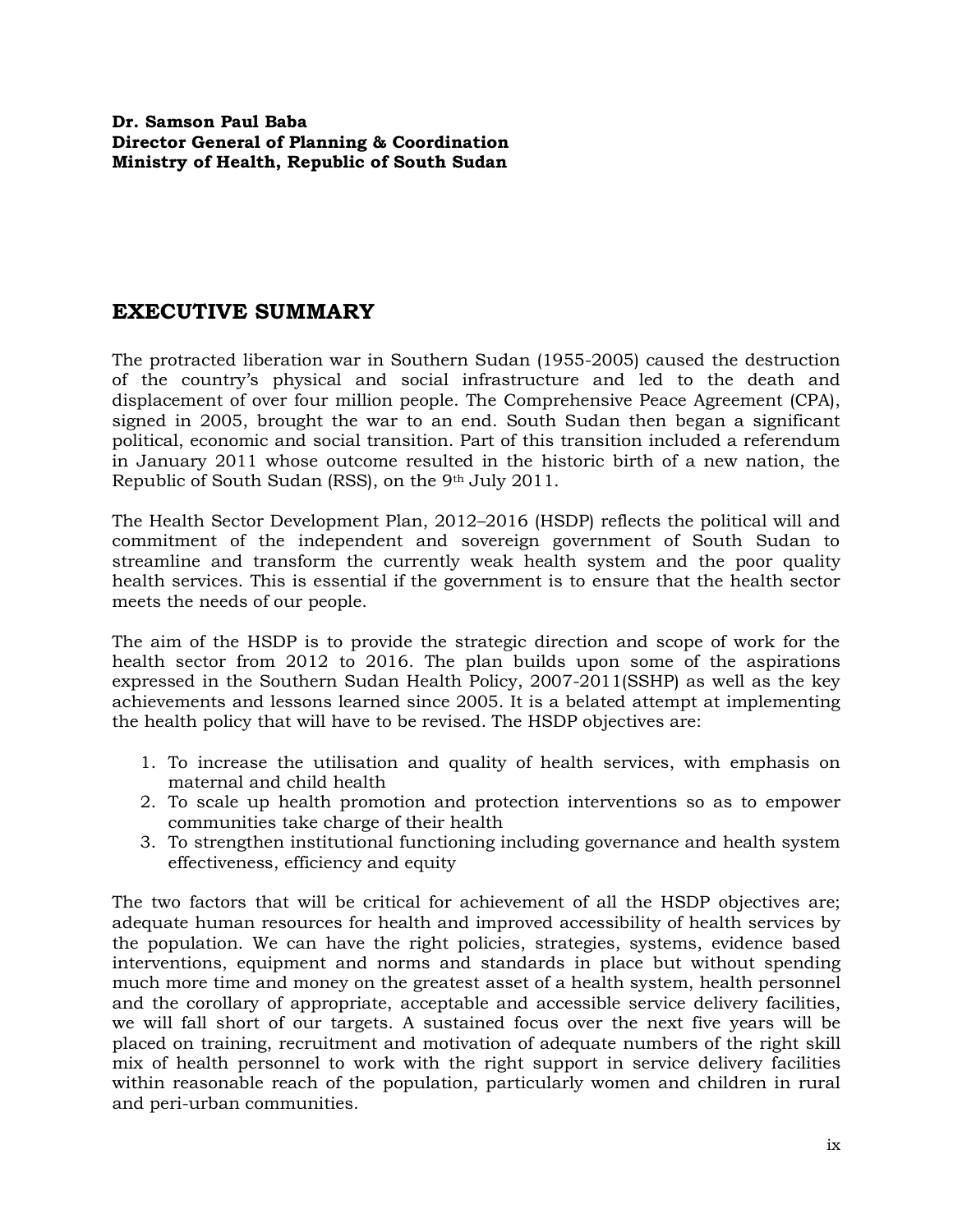Work planned under the three objectives will be undertaken concurrently and each objective will be given equal emphasis, underlining their importantance. If adequate attention is not given for example, to strengthening health system functioning, then it will be difficult to increase the delivery of quality health services. Service delivery is reliant on effective and efficient health systems operations under an accountable leadership. If more focus is placed on medical care relative to health protection and health promotion, then we will have a disease system rather than a health system. Poor quality of care leads to loss of faith in the health system.

Strategic priorities to foster the attainment of the goal and objectives of the HSDP have been identified. These priorities are the deliverables of the HSDP and the actions that underlie each priority will need sufficient resources as well as commitment.

To increase coverage, efficiency, effectiveness, quality and sustainability of public health interventions and clinical services, importance will be placed on strengthening institutional and health systems management. This includes legislation, regulations, norms and standards, accountability, transparency, informed decision making and human resource management. In addition, the development and implementation of strategies and operating systems, such as an essential medicines supply chain as defined in the Basic Package of Health Services (BPHS), will be critical.

For some years now, a major challenge to achieving any planned outcomes has been the very low health sector budget. The health sector budget as a proportion of the national budget has declined from 7.9% in 2006 to 4.2% in 2011. Similarly, development assistance to the health sector has dropped from US\$214.8 million in 2009 to US\$169 million in 2010. It is envisaged that with the new dispensation of independence and sovereign responsibility in the management of national resources, both government and parliament, as well as development partners, will advocate for increased resource allocations to the health sector.

The projected total cost of the HSDP is estimated at SSP 628 million in year one (2012) rising to SSP 1.3 billion in year five (2016). This translates into SSP 77 per capita in year one and SSP 137 per capita in year five. The costing is preliminary and may change. When compared to the current funding levels (2011 budget is SSP 236 million) there is a large funding gap. The Ministry of Health hopes that the health budget will increase past the 10% mark of the national budget during this first phase of the HSDP.

The key risks to successful HSDP implementation include poor macro-economic growth and/or economic management that may constrain increments in the government allocation to the health sector; continuance of low private sector investment in health; interruption or reduction of support from international partners as a result of changes in their policies or political instability; insufficient increase in numbers and quality of health personnel; and stakeholders not working within the framework of this development plan.

Assumptions underlying implementation of the plan are political stability and strong political leadership; effective public and private sector commitment to health; economic growth and continuity of international financial assistance; commitment to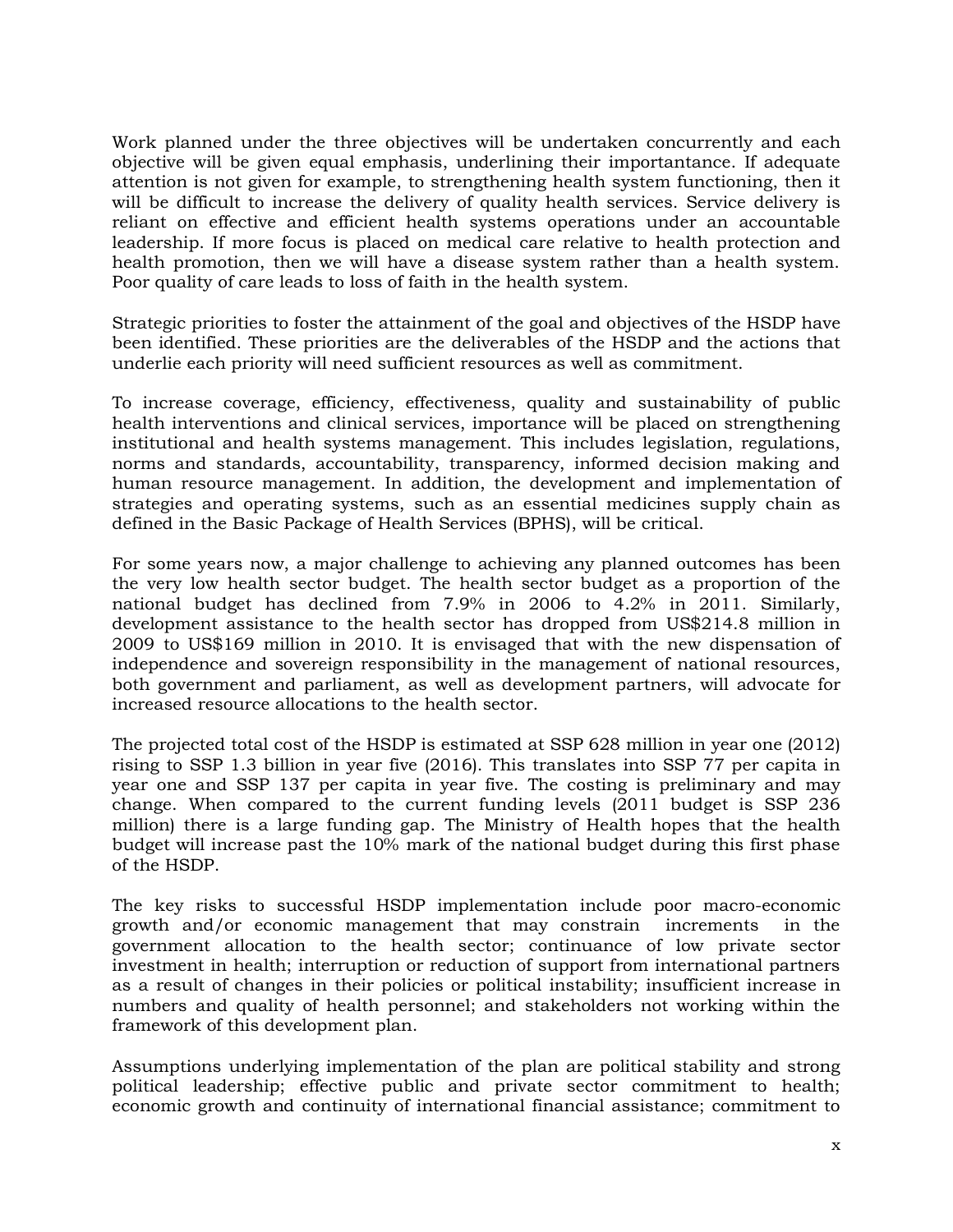good governance; civil society and stakeholders' engagement in health especially at the community level; effective partnerships among stakeholders. Last but not least, that we train and retain sufficient numbers of competent health workers and provide accessible, suitably-equipped and responsive health service delivery facilities.

Finally, the HSDP is based on national and international best practice and cost effective interventions and will address the most pressing needs of the country. The MOH is committed to effectively lead this process, in partnership with all stake holders, to improve the health of citizens in the Republic of South Sudan.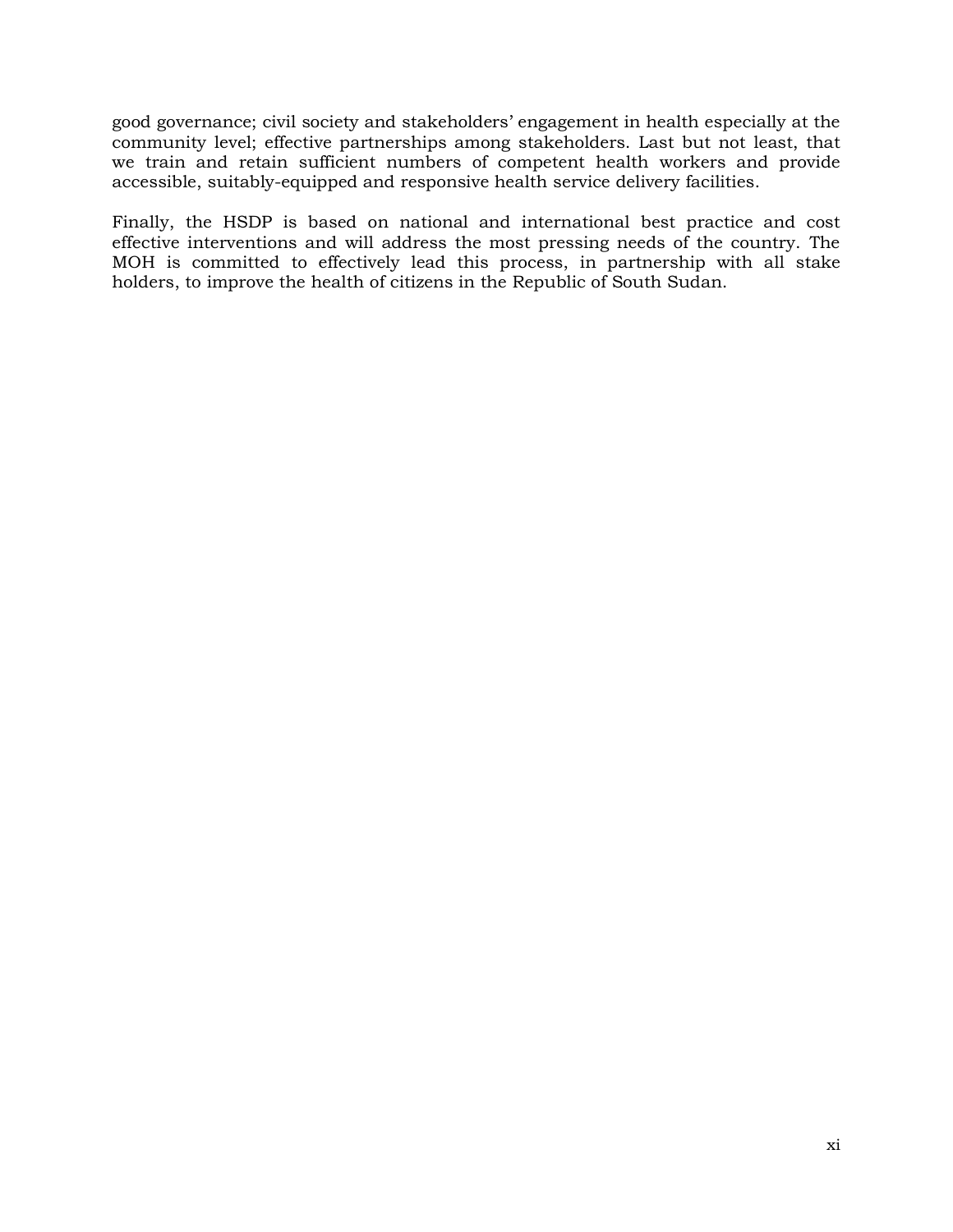# <span id="page-12-0"></span>**CHAPTER ONE: INTRODUCTION**

### <span id="page-12-1"></span>**1.1 Context and rationale**

The South Sudan Health Sector Development Plan, 2012-2016(HSDP) provides the strategic direction for all health sector work in the country. It is a shared vision of health development between the Ministry of Health (MOH) and sector stakeholders. It builds upon the Health Policy, 2007-2011, and on the achievements since the formation of the Interim Government, in 2005. The HSDP has been formulated during the preparation of the South Sudan Development Plan (SSDP, 2011-2013), and outlines the overarching framework for the South Sudan Poverty Reduction Strategy (SSPRS). Both plans are interlinked to maximize collaboration and synergy.

### <span id="page-12-2"></span>**1.2 Review of the SSDP**

The SSDP sets out the strategic framework for the holistic development of South Sudan through investment in the following four priority programme areas: Governance; Economic Development; Social and Human Development; Conflict Prevention and Security. Expanding access to basic health services is among the major tenets of the Social and Human Development priority area. The SSDP recognises that besides education, improvement in health is critical for increased productivity and overall economic development. The SSDP, recognizing the prevailing poor health status of the population, underscores the need for the equitable expansion of access to quality basic health services throughout South Sudan as a means of attaining its core health sector objectives to rapidly reduce the maternal and infant mortality rates. Key activities to address the SSDP health sector core objectives include rehabilitation and equipping health facilities at all levels of the health system; strengthening human resources for health and improving the pharmaceutical and medical equipment supply chain. The SSDP health sector core objectives have helped inform the HSDP goal. The HSDP provides a comprehensive, sector wide framework that will allow the SSDP aspirations to be realised.

### <span id="page-12-3"></span>**1.3 Relevance to mission and values**

Since 2005, the Ministry of Health (MOH) realised the importance of articulating its core function and mission as the lead institution for health in the country. The MOH places a premium on expressing and implementing its moral and ethical code and the values that guide decision making to achieve success. As part of its governance, the MOH acknowledges its responsibility towards state building and accountability to the people of South Sudan by improving and maintaining good standards of health.

# <span id="page-12-4"></span>**1.4 State building**

State building in the health sector started with the establishment of MOH following the signing of the Comprehensive Peace Agreement in 2005. Prior to that, the Secretariat of Health Office (SHO) in Nairobi, Kenya, performed the functions of the MOH. Therefore, the transition to a fully functional MOH Headquarters in Juba met minimal challenges. However, progress in state building was slow during the period when Southern Sudan was an interim state that relied on Khartoum for financial government allocations and disbursement. Besides taking over control of its resources following Independence Day, on 9th July 2011, the Republic of South Sudan (RSS)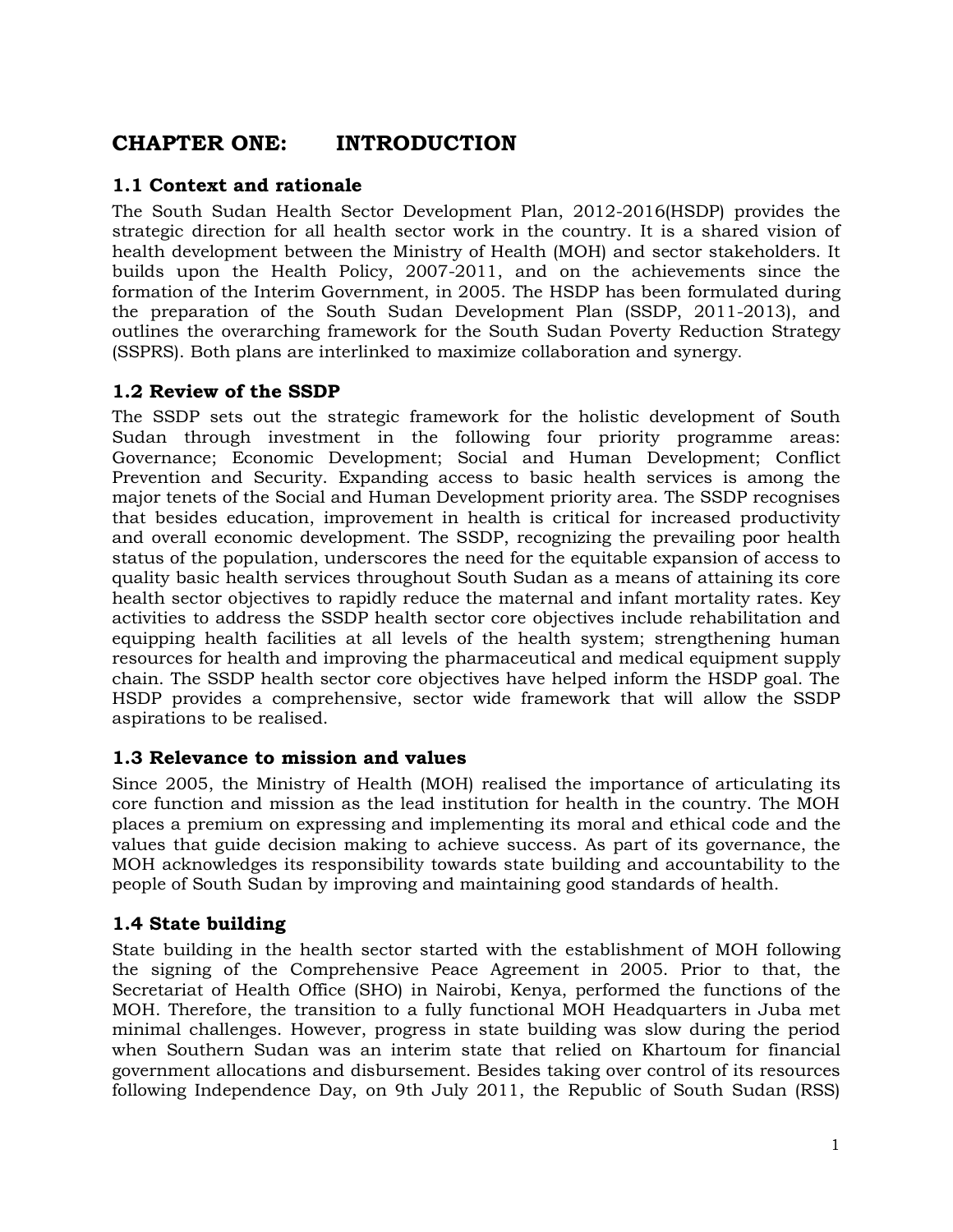can now take maximum advantage of the willingness of the international community to help with state building. The existing political will, combined with commitment from other stakeholders, should foster the attainment of results in the health sector.

# <span id="page-13-0"></span>**1.5 Health policy**

The health services delivery protocol of South Sudan is stipulated in the existing 2007- 2011 Health Policy document[1](#page-13-2) , which is undergoing revision in light of the recent independence. The 2005 Interim Constitution of Southern Sudan provision on health policy states that "all levels of government in Southern Sudan shall promote public health, establish, rehabilitate and develop basic medical and diagnostic institutions as well as provide free primary health care and emergency services for all citizens." The Health Policy is aligned to the Republic of South Sudan Transitional Constitution, which came into effect July 9th 2011.

The policy on basic health service delivery is outlined in the 2009 Basic Package of Health Services (BPHS) [2](#page-13-3) , which is undergoing review. Among other things, the BPHS advocates a decentralized model of service delivery and management. As a first step towards ensuring service delivery, the MOH took a policy decision in 2005 to allow NGOs to continue with provision of basic health services while it assumed responsibility for hospital services in the main towns. The revised versions of the Health Policy and the BPHS may both indicate a change of direction, through incremental steps, on how health services are organized, funded and delivered.

# <span id="page-13-1"></span>**1.6 Development and structure of HSDP**

The HSDP was developed through a consultative and participatory process. A steering committee provided oversight and guidance, while a secretariat coordinated the process. The steering committee, secretariat and senior MoH management were critical in questioning the relevance, affordability and feasibility of the suggested work and how it relates to SSDP.

An important and useful mechanism was the establishment of technical working groups that included a wide variety of stakeholders to oversee key technical areas: service delivery; human resources for health; health infrastructure development and maintenance; pharmaceuticals, medical supplies and equipment; supervision, monitoring and evaluation; and finance, leadership and governance. The stakeholders that constituted the working groups were drawn from CSOs, NGOs, INGOs, multilateral and bilateral agencies, which included but were not limited to CIDA, DFID, EU, LATH, UNFPA, UNICEF, USAID, WHO regional and headquarters offices, and the World Bank. Each working group, assisted by a consultant, then assessed the needs in their technical areas, identified the key challenges, drafted priority strategic actions and helped set the overall objectives, indicators, targets and planned outcomes.

Input was provided and consensus built at a national validation workshop, held in Juba in March 2011. The workshop gave us the opportunity to further discuss the HSDP with Central and State Ministers and their key technical staff, who contributed

 $\overline{a}$ <sup>1</sup> Health Policy, Government of Southern Sudan, 2007-2011

<span id="page-13-3"></span><span id="page-13-2"></span><sup>2</sup> Basic Package of Health Services of Southern Sudan, 2009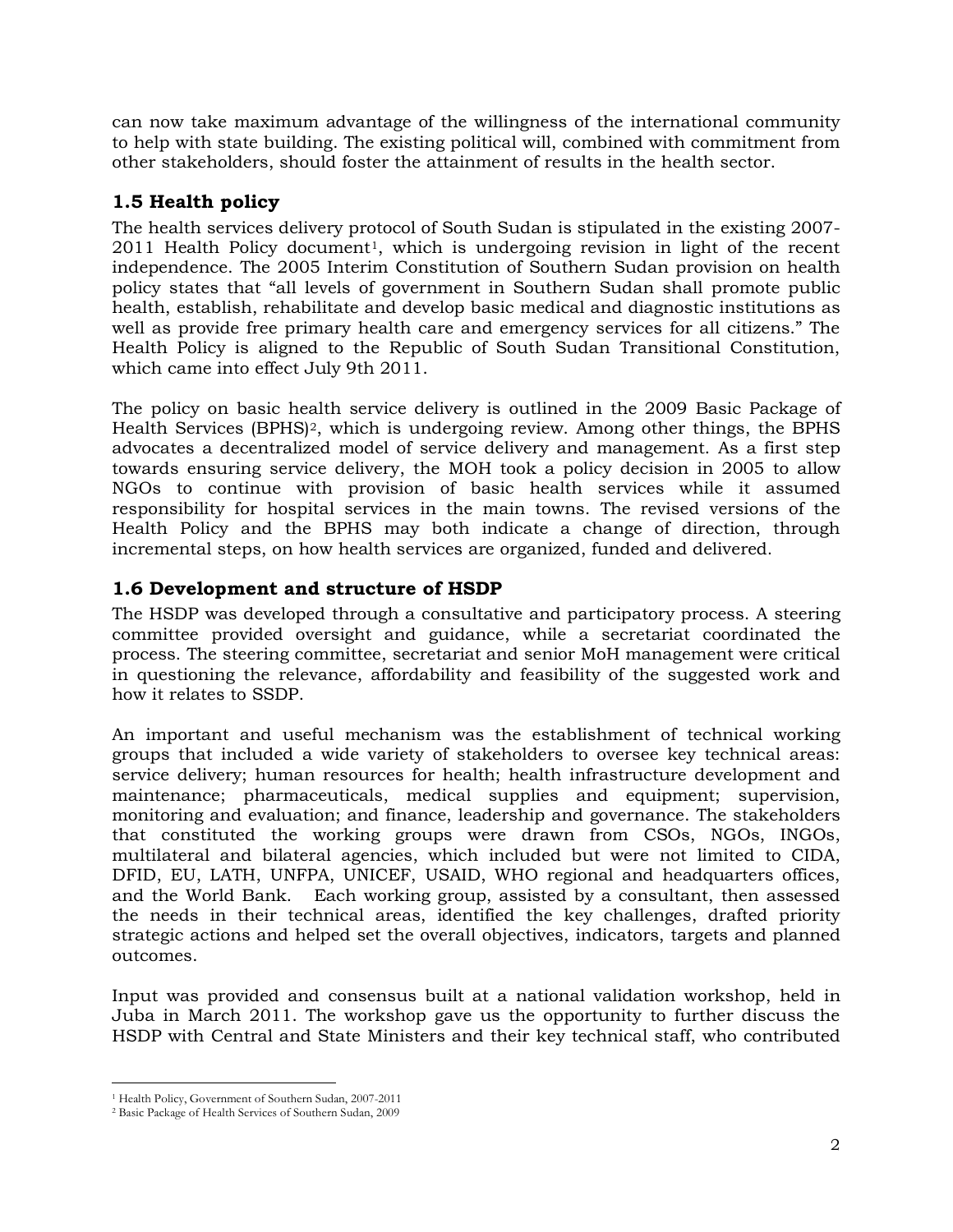significantly to enrich the HSDP and ensured it responds to the needs of the people of South Sudan.

The document consists of five chapters. Chapter one introduces the Development Plan. Chapter two provides the situation analysis. Chapter three describes the goal, objectives, planned outcomes, priorities and strategic actions for the next five years. Chapter four summarizes the arrangements for implementation, monitoring and evaluation and also addresses key risks and assumptions. Chapter five sets out the costing and financing of the Plan.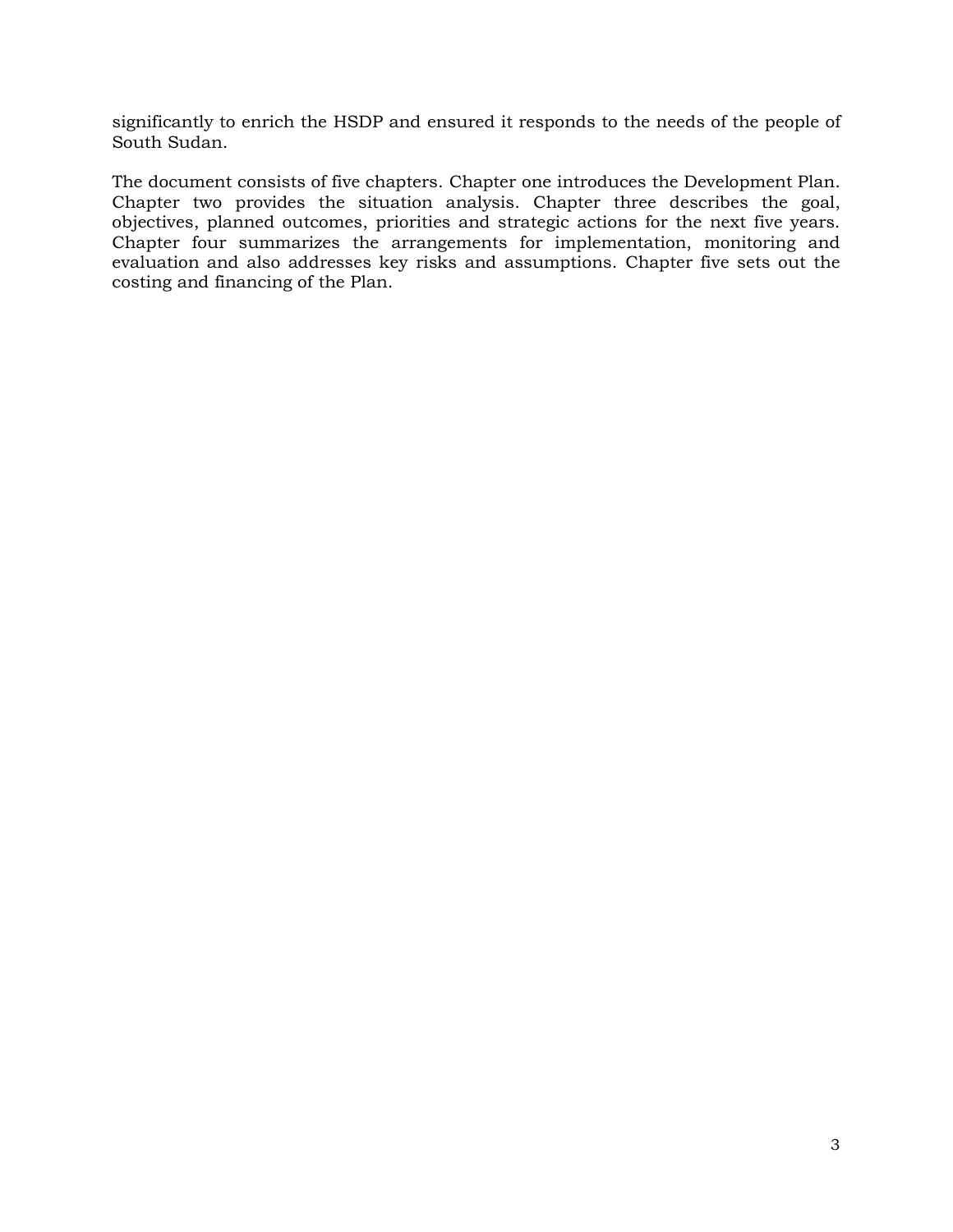# <span id="page-15-0"></span>**CHAPTER TWO: SITUATION ANALYSIS**

# <span id="page-15-1"></span>**2.1 Political Context**

South Sudan has witnessed perhaps the longest liberation war in modern Africa. The war, which began just after independence in August 1955, ended with the signing of the Comprehensive Peace Agreement (CPA) in January 2005. The war destroyed physical infrastructure and social structures. Over 2.5 million people died while close to 4 million were displaced. Consequently, the health system collapsed. During the last phase of the war (1983-2005), international non-governmental organisations (INGOs) and faith based organisations (FBOs) assumed responsibility for basic health service delivery in liberated areas. However, due to insecurity and the vast geographical extent of the country, effective health service coverage has remained low at under 25 %.

Following the signing of the CPA, which stipulated an interim period of six years, the Government of Southern Sudan (GoSS) was established. This status quo continued until January 2011, when the Southern Sudan Referendum on Self-determination was conducted and over 98 % of Southern Sudanese voted in favour of secession. On July 9, 2011, South Sudan's independence was proclaimed thus ending more than 190 years of foreign occupation and the beginning of a transitional period led by H.E Salva Kiir Mayardit, the first President of the Republic of South Sudan.

The country is administratively divided into ten states (Figure 1), which are further sub-divided into seventy nine counties. The counties are partitioned into 514 smaller administrative units, referred to as Payams.



<span id="page-15-2"></span>**Figure 1: Map of South Sudan showing State boundaries**

*Source: South Sudan Centre for Census, Statistics & Evaluation (SSCCSE, 2010)*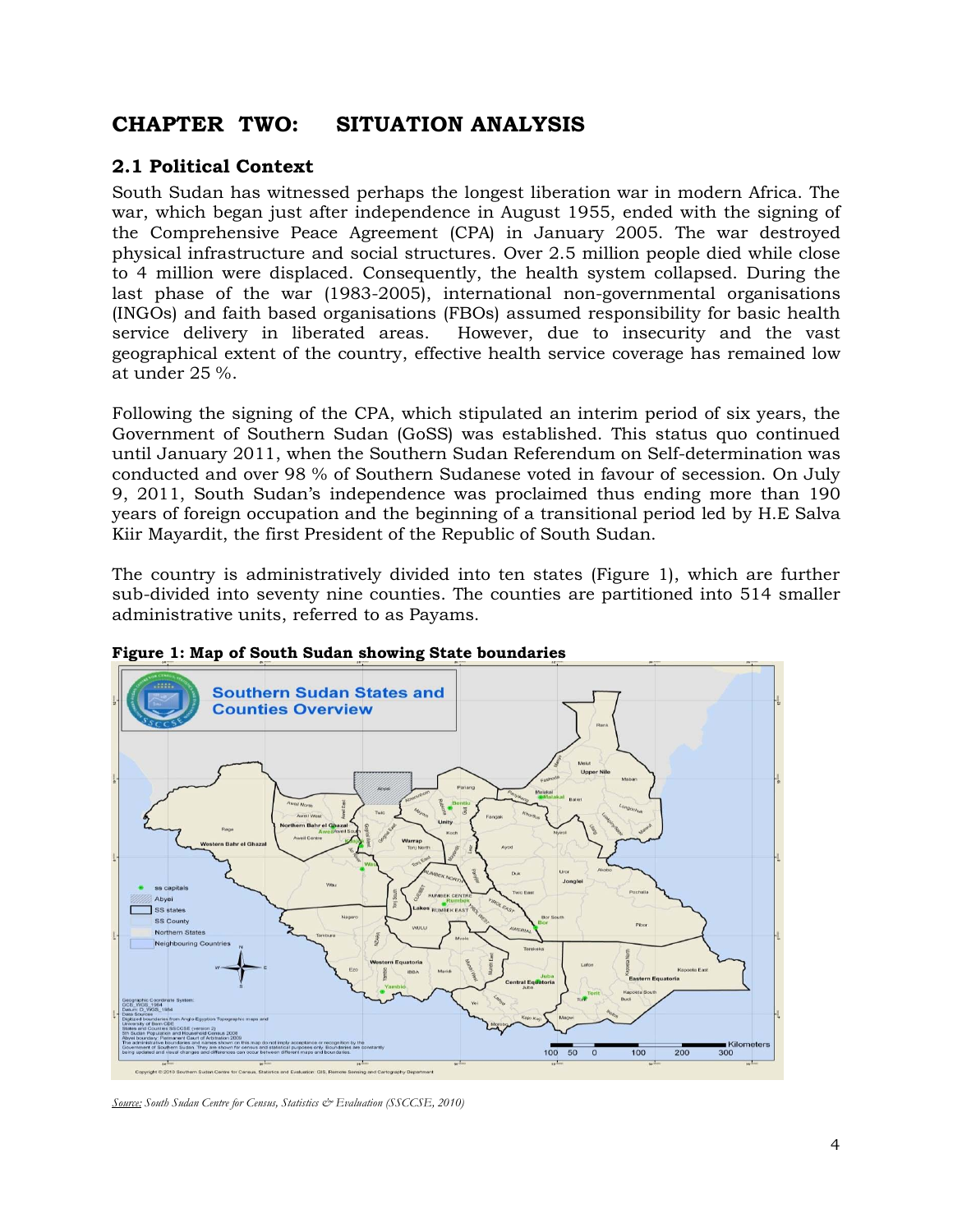#### **2.2 Demographic and socio-economic situation**

<span id="page-16-0"></span>The Republic of South Sudan covers a geographical area of approximately 640,000 square kilometres. The population is estimated at 8,260,490 million<sup>[3](#page-16-4)</sup> with a density of 15 people per square kilometre. More than 90% of the population lives in rural areas. The average annual population growth rate is 2.2%. The population is projected to increase to 12 million by 2015, due to both the annual growth rate and the return of South Sudanese from the diaspora, following the historic independence of the Republic of South Sudan. Females constitute 52% of the population while males account for 48%. The total fertility rate is estimated at 6.7, while the average life expectancy at birth for both sexes is 42 years.

South Sudan is endowed with vast natural resources, which include arable agricultural land, fresh water, minerals and oil. On the contrary, income per capita is extremely low, with about half of the population (50.6%) living on less than 1 US\$ per day. In addition to high levels of poverty, South Sudan has a high disease burden and low levels of education, thus ranking as one of the poorest countries in the world. The vast majority of the population is engaged in rural subsistence farming and cattle herding. Living conditions are associated with poor access to potable drinking water (less than 50%), poor access to proper sanitation (less than 7%) and high illiteracy rates among the adult population (88% among women and 63% among men).

# <span id="page-16-1"></span>**2.3 Health status and disease burden**

South Sudanese people have experienced poor health care provision due to the protracted resource and politically motivated conflicts that disrupted the health system. Inevitably, this resulted in the country having the worst key health indicators globally.

### <span id="page-16-2"></span>*2.3.1 Reproductive Health*

South Sudan has one of the highest Maternal Mortality Rates (MMR) in the World, estimated at  $2054/100,000$  $2054/100,000$  $2054/100,000$  live births<sup>4</sup>. Although close to  $46.7\%$ <sup>[5](#page-16-6)</sup> of pregnant women attend at least one ANC visit, only 14.7% of deliveries are attended by skilled health professionals. Institutional deliveries account for just 12.3% of births, while the contraceptive prevalence rate is 4.7%. The caesarean section rate, a good indicator of access to Comprehensive Emergency Obstetric & Neonatal Care (CEmONC), is only 0.5%[6](#page-16-7) of the population served in the three teaching hospitals (Juba, Malakal and Wau).

### <span id="page-16-3"></span>*2.3.2 Child Health*

Infant Mortality Rate (IMR) and Under-five Mortality Rate (UMR) are very high at 102 per 1000 live births and 135 per 1000 live births, respectively. The EPI programme performance is suboptimal with only 13.8% of children under 12 months having received DPT3[7](#page-16-8) and just 1.8% children under-five years of age fully immunised. Other major causes of infant and under-five morbidity and mortality are malaria,

 $\overline{a}$ 3 2008 Census, Southern Sudan Centre for Statistics & Evaluation (SSCSE)

<span id="page-16-5"></span><span id="page-16-4"></span><sup>4</sup> 2006 Sudan Household Health Survey

<span id="page-16-6"></span><sup>5</sup> 2010 Sudan Household Health Survey

<span id="page-16-7"></span><sup>6</sup> Report of Strengthening of Hospital Management in South Sudan, caesarian section rate in the 3 Teaching Hospitals was 0.5%. SHHS

 <sup>2010</sup> also confirms the same figure of 0.5%.

<span id="page-16-8"></span><sup>7</sup> UNICEF 2009 and SHHS 2010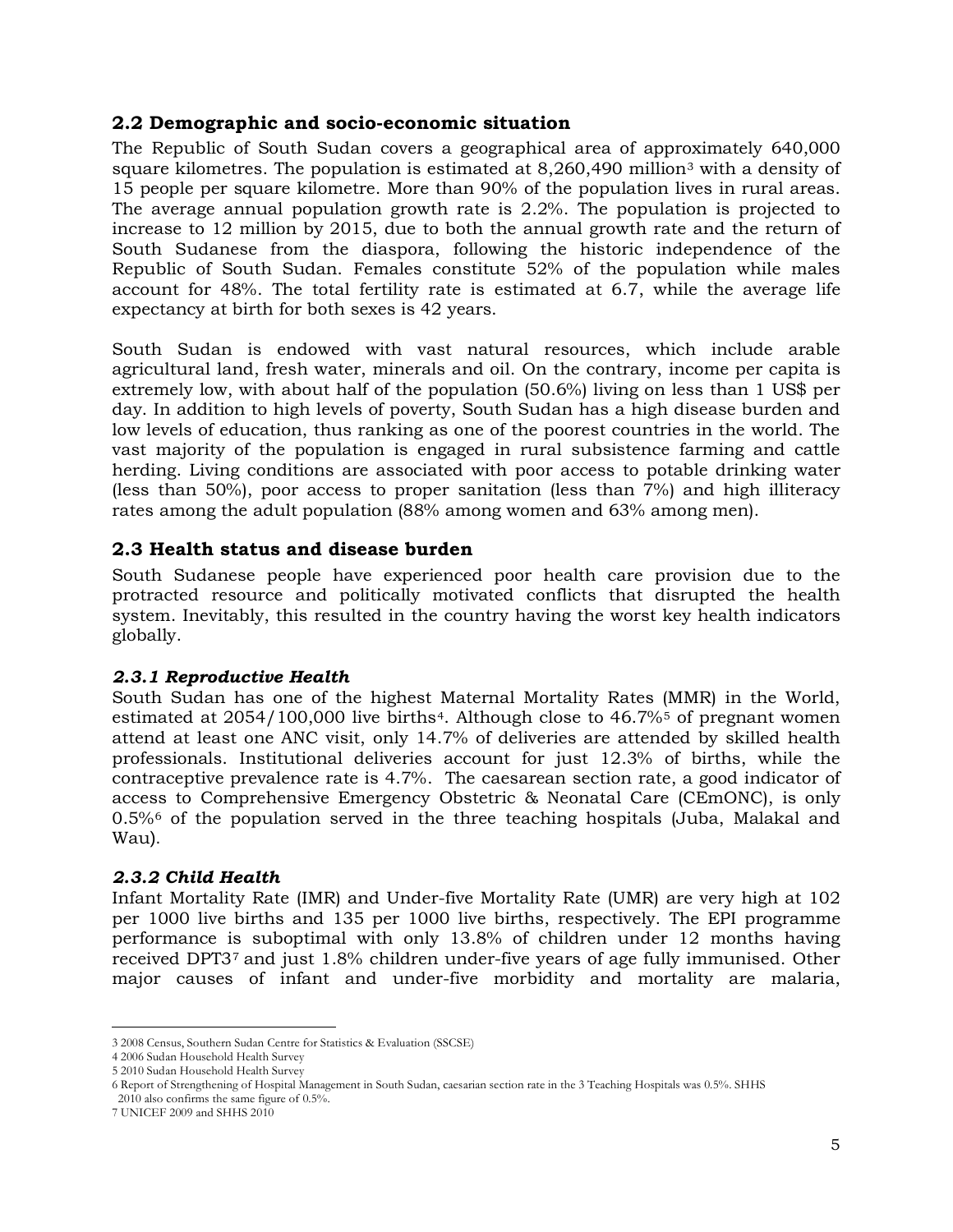pneumonia, diarrhoeal diseases, and malnutrition. 22.7%[8](#page-17-4) of children with diarrhoea received oral rehydration therapy and only 35.1% of children with suspected pneumonia are taken to an appropriate healthcare provider or health facility.

#### <span id="page-17-0"></span>*2.3.3 Malaria*

Malaria accounts for almost a quarter  $(24.7%)$ <sup>[9](#page-17-5)</sup> of all diagnoses reported by health facilities in South Sudan. According to the 2009 South Sudan Malaria Indicator Survey (SSMIS), up to 35% of children below 5 years had suffered from a fever within the two weeks preceding the survey. Only 12% of children with fever were treated with an appropriate anti-malarial medicine within 24 hours of the onset of fever. Although 60%[10](#page-17-6) of households have one or more insecticide-treated nets, information on appropriate, consistent and correct use of bed nets is lacking. The Malaria Control Programme's main interventions are case management and distribution of bed nets through community mobilisation. Challenges include early diagnosis and treatment as well as insufficient vector control.

#### <span id="page-17-1"></span>*2.3.4 Tuberculosis*

Tuberculosis (TB) is among the major causes of morbidity and mortality in South Sudan. The annual incidence of all forms of TB is estimated at 140 per 100,000 population (79/100,000 are smear positive cases), while TB specific mortality is estimated at 65 per 100,000 population. The treatment success rate for smear positive pulmonary TB was 79% in 2008. There are 41 TB diagnostic and treatment centres which successfully treated 9,894 patients from 2005 through 2010. Directly Observed Treatment (DOTs) coverage is currently 48%. The challenges facing the National Tuberculosis Programme are low case detection, TB-HIV co-infection and low recording and reporting.

#### <span id="page-17-2"></span>*2.3.5 HIV/AIDS Prevalence*

The prevalence of HIV/AIDS in South Sudan is estimated at  $3\frac{1}{1}$ , with the epidemic considered to be generalized, albeit some areas are described as hot spots. The prevalence is expected to increase, mainly due to the low levels of knowledge on HIV/AIDS and the prevailing high risk behaviours. There are 17 HIV treatment centres in South Sudan taking care of about 8,000 clients (about 5% are children) with close to 2,500 on Antiretroviral Therapy (ART). The HIV programme has established 55 Prevention of Mother to Child Transmission (PMTCT) and over 105 HIV Testing and Counselling (HTC) sites that are integrated into existing health care structures. Main challenges include low levels of knowledge about HIV/AIDS, multiple concurrent sexual partners, poverty, low school enrolment and a huge gap in strategic information (the extent of the epidemic and key populations affected). The over dependence of the programme on the Global Fund and MDTF for implementation is a critical challenge for sustainability.

#### <span id="page-17-3"></span>*2.3.6 Neglected Tropical Diseases*

Neglected Tropical Diseases (NTDs) are endemic in South Sudan and account for a considerable proportion of the disease burden. The major NTDs include leishmaniasis,

 $\overline{a}$ 8 SHHS 2010

<span id="page-17-5"></span><span id="page-17-4"></span><sup>9</sup> UNICEF 2009

<span id="page-17-6"></span><sup>10</sup> SSMIS 2009

<span id="page-17-7"></span><sup>11</sup> 2009 Antenatal Care Surveillance Report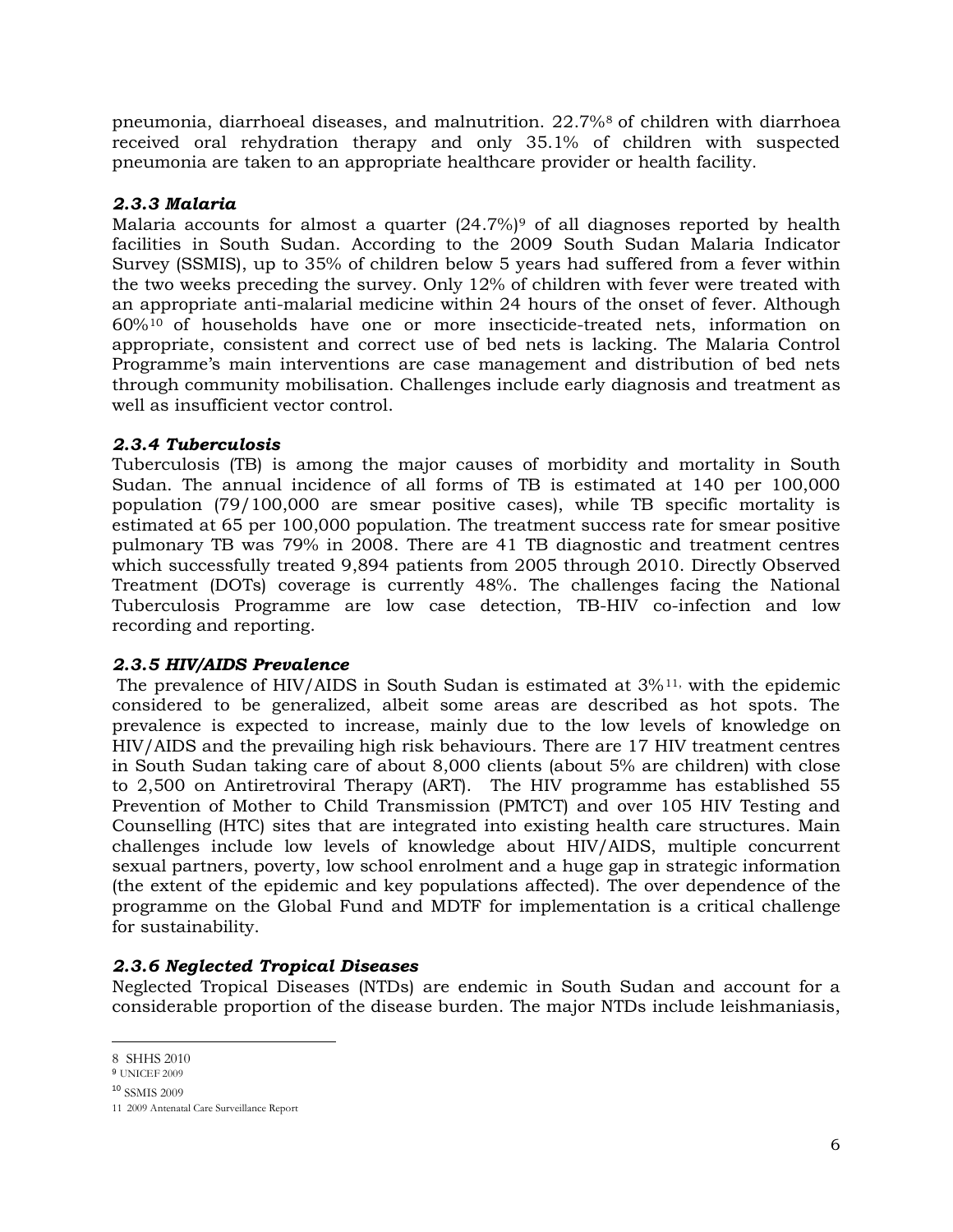trypanosomaisis, onchocerciasis and schistosomiasis. While all age groups are afflicted by these conditions, children and women are the most affected. The major challenge in control and management of the NTDs is the vertical programming approach as well as the lack of a vector control unit in the MOH.

#### <span id="page-18-0"></span>*2.3.7 Communicable Diseases*

Besides Malaria, TB and HIV/AIDS, epidemic prone communicable diseases contribute to the burden of diseases in the country. This poses a great challenge to the nascent Emergency Preparedness and Response Department, which has to frequently respond to outbreaks of diseases, such as measles, Kala-azar, meningitis, cholera, cutaneous anthrax and hepatitis E. The weak disease surveillance and response system, coupled with inadequate funding, compromises their capacity to promptly control epidemics.

### <span id="page-18-1"></span>*2.3.8 Non-Communicable Diseases (NCDs)*

Anecdotal evidence indicates that the burden of non-communicable diseases (NCDs) is on the rise, especially injuries related to road traffic accidents, cardiovascular diseases (hypertension, stroke) and diabetes. NCDs control has never been prioritised in the MoH budget since 2005. The main challenge for NCDs control is the lack of strategic information on their prevalence and associated risk factors.

#### <span id="page-18-2"></span>*2.3.9 Ophthalmic Conditions*

While the burden of ophthalmic conditions in South Sudan is significantly high, eye care services to respond to this burden are insufficient. The overall active trachoma prevalence rate is 64% among children aged 1-9 years, whilst blindness due to trachoma is estimated to be 1.6%. 50% of areas surveyed in South Sudan are considered meso endemic for onchocerciasis, while 38% are hyper endemic. Mass drug administration along with health education is currently being implemented in a few selected Counties. The challenges to the control of ophthalmic conditions include insufficient funds, lack of trained human resources and poor infrastructure (unpaved roads, lack of clean water, lack of basic education).

#### <span id="page-18-3"></span>*2.3.10 Childhood Malnutrition*

South Susan experiences recurrent cycles of acute and chronic childhood malnutrition in line with seasonal and geographical variations. The overall prevalence of global acute malnutrition (GAM) and severe acute malnutrition (SAM) amongst children under five is 21% and 7.63% respectively. The prevalence of stunting among underfives stands at 25%. While several fragmented programmes exist to address the problem of malnutrition, a more comprehensive and robust strategy that addresses the root causes of malnutrition is required to decisively control the issue.

### <span id="page-18-4"></span>*2.3.11 Health Education & Promotion*

Health education and promotion communication in the technical areas of child health, reproductive health, nutrition, NTDs and hygiene and sanitation have been limited to targeted campaigns during, for instance, Vitamin A supplementation and response to disease outbreaks. A strategy to institutionalize the programme is required so as to increase health service utilisation, as well as address health protection and promotion issues that do not necessarily require seeking care in health facilities.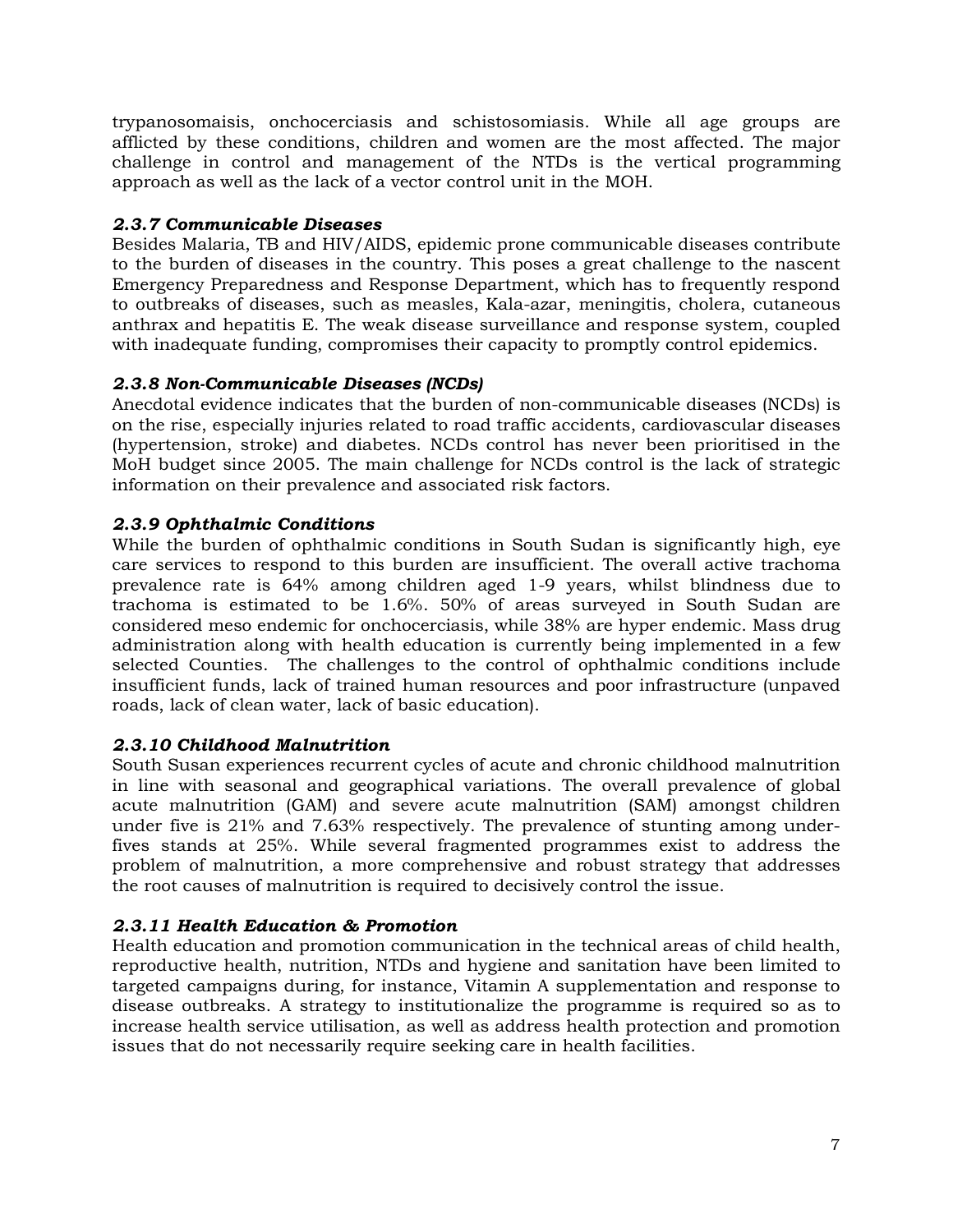Poor coordination among the multiple partners (notably UNICEF and NGOs) that support the sector in development of communication materials and activity implementation has resulted in the provision of fragmented and disjointed messages. Inadequate prioritisation of the department by the MOH has made it less conspicuous.

#### <span id="page-19-0"></span>*2.3.12 Environmental Health*

Environmental health concerns in South Sudan are widespread, including poor liquid and solid waste management, water pollution and poor excreta disposal. Consequently the prevalence of environment related diseases, such as malaria, typhoid and diarrheal diseases is high. The widespread water contamination, due to poor sanitation as a result of inappropriate solid & liquid waste disposal systems<sup>[12](#page-19-3)</sup>, is a major risk factor for these diseases. Revision and enforcement of some acts and legislations related to environmental health will be required to alleviate this problem.

# <span id="page-19-1"></span>**2.4 Health System**

The decades of war in South Sudan virtually led to the collapse of the entire health system, as evidenced by the poor health outcome indicators of the country that are among the worst globally. The Maternal Mortality Rate (MMR) is estimated at 2,054 deaths per 100,000 live births, while the Infant Mortality Rate (IMR) is estimated at 102 deaths per 1,000 live births. Stunting in children under five is estimated at 25%. Neglected Tropical Diseases that have been virtually eliminated in most parts of the world are still endemic in South Sudan.

#### <span id="page-19-2"></span>*2.4.1 Service Delivery*

#### **2.4.1.1 Structure**

Health services delivery in South Sudan is structured along the following four tiers; Primary Health Care Units (PHCUs), Primary Health Care Centres (PHCCs), County Hospitals (CH) and State Hospitals (SH) / Teaching Hospitals (THs). These facilities are to a large extent aligned to the administrative subdivisions of the Country in both rural and urban areas.

PHCUs, which are the first level of primary care, provide basic, preventive, promotive and curative services and are expected to serve a population of 15,000. PHCUs are located in Bomas.

PHCCs are the immediate level of referral for the PHCUs. In addition to services provided at the PHCU, PHCCs deliver diagnostic laboratory services, maternity and inpatient care. They are expected to serve a population of up to 50,000. PHCCs are usually situated at Payam headquarters. However, in urban areas, due to the size of the population, PHCCs are located at Bomas and Payams as well. Besides offering facility based services, outreaches are organised from PHCCs to Bomas and Villages if the PHCC is situated at Payam headquarters or from Boma to villages if the PHCC is situated in a Boma.

The CHs are located at county administrative headquarters of local government. The CHs serve as the referral level for PHCCs. Besides the services provided by the latter, CHs provide emergency surgical operations. County Hospitals are expected to serve a

<span id="page-19-3"></span> $\overline{a}$ <sup>12</sup> Environmental Health Assessment and future strategic approaches for the Republic of South Sudan, July 2011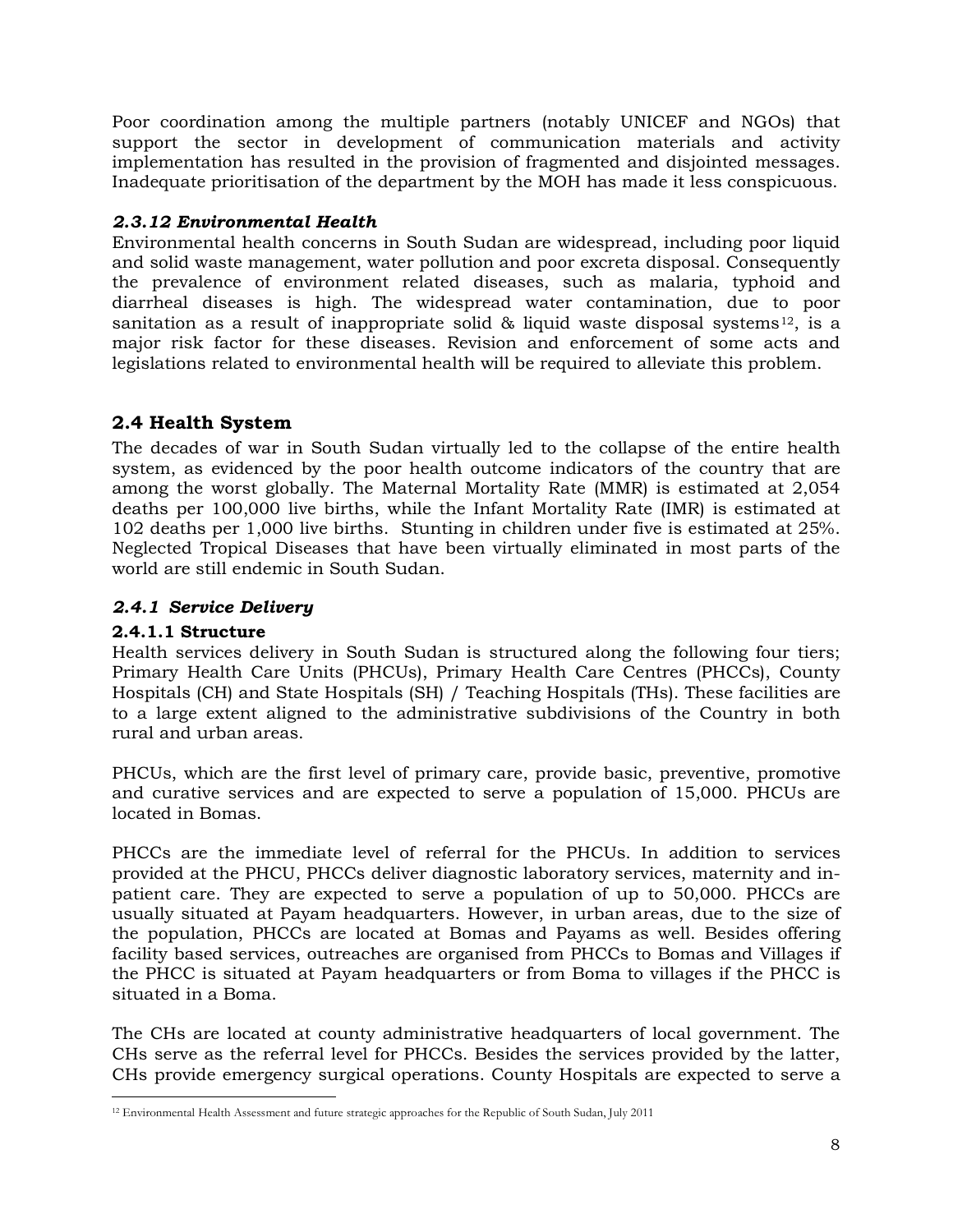population of 300,000, whilst State Hospitals serve a population of approximately 500,000. County and State hospitals represent the secondary health care level, where general medical specialists such as surgeons, obstetricians, physicians and paediatricians provide care, training and mentoring of interns.

Teaching hospitals provide tertiary care. Currently they are performing basic functions due to lack of equipment, structures and qualified human resources. In addition they provide training to a diverse mix of health professionals and conduct research. It is worth noting that training of some mid-level health professionals, such as nurses, midwives and laboratory technicians, takes place at State hospitals also.

#### **2.4.1.2 Management**

Figure 2 depicts the organisational and management structure of the MOH. At the national level, the Ministry provides overall leadership; develops policies, guidelines and standards; engages in advocacy and resource mobilisation and supervises the overall health care service delivery in the country. However, due to the current capacity inadequacies at State Ministries of Health (SMOH), MOH continues to perform some service delivery functions, which are a core function of the former. In addition, MOH directly manages the three Teaching Hospitals.

The SMOH provides leadership for health service delivery and management in their respective states. SMOH and County Health Departments (CHDs) are responsible for delivery of secondary and primary health care (PHC) services respectively. The CHDs manage the delivery of PHC services at Payam and Boma/Village level. Health Committees at Payam and Boma/Village level participate in the management of health care facilities in their locations. The responsibility for funding most government provided health services resides with the States and Counties.

In addition to the government funded facilities, there are close to 800 PHCUs and PHCCs that are run and managed by NGOs [national and international] and FBOs. These organisations currently manage and support these facilities to deliver health services, working in close collaboration with SMOHs and CHDs.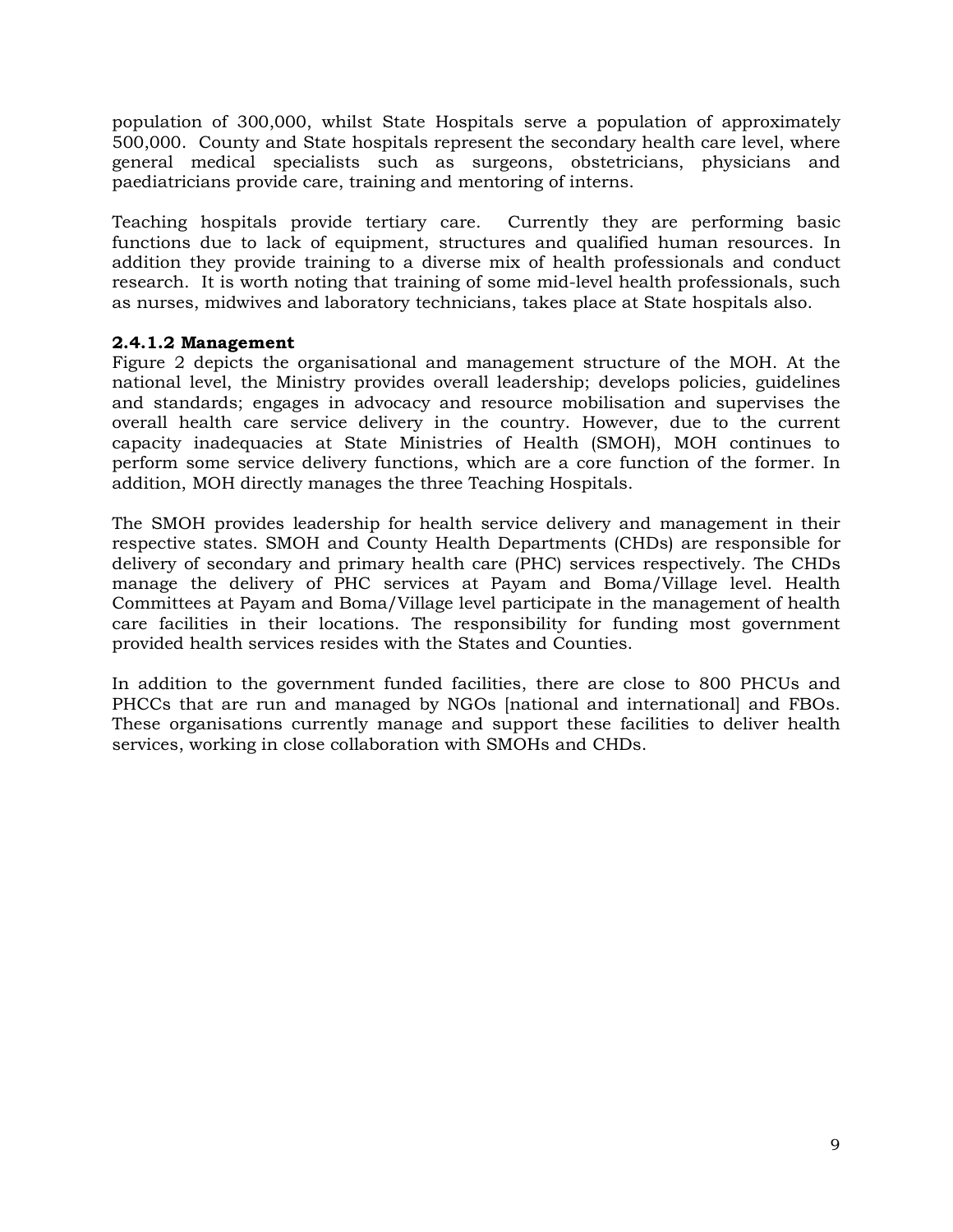

#### <span id="page-21-1"></span>**Figure 2: The organisational and management structure of MOH**

#### **2.4.1.3 Coverage and Utilisation**

There are in total 1,487 health facilities in the 10 States. Of these 1,147 are functional, while 340 are non-functional. Of the functional ones, 3 are Teaching Hospitals, 7 State Hospitals, 27 County Hospitals, 284 Primary Health Care Centres, 792 Primary Health Care Units, 10 Private facilities, 14 specialised hospitals/clinics and 10 police and military health facilities.

The non-functional health facilities include 2 State Hospitals, 1 County Hospital, 30 PHCCs, 302 PHCUs, 4 Private facilities and 1 Specialised Hospital/Clinic.

Regarding the state of infrastructure in these health facilities, 376 (26%) are in good condition, 347 (23%) require minor renovation, 274 (18%) require major renovation and 490 (33%) need complete replacement. Furthermore, these facilities lack medical equipment, transport and communication, water and power supplies.

It is estimated that 44% of the population are settled within a 5 kilometre radius of a functional health facility (HFM 2011)[13](#page-21-2) . The per capita Out Patient Department utilisation rate is estimated at 0.2 visits per annum. A combination of factors lead to the low utilisation rates: lack of qualified staff; inadequate equipment and supplies in County and State hospitals; long distances to health facilities; poor roads and transport; limited/no ambulance service; dysfunctional referral system; cultural and financial barriers. Access to known, cost-effective, life-saving maternal and child health interventions, for instance bed nets, water-guard and immunisation, is still low in South Sudan.

#### <span id="page-21-0"></span>*2.4.2 Human Resources for Health*

The Republic of South Sudan has a critical shortage of all professional health cadres. Only about 10% of the civil service posts are filled by qualified health workers, which

<span id="page-21-2"></span><sup>13</sup> Coverage estimates for 10 States that have been surveyed by the Health Facility Mapping (HFM) 2011.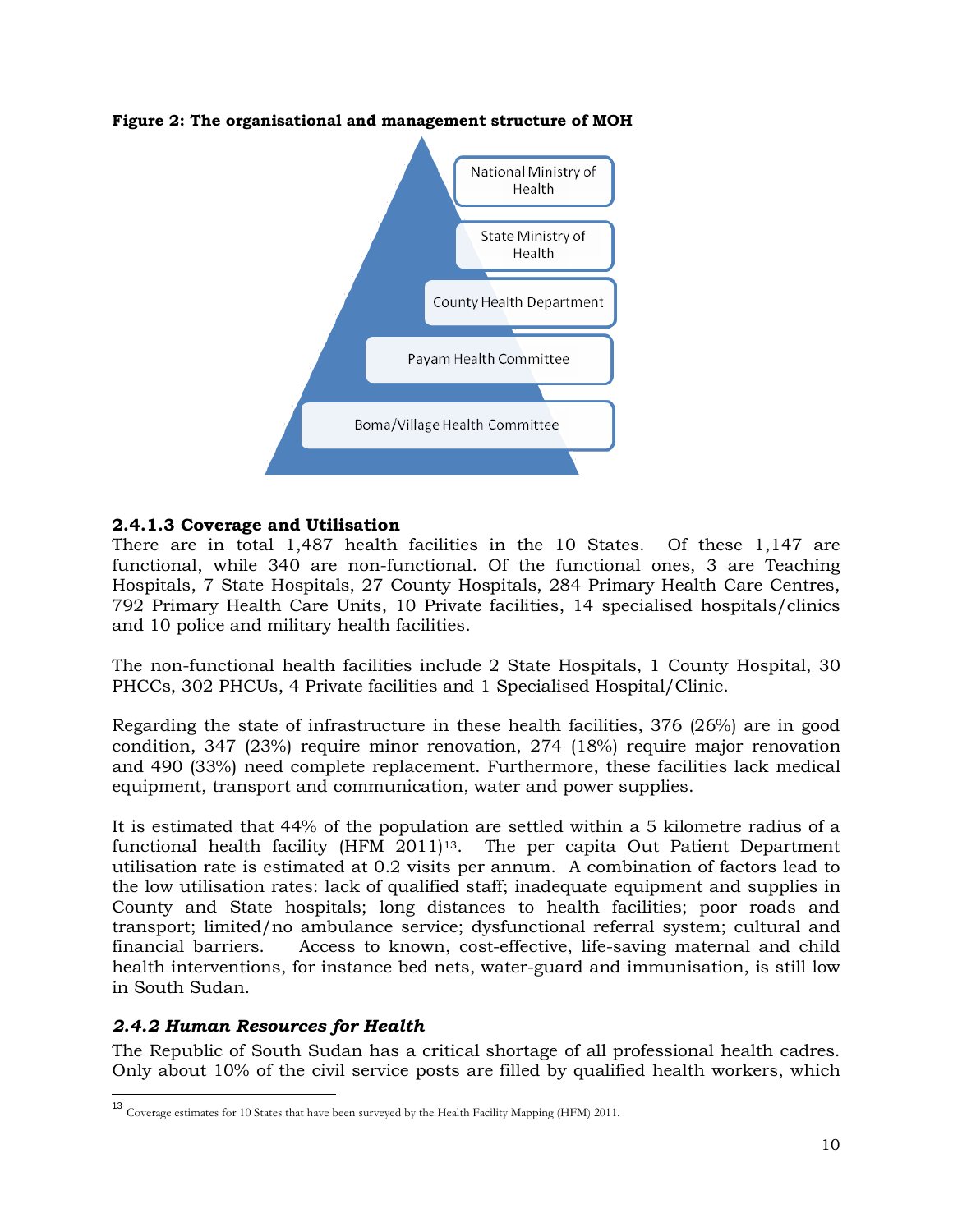translates to about 1.5 physicians and 2 Nurses/Midwifes for every 100,000 citizens. These cadres are disproportionately based in urban areas. Consequently, health services are provided by less skilled health workers, known as Community Health Workers (CHWs). Mid-level health cadres, such as CHWs, community midwives (CM), maternal and child health workers (MCHWs) and home health promoters (HHPs), provide health services in the community. They facilitate health promotion and disease prevention through community participation for effective access and utilisation of health services. They also support programmes such as mass immunisation and malaria campaigns. CHWs are mainly employed by the NGOs that provide health services in the country. The predominant use of this cadre of health staff has compromised the quality of health care services for the community.

HRH management systems are weak and characterized by lack of job descriptions and targets; insufficient and irregularly paid compensation; lack of support supervision and quality control mechanisms at all levels; lack of basic information about the number, composition and geographical distribution of health providers in the private sector; insufficient coordination of human resource development across different parts of the health system; limited continuing educational opportunities and professional development; and poor recruitment and weak retention capacity of states and counties.

The lack of a clear retention policy and plan, coupled with poor HRH management systems and poor working environment has led to high staff turnover and staff absenteeism, all of which compromise productivity.

The current capacity and intake of health training institutions limits the potential for a rapid scale up in critical cadres. Mid-level health workers, such as nurses, mid-wives, laboratory technicians and CHWs, are trained in the state hospitals, which is not the case for other professionals. In spite of the recent relocation of the Colleges of Medicine from Khartoum to their original locations at the three Universities of Juba, Bahr-el Ghazal and Upper Nile, they are still severely constrained by lack of equipment, lecturers, instructional materials and accommodation due to insufficient financing.

#### <span id="page-22-0"></span>*2.4.3 Health Management Information System*

At present, routine HMIS is largely not operational. The MoH prepared the M&E Framework, which identifies 104 indicators to be collected at various levels of the health care system. Data is currently obtained by means of assessment, mapping exercises and surveys. Data from vertical programmes are channelled directly from health facilities to MoH, often bypassing the SMOH and CHD.

Although the MoH developed a total of 74 tools for data collection, no standardized reporting form exists for tracking data between health facilities, NGOs or vertical programmes. There is very limited capacity for data collection and analysis, as well as insufficient M&E knowledge in the counties. About 50% of counties lack CHD officers, whilst the existent ones have inadequate M&E knowledge. In non operational CHDs, routine HMIS data management doesn't follow the usual channels of reporting within the health care system.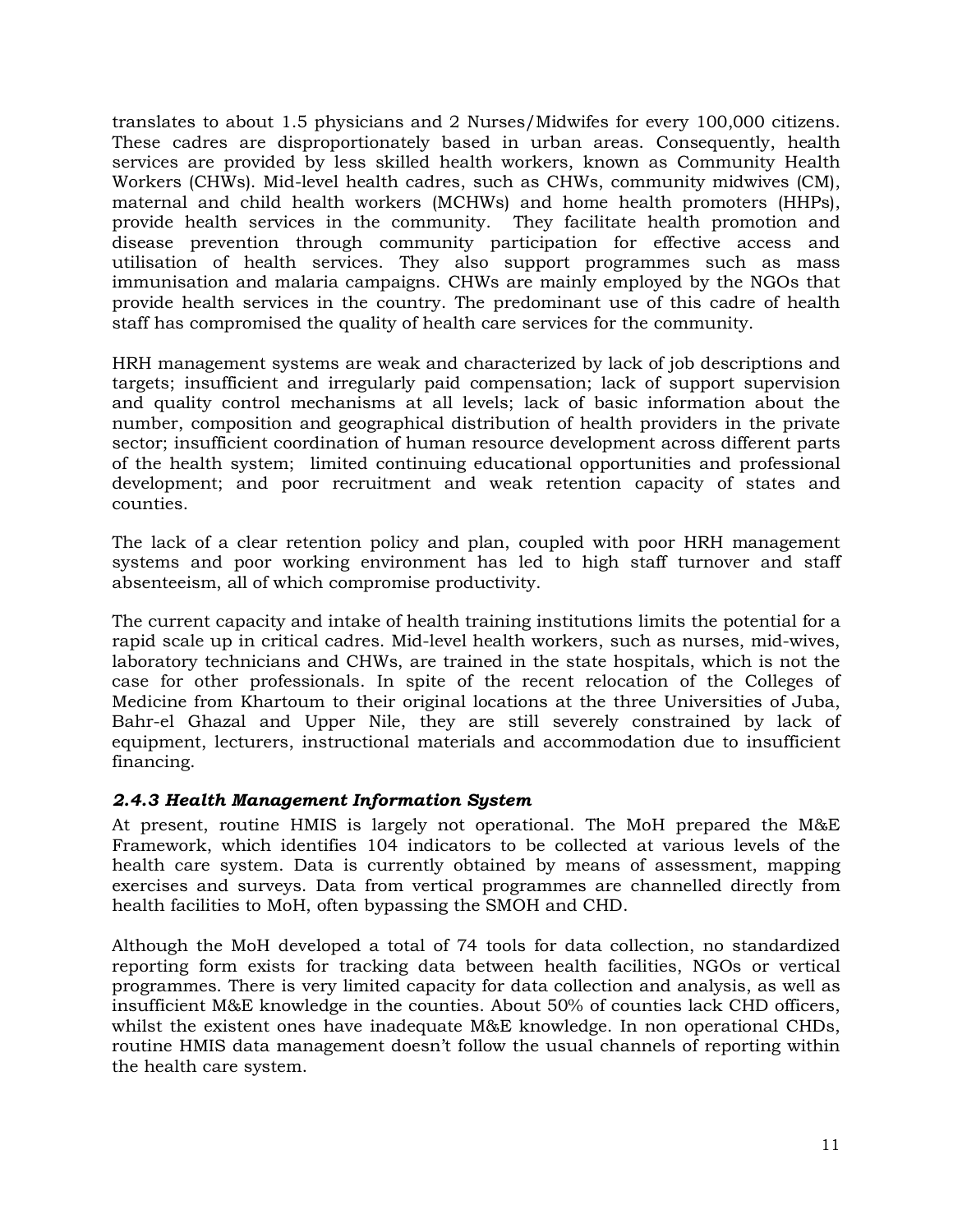The main challenges of the HMIS include inadequate human resource; insufficient Information Technology (IT) equipment for data processing in the states; limited power sources; poor communication and transportation. The MoH is in the process of introducing the District/County Health Information (DHIS) software for routine HMIS. DHIS allows for standardisation of data records, aggregation and analysis of data to obtain indicators and reports.

### <span id="page-23-0"></span>*2.4.4 Pharmaceutical Products, Vaccines and Technologies*

The MOH currently uses the World Bank procurement procedures and is guided by WHO information on prices. It has developed national policies, standards, guidelines and regulations to streamline the pharmaceutical sector. However, enforcement is still weak and compounded by a shortage of qualified staff in both public and private sectors. There is no local pharmaceutical production. The national quality control laboratory in South Sudan is inadequate. The routine Minilab® testing at Kaya point of entry indicates up to 20% of the essential medicines imported are substandard or counterfeit<sup>[14](#page-23-2)</sup>

Procurement and provision of essential medicines and supplies still rely on irregularly distributed pre-packed kits supplied in a push-based supply system. The need for medical and diagnostic equipment is not sufficiently addressed. The pharmaceutical storage capacity and network across the country is inadequate. Stores at all levels are not adequately equipped or lack qualified technical personnel. Other weaknesses include the lack of a national Logistics Management Information System (LMIS); uncoordinated donations and parallel supply chains; lack of transportation means; and poor pharmaceutical waste disposal practices.

Although MOH has developed treatment guidelines and a manual on rational medicines use to assure adherence and reduce resistance, irrational use of medicines continues to be a challenge in facilities and communities.

# <span id="page-23-1"></span>*2.4.5 Health Financing*

The MoH recognises Primary Health Care (PHC) as essential for health sector development and offers it free of charge to the entire population<sup>15</sup>. Oil sales and general taxation constitute the main sources of revenue for public (government) expenditure in the health sector. However, this only represented a small a portion of the total health expenditure in 2010/2011. Development Assistance for Health (DAH) continues to be a significant source of support to funding the health sector. In addition, anecdotal evidence seems to suggest that out of pocket expenditure [especially among urban populations] also provides a significant contribution to the total health expenditure. All these sources of funding have been declining since 2006 to the extent that they are grossly insufficient to fund the HSDP. The nascent national health insurance system in South Sudan is only accessible to a small proportion of government civil servants.

 $\overline{a}$ <sup>14</sup> Routine quality control testing report, February 2011

<span id="page-23-3"></span><span id="page-23-2"></span><sup>15</sup> The Interim Constitution of Southern Sudan 2005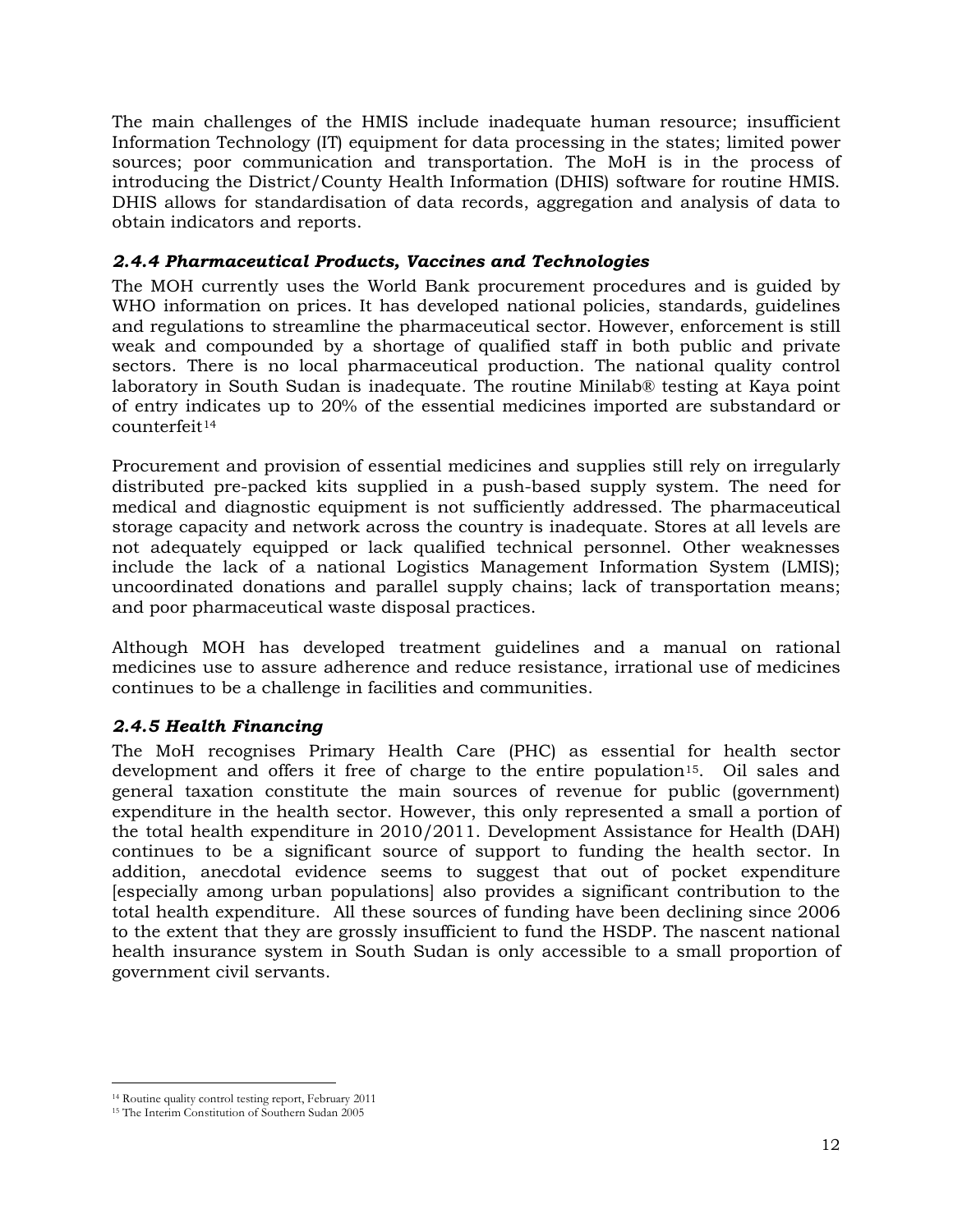



The Government's allocation to health as a proportion of the national budget has been under 4% over the last five fiscal years, far short of the 15% target pledged by African governments under the Abuja declaration, as showed in Figure 3. The exception was noted in 2009, when the health sector budget as a proportion of national budget marginally exceeded 4%.

Budget execution, as shown in Figure 3, has been unsatisfactory, impacting negatively on capital expenditures, like delays in procuring infrastructure, equipment and logistics. Just over 50% of government expenditure goes towards the procurement of drugs and the payment of wages and allowances in the public sector, leaving crucial health interventions, like Reproductive health, HIV/AIDS, Malaria and Tuberculosis, heavily reliant on DAH funding. Most of the DAH is through off budget support as the public financial management and accounting systems are being developed. This greatly impacts on efficiency within the health sector.

### <span id="page-24-0"></span>*2.4.6 Leadership and Governance*

To date, the positions in the MOH and SMOH have not been completely filled. Often the Ministry provides direct services to the civil population as opposed to its mandate and role as policy developer. Although the MOH has developed key policies and strategies for several technical areas, the roles and relationships between the public, private, and civil society have not been clearly articulated. In addition most regulatory laws (for example International Health Regulations, Occupational Health, Workforce and other Public Health Acts) are yet to be developed or enacted.

The line of responsibility between the MOH and SMOH is still blurred. For instance, while the SMoH are responsible for programme implementation, they are not necessarily accountable to MoH. Poor coordination between MOH, SMOH and NGOs involved in health care delivery remains a key challenge.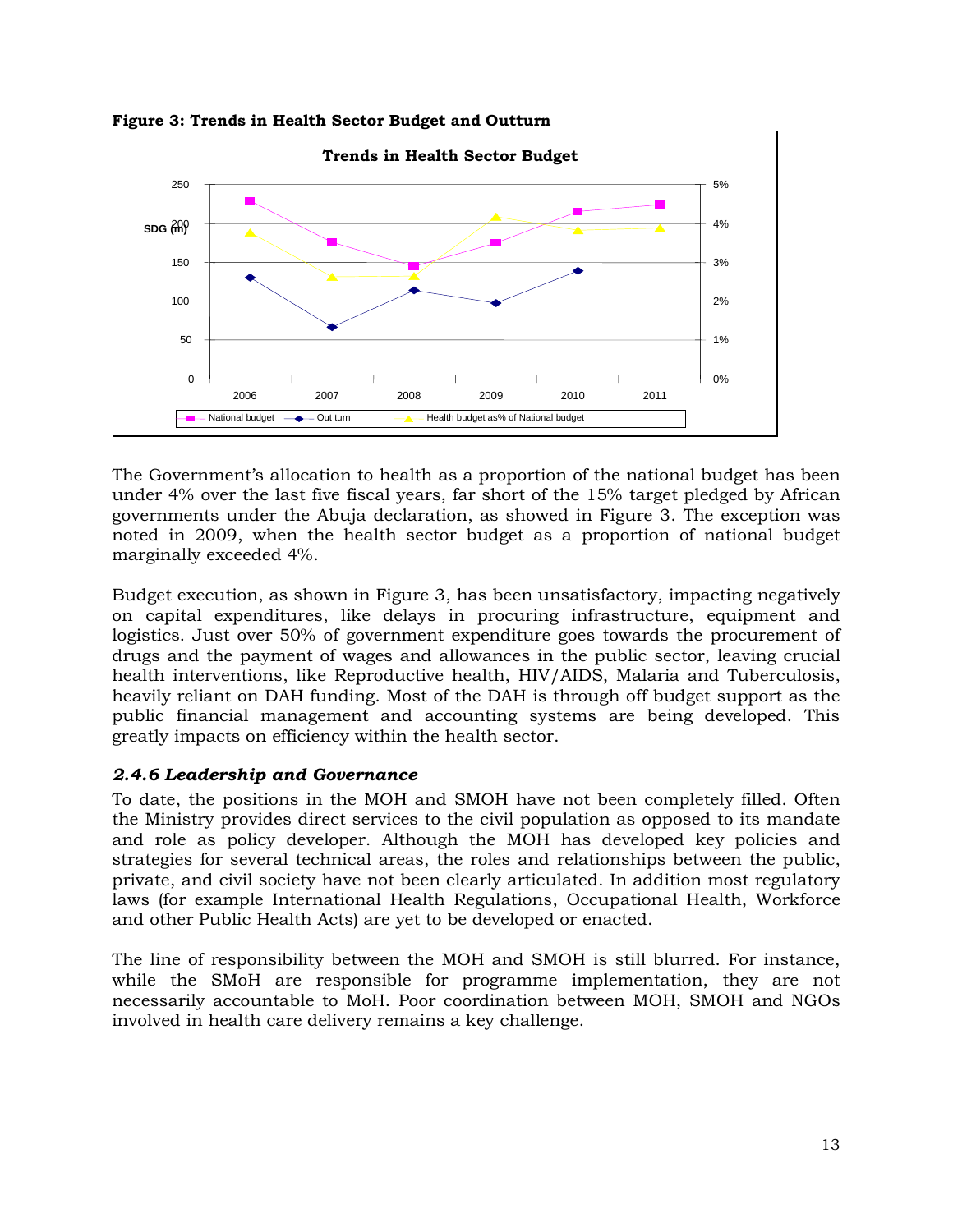# **2.5 The Health Policy**

<span id="page-25-0"></span>The Southern Sudan Health Policy (2007-2011)[16](#page-25-2) was contextually developed to meet the level of health services in the post war Southern Sudan, thus focusing on Primary Health Care. The policy underscores massive investment in health systems to enhance the efficiency, coverage, quality and equity of essential health services. Furthermore, the provision of primary health care services free at the point of service is emphasized. The package of services to be provided free includes appropriate interventions to combat 24 priority diseases that are endemic in the country.

Community empowerment through health education and awareness is another policy directive. This should enable communities take charge of improving their health and integrate effective health interventions into existing community structures.

Although the Southern Sudan Interim Health Strategy (2006-2008) and the Health Policy of the Government of Southern Sudan (2007-2011) outlined 24 strategic actions to address the poor health situation in the country, the HSDP will prioritise 6. These strategic programmatic areas also reflect the six building blocks of the health system as defined by WHO;

- a) Improve health services delivery, with emphasis on maternal & child health services (MCH), by ensuring relevant services are accessible and acceptable; reducing inequalities to care; extending coverage through mobilising communities; developing effective partnerships; implementing the BPHS; capacity building and integrating disease prevention and control programmes.
- b) Strengthen human resources development & management throughout the MOH by strengthening HRH health policy making, planning and evaluation.
- c) Develop an evidence based (HMIS) culture within MOH by strengthening health policy making, planning and monitoring and evaluation.
- d) Develop a pharmaceutical and medical supplies system through capacity building, effective planning and efficient financing mechanisms.
- e) Develop a health financing & resources mobilisation system that is fair, efficient and provides financial risk protection. Improve the financial management system to ensure transparent tracking of the flow of funds in the health sector and align spending with priorities in an integrated budget.
- f) Enhance the institutional development of MoH to provide good leadership & governance and have effective management through capacity development; improving accountability and transparency; and delegation and decentralisation.

# <span id="page-25-1"></span>**2.6 Major challenges of the health systems**

The major bottlenecks of the health system in South Sudan are outlined below;

- Inaccessibility of medical care and health services due to geographical, institutional, socio-cultural and financial barriers
- Ineffective referral mechanism between all levels of service delivery due to inadequate communication and transport and weak linkages between the different levels of service delivery

<span id="page-25-2"></span> $\overline{a}$ <sup>16</sup> Health Policy of the Government of Southern Sudan 2007-2011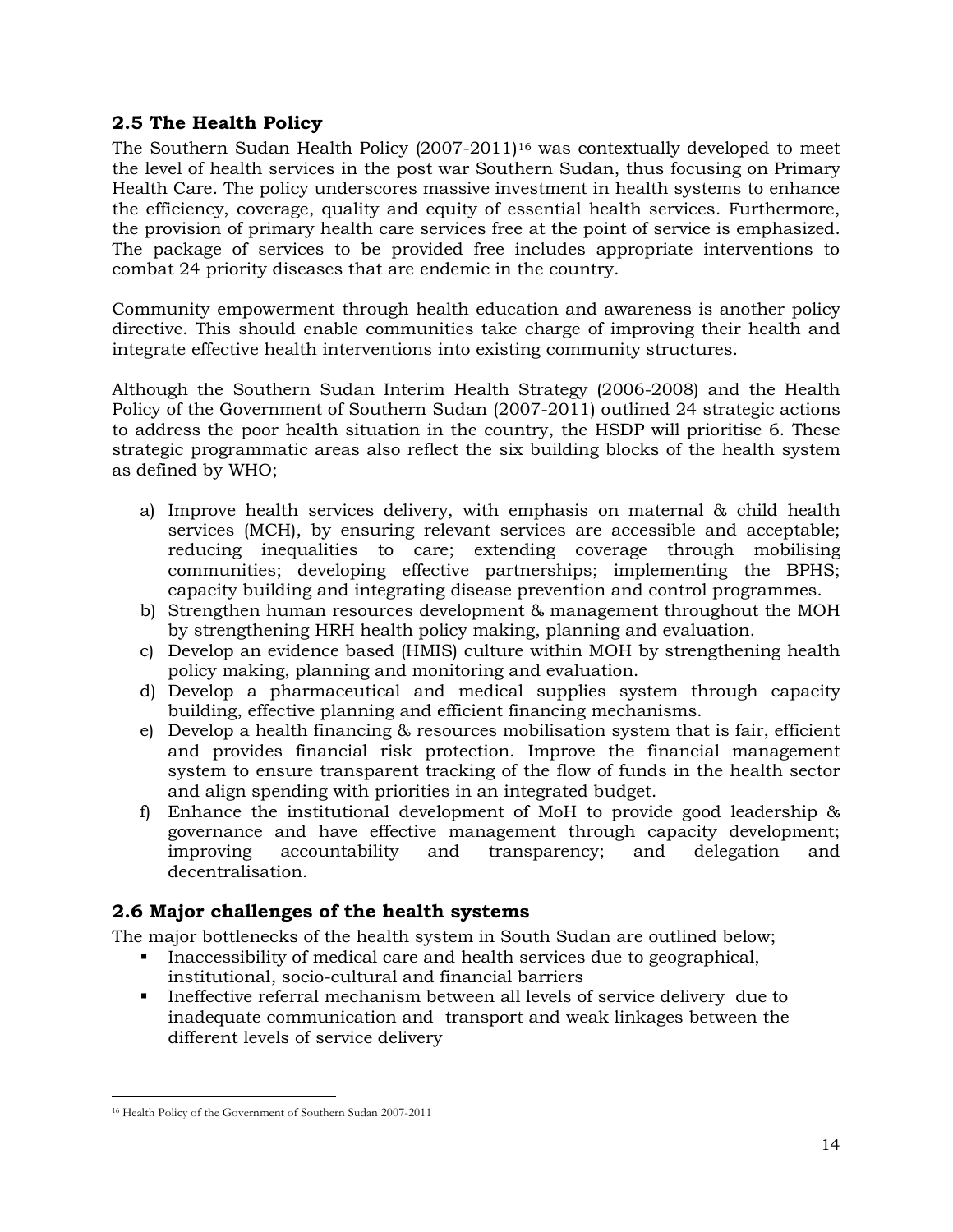- Poor quality of health services, including the processes of delivery, like lack of privacy, confidentiality and poor patient-provider interactions
- **Lack of health communication and promotion strategy**
- High prevalence of GAM, SAM and stunting amongst under-fives, estimated at 21%, 7.63%, and 25% respectively
- Critical shortage of HRH, limited competence and insufficient skill mix of the available ones, which compromises provision of quality, basic and lifesaving health services
- High staff turnover and no clear retention plan
- **EXECUTE:** Limited capacity of health training institutions (training only nurses, midwives, lab tech and CHWs)
- Inadequate number of and dilapidated health infrastructure at primary (Payam, County), secondary (State) & tertiary levels (National) levels
- Weak health management information system
- No standardized reporting form for tracking data between health facilities, NGOs or vertical programmes
- **Poor health commodities security (pharmaceuticals and equipment)**
- Irregularly distributed pre-packed kits supplied in a "pushed-based" supply system
- Inadequate and poorly managed pharmaceutical storage capacity and network across the country
- Uncoordinated drug donations and parallel supply chain system
- **Inadequate national quality control and reference laboratory services**
- Very low and progressively declining public sector health budget and difficulties in accessing the approved budget
- **Insufficient health insurance system**
- Over reliance on oil as the main source of revenue for the government health financing.
- Limited legislative and regulatory capacity (international and national health acts not developed or adopted)
- Limitations in articulating the roles of public, private and civil society in delivery of health care, resulting in limited engagement of all these sectors
- Lack of statutory norms and standards for service delivery
- Unstructured coordination mechanisms among health sector partners
- **Insufficient planning and organisational capacity**
- **Lack of accountability and transparency between stakeholders**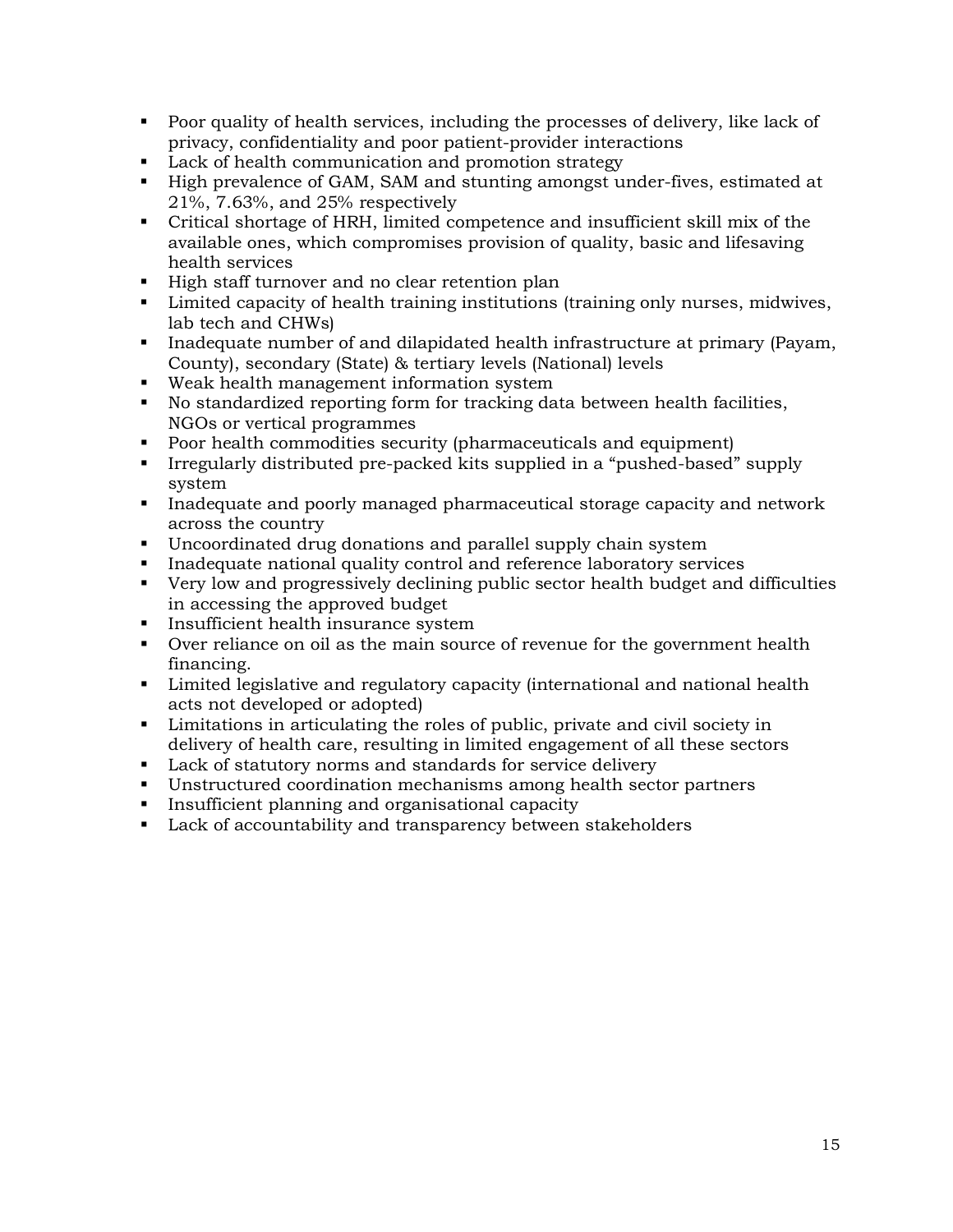# <span id="page-27-0"></span>**CHAPTER THREE: GOAL, OBJECTIVES, STRATEGIC RESPONSE AND EXPECTED RESULTS**

This chapter outlines the strategic programmatic approach that will address the major issues identified in the situational analysis. This approach is essential to maximize achievements using the limited health sector resources.

# <span id="page-27-1"></span>**3.1 Goal**

Contribute to the reduction of maternal and infant mortality and improve the overall health status as well as the quality of life of the South Sudanese population.

### <span id="page-27-2"></span>**3.2 Objectives**

- To increase the utilisation and quality of health services, with emphasis on maternal and child health
- To scale up health promotion and protection interventions so as to empower communities to take charge of their health
- To strengthen institutional functioning including governance and health system effectiveness, efficiency and equity

# <span id="page-27-3"></span>**3.3 Priority Programme Areas and Strategic Responses**

Without massive and effective investment in health systems and services, it is impossible to realise national and international goals, including the Millennium Development Goals (MDGs)[17](#page-27-4) . Emphasis on strengthening the leadership and management capacity at all levels of the health system will be critical for optimal utilisation of the resources available to the sector. In order to achieve the HSDP goal and objectives, as well as guide decision making for its implementation and resource allocation, the strategic response will focus on addressing the following six programme areas, prioritised in the Southern Sudan Health Policy (2007-2011) and the Southern Sudan Interim Health Strategy (2006-2008). These six priority programme areas are aligned to the six elements of the health system. Strategic actions are outlined under each priority area. Detailed activities for implementation of the strategies will be outlined in the annual operational plans.

- 1. Health Services Delivery
- 2. Human Resources for Health (HRH)
- 3. Health Information System(M & E)
- 4. Pharmaceutical and Medical products
- 5. Health Financing
- 6. Governance, Leadership and Management

<span id="page-27-4"></span> $\overline{a}$ <sup>17</sup> Strengthening Health Systems to Improve Health Outcomes, WHO, 2007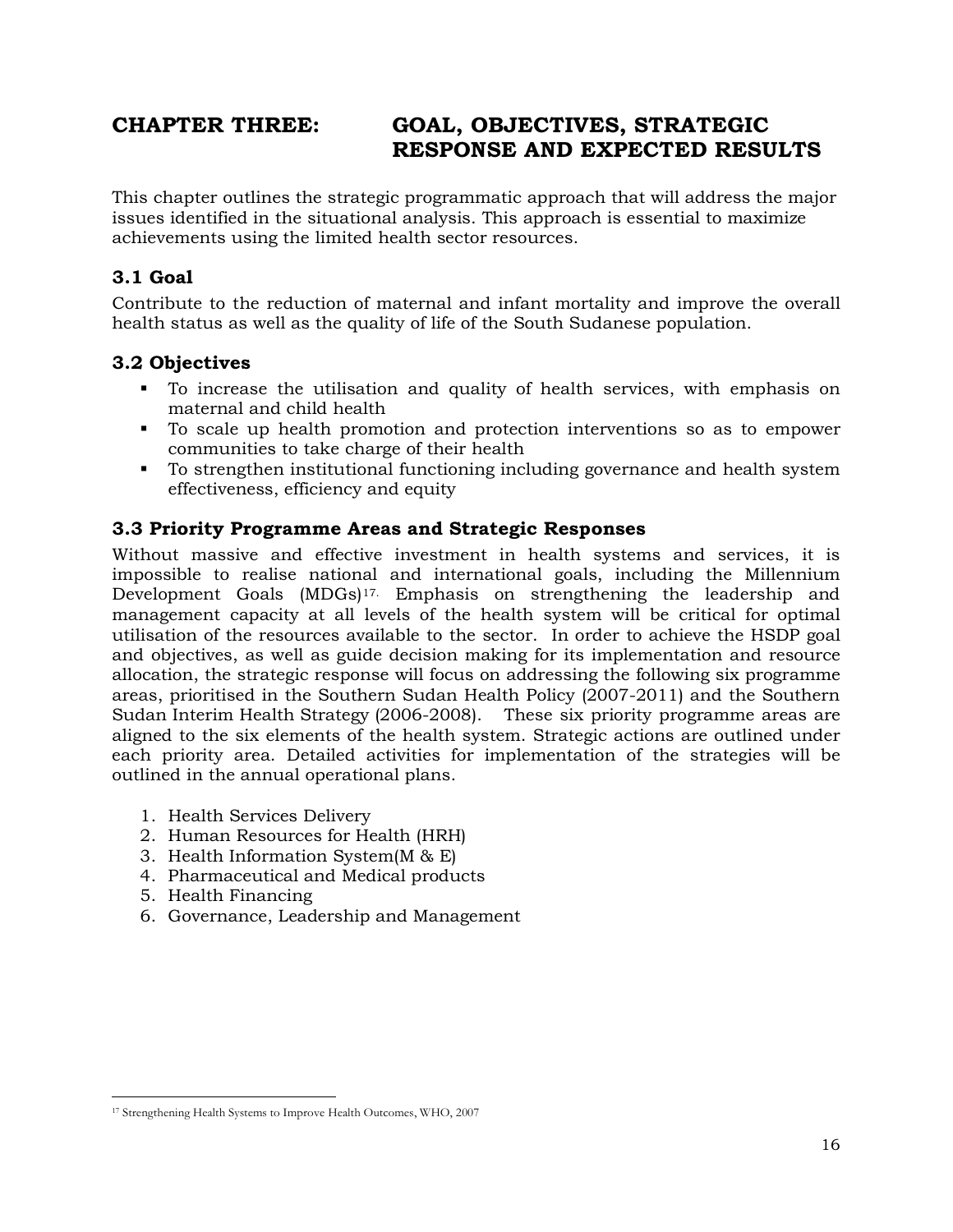#### <span id="page-28-0"></span>**Objective one: To increase the utilisation and quality of health services, with emphasis on maternal and child health Strategies Outputs Indicators of achievements (planned expected outcomes) Strategic Actions 1. Improve on Health services delivery & access** a) Reduce inequalities in access to health care and extend coverage of basic services through mobilising the communities, developing effective partnership, implementing basic package of health care, capacity building and resources mobilisation; b) Review and continue implementing the Basic Package of Health services (BPHS) through evidence based decision making, effective partnerships, capacity building and resource mobilisation c) Improve delivery of maternal and child health interventions through making relevant services accessible and acceptable, especially obstetric services and integrated disease prevention and control programmes d) Develop policies & guidelines to address the issues of neglected tropical diseases (NTDs), communicable (CDs) & non-communicable diseases (NCDs), and environmental health Relevant policies, guidelines, protocols in place Evidence of greater number of effective partnership Improved coverage of delivery of full package of BPHS Routine availability of all relevant services in BPHS, including EPI services and 24 hour coverage of comprehensive emergency obstetric & neonatal care (CEmONC) Improved health & nutrition promotion activities Effective prevention and control of CDs, NCDs and NTDs Policies & guidelines to support the six building blocks of the health system strengthening developed & rolled out to all states by 2015 NGOs accreditation process developed & functioning and more than 80% of NGOs implementing Basic Package of Health Services (BPHS) Outpatient attendance increased by 80% from 0.2 in 2010 to 1 by 2015 Full package of BPHS being delivered in at least 50% of the existing health facilities by 2015 Number of women delivering in HFs increased by 13% (from 12.3% to 25%) by 2015 % of fully immunised children (only with card) increased by 45% (from 25% to 70%) by 2015 % of Under-fives sleeping under an ITN the previous night increased by 45% (from 25% to 70%) by 2015 MMR reduced by 20% (from 2054/ 1000,000 live births to 1643/1000, 000) by 2015 IMR reduced by 30% (from 84/1,000 live births to 59/ 1,000) by 2015 Develop relevant policies, guidelines and protocols to support health system strengthening Develop an accreditation process to incorporate health facilities owned by private sectors (NGOs/ CBOs/FBOs) in the RSS health system Establish effective coordination & communication mechanisms at all levels of health system Adequately stock up health facilities (HFs) with skilled personnel and essential equipment/ supplies Roll out implementation of the BPHS to all States and rationalize outreach activities to focus on high impact, cost effective interventions (e.g. EPI, IECHC, .etc.) Scale up routine immunisation of children and women of child bearing age (14-49 yrs), including introduction of new vaccines Collaborate closely with relevant departments e.g.: a) infrastructure development to ensure functioning, utilities and equipment of HFs ; b) IECHC to ensure better child survival; c) IEC/BCC to change attitudes about health seeking practices Ensure skilled care during pregnancy and child birth, and 24 hours CEmONC Develop health promotion/education communication strategies, scale up advocacy and mass media interventions, and implement user friendly sensitisation programmes Provide user-friendly guidelines, adequate drugs, diagnostic equipment & supplies to all HFs providing HIV/AIDS services & scale up prevention, treatment, care and support of individuals and

U5MR reduced by 30% (from 106/1,000 live births to 76/1,000)

#### **Table 1: Priority Programme Areas and Strategic Response planning Matrix**

families affected by the disease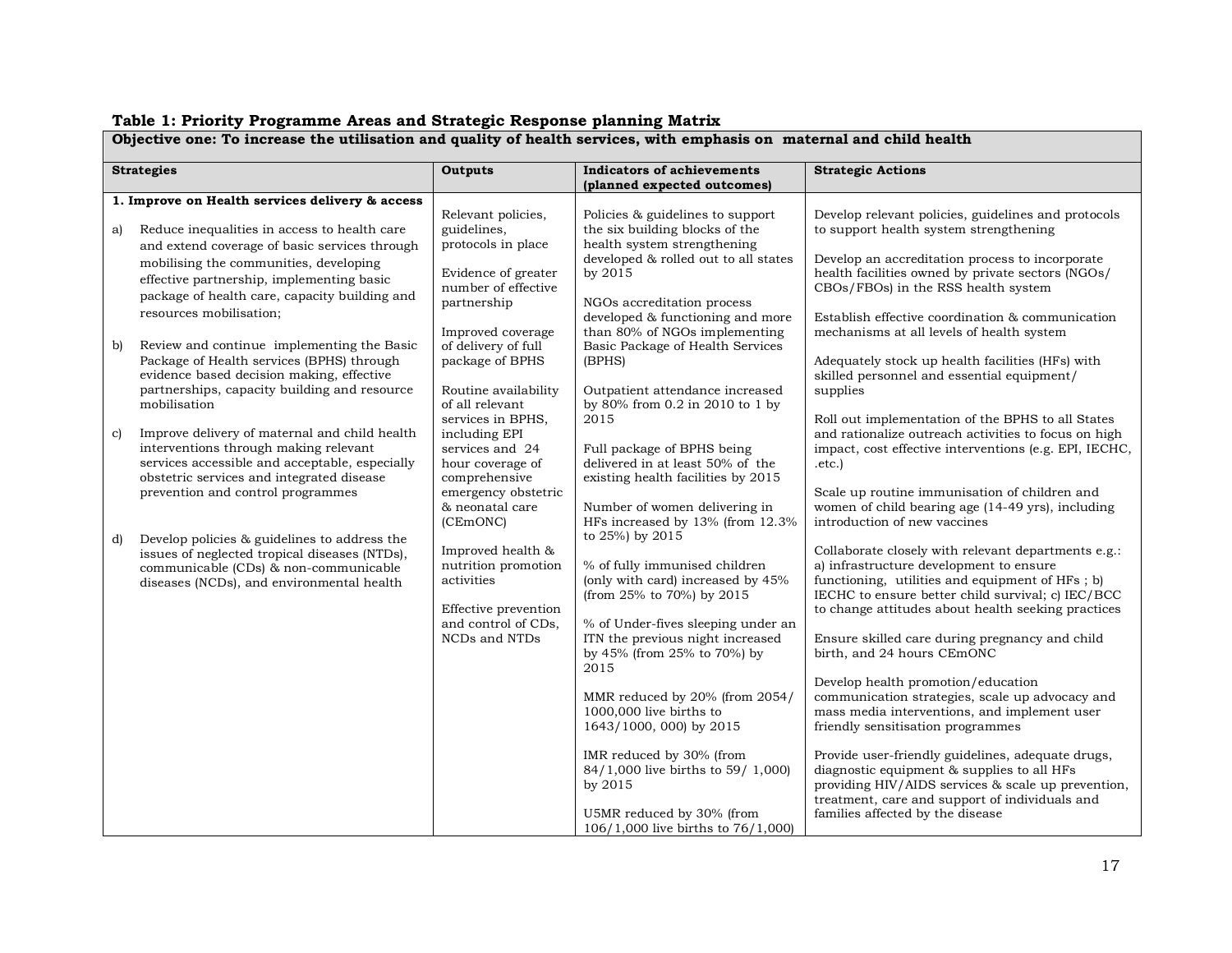|    |                                                                                                                                                                             |                                                                                                  | by 2015<br>% of pregnant women attending at<br>least 4 ANC visits increased by<br>30% (from 10% to 40%) by 2015<br>% households using sanitary<br>means excreta disposal increased<br>by 25% (from $15\%$ to 40%) by<br>2015<br>Prevalence of underweight among<br>U5s reduced by 10% (from 30% to<br>20%) by 2015<br>% of children with diarrhoea<br>treated with ORS increased by<br>40% (from 40% to 80%) by 2015<br>HIV prevalence among 15-24 years<br>old female population remains<br>stable at 3% by 2015<br>Tuberculosis notification rate, new<br>smear positive cases (per 100/000<br>pop) increased by 52 (from 27 to<br>79) by 2015<br>Guinea worm incidence reduced<br>from $1,698$ cases to 0 case by | Increase & sustain coverage & usage of LLTNs and<br>ensure early diagnosis and treatment of malaria at<br>community level<br>Expand TB DOTS and community TB prevention,<br>early diagnosis and treatment, and strengthen<br>routine monitoring and reporting<br>Review, update and strengthen standard IDSR<br>operating procedures, technical tools, guidelines<br>and protocols<br>Improve prevention, detection and treatment of<br>under nutrition, and scale up maternal, IYCF, and<br>micro-nutrient interventions<br>Develop comprehensive policy & guidelines for<br>prevention, control and reduction of risk factor of<br>NCDs and scale up interventions for prevention,<br>control and elimination of NTDs<br>Develop environmental health policy & strategic<br>plan, and increase awareness & capacity to respond<br>Establish more effective & efficiently functioning<br>laboratory, radiology, imaging and blood<br>transfusion services |
|----|-----------------------------------------------------------------------------------------------------------------------------------------------------------------------------|--------------------------------------------------------------------------------------------------|----------------------------------------------------------------------------------------------------------------------------------------------------------------------------------------------------------------------------------------------------------------------------------------------------------------------------------------------------------------------------------------------------------------------------------------------------------------------------------------------------------------------------------------------------------------------------------------------------------------------------------------------------------------------------------------------------------------------|------------------------------------------------------------------------------------------------------------------------------------------------------------------------------------------------------------------------------------------------------------------------------------------------------------------------------------------------------------------------------------------------------------------------------------------------------------------------------------------------------------------------------------------------------------------------------------------------------------------------------------------------------------------------------------------------------------------------------------------------------------------------------------------------------------------------------------------------------------------------------------------------------------------------------------------------------------|
|    |                                                                                                                                                                             |                                                                                                  | 2015                                                                                                                                                                                                                                                                                                                                                                                                                                                                                                                                                                                                                                                                                                                 |                                                                                                                                                                                                                                                                                                                                                                                                                                                                                                                                                                                                                                                                                                                                                                                                                                                                                                                                                            |
|    | 2. Enhance Human Resources for Health (HRH)                                                                                                                                 | Human resource for                                                                               | Existing HRH policy & strategy                                                                                                                                                                                                                                                                                                                                                                                                                                                                                                                                                                                                                                                                                       | Develop the policies & associated documents                                                                                                                                                                                                                                                                                                                                                                                                                                                                                                                                                                                                                                                                                                                                                                                                                                                                                                                |
| a) | production, performance and productivity<br>Strengthen human resource for health<br>through developing and implementing a                                                   | health development,<br>management and<br>training policies,<br>information and                   | reviewed and approved by mid<br>2012<br>HRH information system (HRIS)                                                                                                                                                                                                                                                                                                                                                                                                                                                                                                                                                                                                                                                | through a needs/functional analysis; review who is<br>where and with what skills, and consider other<br>factors such as morale and cost limit.                                                                                                                                                                                                                                                                                                                                                                                                                                                                                                                                                                                                                                                                                                                                                                                                             |
| b) | human resource for health development policy<br>and strategy<br>Adopt innovative approaches to training of                                                                  | strategy available &<br>being implemented                                                        | reviewed, updated and rolled out<br>to states and counties by end of<br>2012                                                                                                                                                                                                                                                                                                                                                                                                                                                                                                                                                                                                                                         | Design/establish accurate inventory of health<br>workers to quantify the existing gaps, and review,<br>update, roll out the existing HRHIS for South                                                                                                                                                                                                                                                                                                                                                                                                                                                                                                                                                                                                                                                                                                                                                                                                       |
|    | HRH by using Morden Distance Learning<br>programme approaches that staff can do<br>online and "on-the-job" as part of Continuous<br>Professional Development (CPD) - a more | Tools available to<br>accurately quantify<br>existing gaps in<br>health workforce                | Availability of tool to accurately<br>determine gaps in health<br>workforce                                                                                                                                                                                                                                                                                                                                                                                                                                                                                                                                                                                                                                          | Sudan at all levels and to all states<br>Renovate/construct infrastructures for training<br>institutions, provide teaching equipment/materials                                                                                                                                                                                                                                                                                                                                                                                                                                                                                                                                                                                                                                                                                                                                                                                                             |
|    | efficient method of learning without depleting<br>further the already limited health work force                                                                             | Appropriate<br>curricula developed<br>and being used for<br>training all<br>different categories | Continuing education and Online<br>Distance Leaning training courses<br>systematically planned at different<br>levels as strategy for staff retention                                                                                                                                                                                                                                                                                                                                                                                                                                                                                                                                                                | and recruit tutors/instructors<br>Ensure more deployment of existing qualified health<br>personnel and recruit locally, regionally and<br>internally to meet gaps                                                                                                                                                                                                                                                                                                                                                                                                                                                                                                                                                                                                                                                                                                                                                                                          |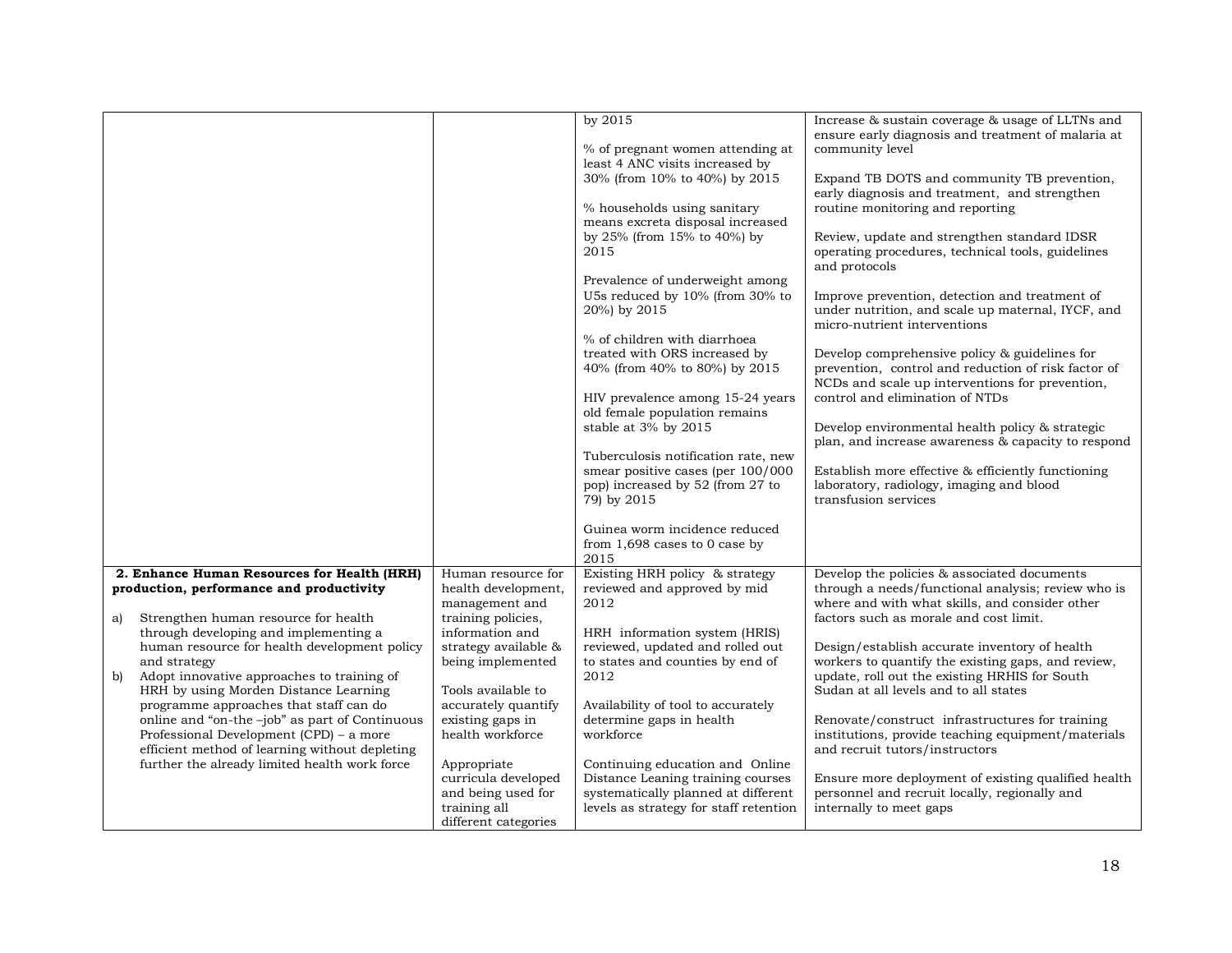|                                                                                                                                                                                                                                     | of health personnel<br>Guideline for staff<br>recruitment,<br>motivation, and<br>retention available<br>Accreditation of<br>training institutions<br>Ouantitative &<br>qualitative<br>improvement in<br>capacity & physical<br>infrastructure of<br>training institutions | At least 50% of the existing<br>curricula reviewed and endorsed<br>by end $2012$<br>At least $50\%$ (8,569) of the total<br>staffing norm recommended for<br>2015 (17,138) met by mid 2012<br>Number of medical officers<br>(doctors) per 10,000 population by<br>state increased from 0.15 to 0.3 by<br>2015<br>Number of Nurse/Midwives per<br>10,000 population increased from<br>0.2 to 1 by 2015<br>At least 7 training institutions<br>have been constructed/renovated<br>and equipped by 2015<br>Health training institutions<br>accreditation system established<br>and at least 15 institutions<br>accredited by 2015<br>% of health facilities staffed with<br>frontline PHC personnel increased<br>by 40% (from 20% to 60%) by<br>2015<br>By 2015, at least 50% of the<br>personnel working in health<br>facilities are recruited | Prioritise training of midlevel cadres (clinical officer,<br>nurses, midwives, etc.) and establish national<br>examination board to uphold standards of<br>examination and to ensure harmonisation of<br>service delivery skills<br>Establish system for continuous professional<br>development (CPD) including Distance Learning for<br>all cadres and prepare integrated capacity<br>development plans that address clinical &<br>management skills at each level of the health<br>system<br>Review and standardise curricula and qualification<br>for trainers, pre-service & post graduate<br>programmes & develop continuing education<br>programmes<br>Enhance institutional capacity and accredit health<br>training schools/colleges (establish accreditation<br>authorities, standards and procedures)<br>Rationalize training schools/colleges according to<br>geographical distribution, cadre requirement, and<br>availability of funds<br>Develop guideline for staff recruitment and a<br>package for staff motivation and retention<br>Develop system to map internal/external flow of<br>health personnel to inform necessary evidence<br>based actions<br>Work towards having right personnel in the right<br>place at the right time and with the right skills to<br>deliver quality services |
|-------------------------------------------------------------------------------------------------------------------------------------------------------------------------------------------------------------------------------------|---------------------------------------------------------------------------------------------------------------------------------------------------------------------------------------------------------------------------------------------------------------------------|----------------------------------------------------------------------------------------------------------------------------------------------------------------------------------------------------------------------------------------------------------------------------------------------------------------------------------------------------------------------------------------------------------------------------------------------------------------------------------------------------------------------------------------------------------------------------------------------------------------------------------------------------------------------------------------------------------------------------------------------------------------------------------------------------------------------------------------------|-----------------------------------------------------------------------------------------------------------------------------------------------------------------------------------------------------------------------------------------------------------------------------------------------------------------------------------------------------------------------------------------------------------------------------------------------------------------------------------------------------------------------------------------------------------------------------------------------------------------------------------------------------------------------------------------------------------------------------------------------------------------------------------------------------------------------------------------------------------------------------------------------------------------------------------------------------------------------------------------------------------------------------------------------------------------------------------------------------------------------------------------------------------------------------------------------------------------------------------------------------------------------------------------------------------------|
| 3. Ensure equitable access to quality                                                                                                                                                                                               |                                                                                                                                                                                                                                                                           |                                                                                                                                                                                                                                                                                                                                                                                                                                                                                                                                                                                                                                                                                                                                                                                                                                              |                                                                                                                                                                                                                                                                                                                                                                                                                                                                                                                                                                                                                                                                                                                                                                                                                                                                                                                                                                                                                                                                                                                                                                                                                                                                                                                 |
| <b>Pharmaceuticals &amp; Medical Products</b><br>Pharmaceuticals and medical supplies systems<br>developed through capacity building, effective<br>planning and effective mechanism for financing the<br>systems (Pharmaceuticals). | Essential drug list,<br>treatment manuals,<br>and Pharmaceutical<br>Information<br>Management<br>System (PIMS)<br>available & being<br>used at all levels<br>Evidence of                                                                                                  | Essential drug list & treatment<br>guidelines, disseminated at all<br>levels<br>PMIS established & functional at<br>all levels<br>At least 2 additional general<br>medical stores/warehouses                                                                                                                                                                                                                                                                                                                                                                                                                                                                                                                                                                                                                                                 | Develop policy, guidelines, tools, and legal plus<br>regulatory frameworks for management and<br>streamlining pharmaceutical sector<br>Review and finalize the existing Pharmaceutical<br>management information system and roll out to all<br>states and counties<br>Plan collaborative approach with central<br>government to develop common procurement &                                                                                                                                                                                                                                                                                                                                                                                                                                                                                                                                                                                                                                                                                                                                                                                                                                                                                                                                                    |
|                                                                                                                                                                                                                                     | efficiently and<br>effectively                                                                                                                                                                                                                                            | renovated & functional by 2015                                                                                                                                                                                                                                                                                                                                                                                                                                                                                                                                                                                                                                                                                                                                                                                                               | supplies systems                                                                                                                                                                                                                                                                                                                                                                                                                                                                                                                                                                                                                                                                                                                                                                                                                                                                                                                                                                                                                                                                                                                                                                                                                                                                                                |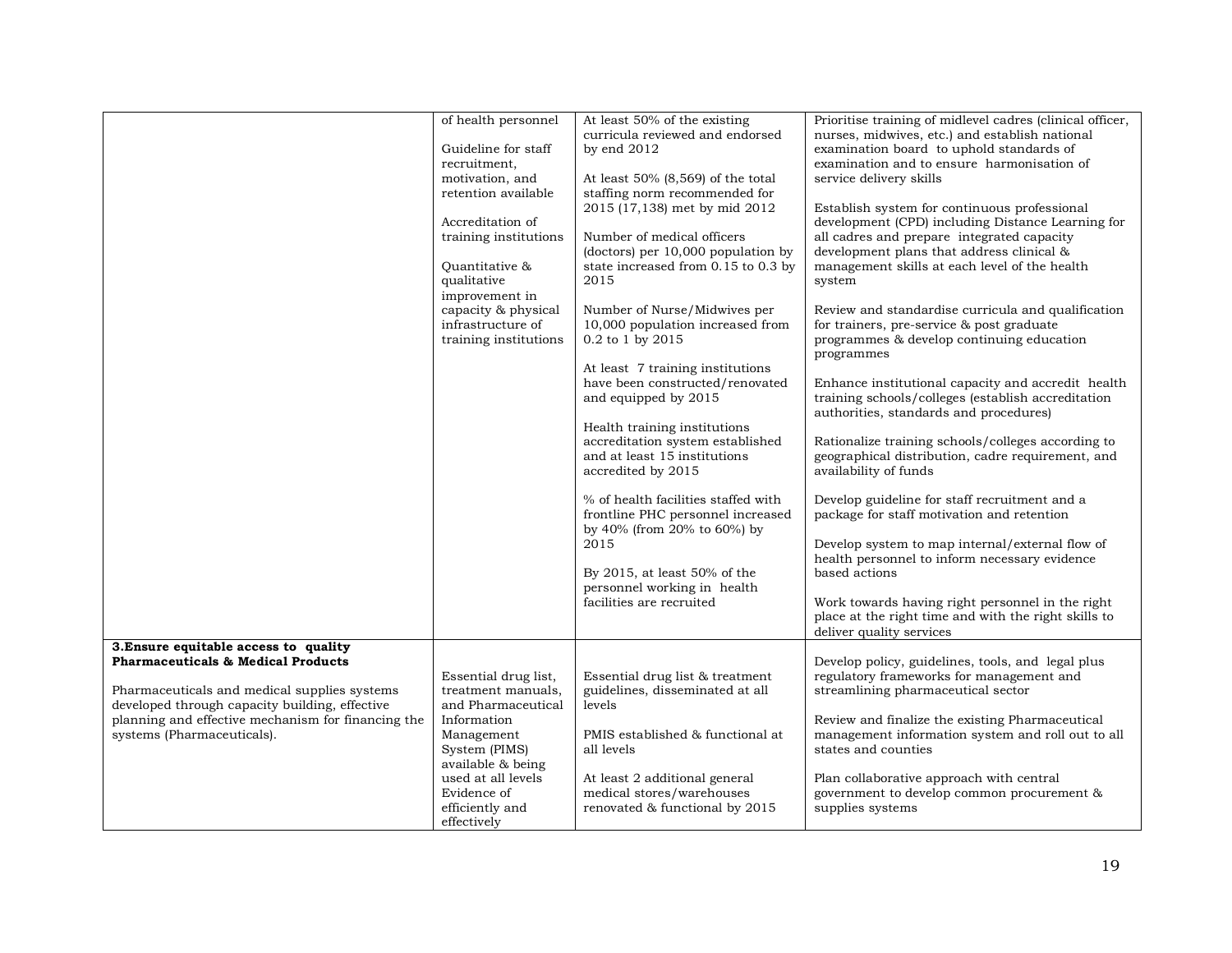| systems | functioning supply                                                                                    | Training on supplies management<br>conducted in all states by 2013                                                     | Develop rational plan for medical stores buildings &<br>renovate and/or build new medical stores                                                                         |
|---------|-------------------------------------------------------------------------------------------------------|------------------------------------------------------------------------------------------------------------------------|--------------------------------------------------------------------------------------------------------------------------------------------------------------------------|
|         | National quality<br>control system<br>established<br>Health facilities at                             | At least 1 quality control<br>laboratory set up & functioning at<br>national level & in each state by<br>2015          | Establish national quality control laboratory and<br>strengthen quality assurance mechanism<br>Promote rational use of medicines and contain<br>antimicrobial resistance |
|         | national, state and<br>county level<br>adequately stocked<br>with vital diagnostic<br>and therapeutic | % of pharmaceutical products<br>sampled that failed quality control<br>test reduced by 12% (from 17% to<br>5%) by 2015 | Ensure availability of affordable, safe, efficacious<br>and high quality essential medicines and medical<br>supplies                                                     |
|         | equipment                                                                                             | % of health facilities without any<br>stock outs of 4 tracer drugs<br>increased by 60% (from 40% to<br>100%) by 2015   | Procure, distribute and maintain vital diagnostic<br>and therapeutic equipment                                                                                           |
|         |                                                                                                       | % of procured drugs that get<br>expired at health facility level<br>reduced to 5% by 2015                              |                                                                                                                                                                          |

| Objective two: To scale up health promotion and protection interventions so as to empower communities to take charge of their health |                                                     |                                                                                      |                                                                                                                               |
|--------------------------------------------------------------------------------------------------------------------------------------|-----------------------------------------------------|--------------------------------------------------------------------------------------|-------------------------------------------------------------------------------------------------------------------------------|
| <b>Strategies</b>                                                                                                                    | Outputs                                             | <b>Indicators of achievements</b>                                                    | <b>Strategic Actions</b>                                                                                                      |
|                                                                                                                                      |                                                     | (planned expected outcomes)                                                          |                                                                                                                               |
| <b>Establish and Scale up community</b><br>1.                                                                                        |                                                     |                                                                                      |                                                                                                                               |
| based health initiatives                                                                                                             |                                                     |                                                                                      |                                                                                                                               |
| Encourage Individual, family and<br>a.<br>community responsibility for<br>health<br>Improve community involvement<br>b.              | Improved personnel<br>hygiene and waste<br>disposal | Proportion of Bomas/Payams with<br>IEC materials adapted to the local<br>communities | Strengthen and adapt Information, Education and<br>communication initiatives as well as broader<br>behaviour change campaigns |
| in health services delivery<br>Strengthen linkages between<br>c.<br>facility based health services and                               | Improved<br>community<br>ownership and              | Proportion of Bomas/Payams with<br>leaders engaged in community<br>based services    | Engage and empower the local leaders at boma and<br>payam in community based health service delivery                          |
| communities                                                                                                                          | engagement in<br>health services<br>delivery        |                                                                                      | Engage communities in advocacy for health.<br>promotion and protection initiatives                                            |

#### **Objective three: To strengthen institutional functioning including governance and health system effectiveness, efficiency and equity**

| <b>Strategies</b>                           | Outputs               | Indicators of achievements      | <b>Strategic Actions</b>                         |
|---------------------------------------------|-----------------------|---------------------------------|--------------------------------------------------|
|                                             |                       | (planned expected outcomes)     |                                                  |
| <b>Strengthen Health Information</b>        | Evidence of           | M & E and HMIS frameworks       | Decide additional aspects of policies and M&E to |
| System, Monitoring and Evaluation of        | development of        | produced and reviewed by end of | be developed in order of priority                |
| the health sector.                          | policy making skills  | 2012                            |                                                  |
| Develop evidence based culture throughout   |                       |                                 | Review options for planning M&E/HMIS based on    |
| the Ministry by strengthening health policy | Evidence of effective |                                 | international experience.                        |
| making, planning, monitoring & evaluation   | & efficient approach  | M&E/HMIS functional in all      |                                                  |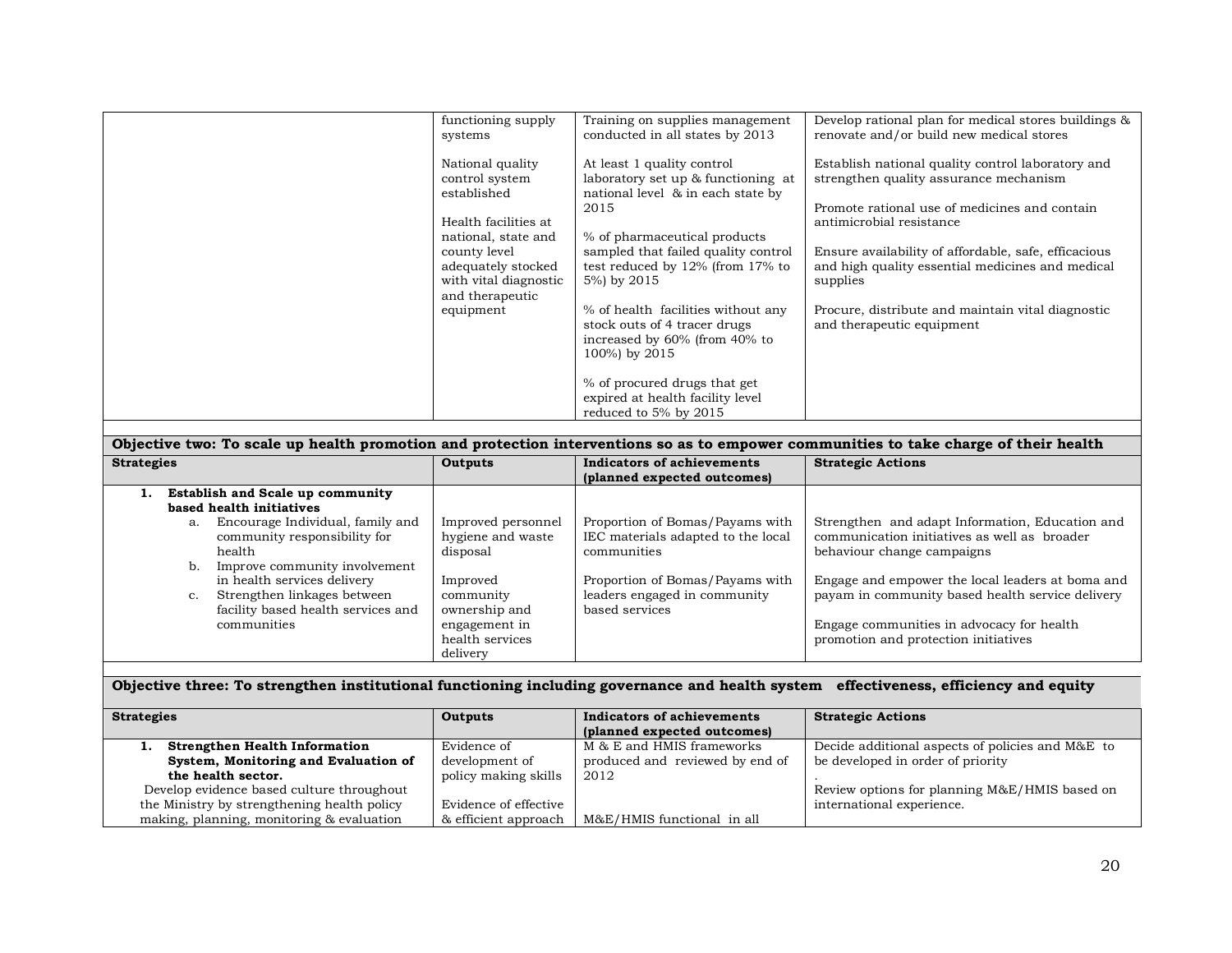| (HMIS).                                                                                     | to sector wide                                | states and counties by early 2013   | Develop an effective mechanism for joint planning                                                  |
|---------------------------------------------------------------------------------------------|-----------------------------------------------|-------------------------------------|----------------------------------------------------------------------------------------------------|
|                                                                                             | development<br>through joint                  | Annual Health sector performance    | and M&E with states & development partners                                                         |
|                                                                                             | planning and M&E                              | review reports produced             | Review, disseminate M&E framework and roll out                                                     |
|                                                                                             |                                               |                                     | M&E activities to states and counties                                                              |
|                                                                                             | Evidence of effective                         | Number of National, State, County   |                                                                                                    |
|                                                                                             | & efficient                                   | level M&E and surveillance officers | Develop and maintain national, state, and county                                                   |
|                                                                                             | supportive                                    | trained and providing supportive    | level databases                                                                                    |
|                                                                                             | supervision                                   | supervision                         |                                                                                                    |
|                                                                                             |                                               |                                     | Disseminate research and other information                                                         |
|                                                                                             | Accurate and timely                           | Number (%) of states and counties   | following assessment/ planning missions                                                            |
|                                                                                             | submission of                                 | implementing DHIS                   |                                                                                                    |
|                                                                                             | monthly health                                |                                     | Institutionalize District Health Information System                                                |
|                                                                                             | (HMIS, DHIS &                                 | Number of state, counties, HFs      | (DHIS) in all states and counties                                                                  |
|                                                                                             | IDSR) reports at all<br>levels (county, state | submitting complete IDSR reports    |                                                                                                    |
|                                                                                             | and national)                                 | At least 60% of monthly DHIS &      | Strengthen the country's capacity to conduct<br>effective supportive supervision                   |
|                                                                                             |                                               | IDSR reports submitted timely to    |                                                                                                    |
|                                                                                             | Evidence of                                   | national, state and county health   | Strengthen country's capacity to conduct effective                                                 |
|                                                                                             | integrating vertical                          | authorities                         | integrated disease surveillance (IDSR) including                                                   |
|                                                                                             | programmes into                               |                                     | early warning & response targeting priority                                                        |
|                                                                                             | comprehensive                                 | At least 80% of the vertical        | diseases                                                                                           |
|                                                                                             | Primary Health Care                           | programmes integrated with HMIS     |                                                                                                    |
|                                                                                             | (CPHC)                                        | and DHIS                            | Coordinate production of high quality data from                                                    |
|                                                                                             |                                               |                                     | DHIS, surveys and surveillance                                                                     |
|                                                                                             |                                               |                                     | Develop and implement procedures for monitoring                                                    |
|                                                                                             |                                               |                                     | and evaluating providers' communication skills and                                                 |
|                                                                                             |                                               |                                     | practices                                                                                          |
|                                                                                             |                                               |                                     |                                                                                                    |
|                                                                                             |                                               |                                     | Integrate vertical programmes with comprehensive                                                   |
|                                                                                             |                                               |                                     | primary health care programmes                                                                     |
| <b>Strengthen Health Financing</b><br>2.                                                    | Improved flow of                              | Health Financing strategy           | Design a health financing framework through                                                        |
|                                                                                             | funds from internal                           | developed by end 2012               | rigorous examination of financing                                                                  |
| Develop health financing options through:                                                   | & external sources                            |                                     | options/alternatives                                                                               |
| increasing the flow of funds to the health                                                  | to health sector                              | Development of the health sector    |                                                                                                    |
| sector especially for basic health services;                                                |                                               | budget and an annual updated        | Work collaboratively with national government on                                                   |
| ensuring spending is in line with priorities;<br>monitoring different mechanisms to finance | Integrated planning<br>& budgeting            | budgeting system                    | exploring & developing common, transparent,<br>effective & efficient budgeting, accounting & audit |
| the delivery of health services; and developing                                             |                                               | Per capita total public health      | systems                                                                                            |
| an integrated budgeting and planning system                                                 | Evidence of cost-                             | expenditure increased by 3 US\$     |                                                                                                    |
|                                                                                             | effectiveness &                               | (from 6 US\$ to 9 US\$) by 2015     | Develop the budget sector plan as the main                                                         |
|                                                                                             | cost-efficiency of                            |                                     | budgeting tool to ensure coordination between state                                                |
|                                                                                             | health service                                | % of government budget allocated    | and national government                                                                            |
|                                                                                             | delivery                                      | to the health sector increased by   |                                                                                                    |
|                                                                                             |                                               | 6% (from 4% to 10%) by 2015         | Mobilise financial and other resources and liaise                                                  |
|                                                                                             | Improved                                      |                                     | with human resource department on capacity                                                         |
|                                                                                             | accountability and                            | MoH budget execution rate           | building, especially on training of state and county                                               |
|                                                                                             | transparency in                               | increased by 16% (from 84% to       | level MoH officials in preparing annual work plans                                                 |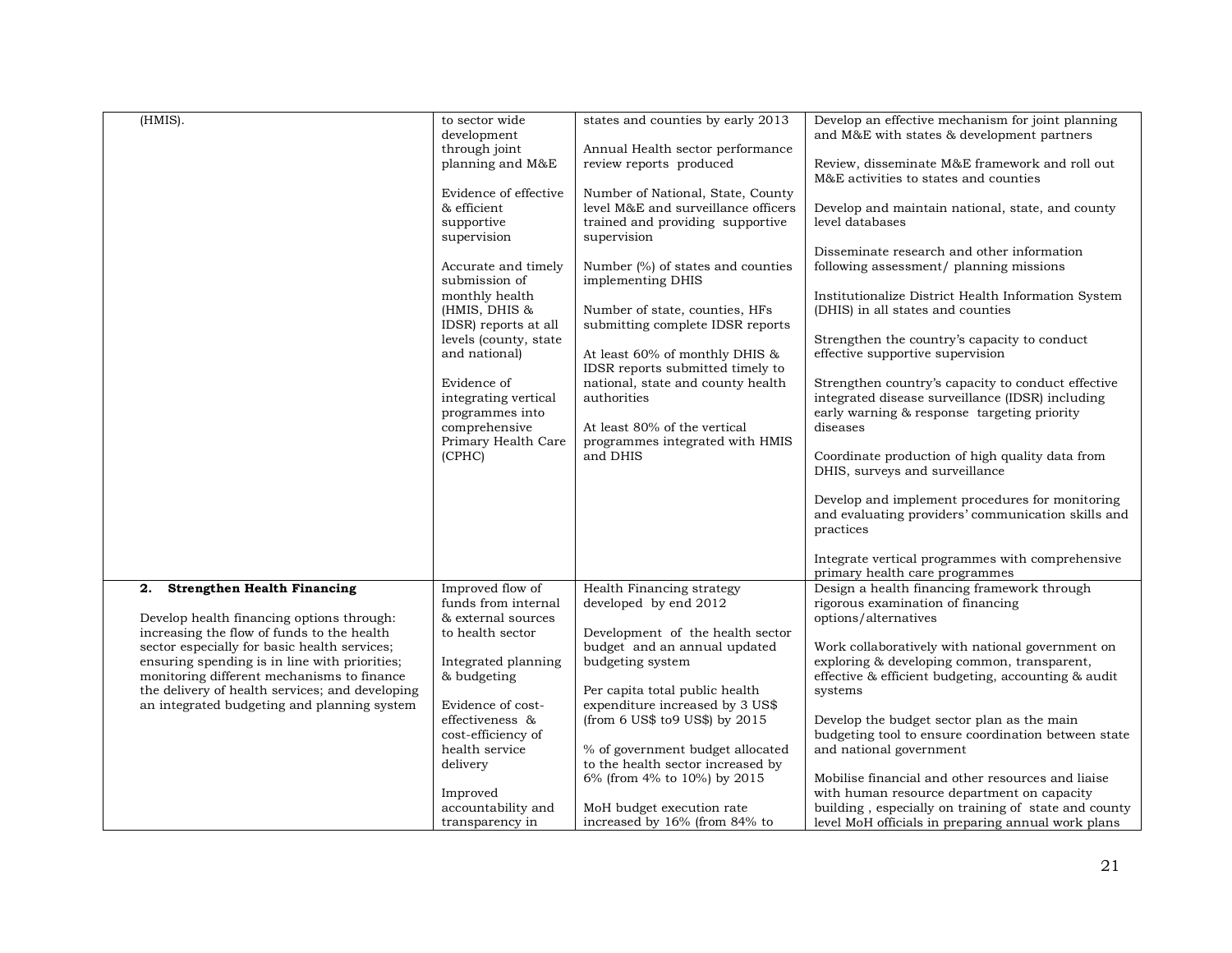|                                                                                                                                                                                                                                   | management of<br>donor funds                                                              | 100%) by 2015                                                                                                                        | and costed budgets                                                                                                                                                       |
|-----------------------------------------------------------------------------------------------------------------------------------------------------------------------------------------------------------------------------------|-------------------------------------------------------------------------------------------|--------------------------------------------------------------------------------------------------------------------------------------|--------------------------------------------------------------------------------------------------------------------------------------------------------------------------|
|                                                                                                                                                                                                                                   |                                                                                           | Guidelines developed to effectively<br>manage donor funds (pooled &                                                                  | Lobby RSS to increase allocation to MoH to 15% of<br>RSS budget                                                                                                          |
|                                                                                                                                                                                                                                   |                                                                                           | direct funding)                                                                                                                      | Manage donor funding through "pooled" and<br>"direct" funding regulated by direct contract                                                                               |
|                                                                                                                                                                                                                                   |                                                                                           | All donor/NGOs funded projects<br>aligned to health sector                                                                           | between implementing agency and MoH                                                                                                                                      |
|                                                                                                                                                                                                                                   |                                                                                           | development priorities                                                                                                               | Align donor funding to government priorities and<br>explore cost-sharing (user fees) opportunities for                                                                   |
|                                                                                                                                                                                                                                   |                                                                                           | PPP scheme established and rolled<br>out to states by 2013                                                                           | secondary and tertiary services where appropriate                                                                                                                        |
|                                                                                                                                                                                                                                   |                                                                                           | % of SMoHs producing annual                                                                                                          | Explore opportunities for Public Private Partnership                                                                                                                     |
|                                                                                                                                                                                                                                   |                                                                                           | plan & budget increased by 30%<br>(from 70% to 100%)                                                                                 | Design system to monitor mechanism to finance<br>delivery of health services for their cost-efficiency,<br>acceptability and quality.                                    |
|                                                                                                                                                                                                                                   |                                                                                           |                                                                                                                                      |                                                                                                                                                                          |
| 3. Improve the Health Sector Governance,<br><b>Leadership and Management</b><br>Enhance the institutional development of the                                                                                                      | Evidence of national<br>level health systems<br>functioning<br>effectively and            | Fully functioning communication<br>systems at central & state levels<br>by end $2012$                                                | Ensure clarity of roles, functions and<br>responsibilities of the MoH as an institution & of<br>staff at different levels of the health system                           |
| a)<br>ministry to provide leadership, ensure good<br>governance and have effective management<br>through capacity development, improving<br>accountability and transparency, and<br>delegation and decentralisation at all levels | efficiently<br>Strengthened<br>functioning of the<br>health systems at                    | Existence of functional<br>coordination mechanism<br>evidenced by minutes of meetings<br>at different levels of services<br>delivery | Review MoH management structures, job<br>descriptions, and develop guidelines for<br>performance review in collaboration with the<br>Ministry of Labour & Public Service |
| Continue strengthening coordination sector<br>b)<br>wide and on an inter-ministerial basis through                                                                                                                                | state and county<br>levels                                                                | No. of hospital administrators<br>trained in hospital management                                                                     | Set priorities & outputs and allocate resources and<br>responsibilities in annual plans at each level of the<br>health system                                            |
| developing coordination mechanisms at all<br>levels of the health system and ensuring their<br>effective and efficient functioning                                                                                                | Evidence of<br>effectively/efficiently<br>functioning<br>coordination<br>mechanism at all | increased by $47$ (from 13 to 60) by<br>2015<br>% of counties conducting at least 2<br>quarterly supervisions increased              | Develop management system and practices that<br>enables professionals to effectively and efficiently<br>manage health delivery                                           |
|                                                                                                                                                                                                                                   | levels of the health<br>system                                                            | by 60% (from 20% to 80%)                                                                                                             | In collaboration with development partners, set up<br>coordination and management systems at all levels                                                                  |
|                                                                                                                                                                                                                                   |                                                                                           | Number of health facilities that<br>have operational ambulances                                                                      | of service delivery to support planning,<br>budgeting, implementation, monitoring and                                                                                    |
|                                                                                                                                                                                                                                   |                                                                                           | increased by 110 (from 40 to 150)<br>by 2015                                                                                         | evaluation of health programmes                                                                                                                                          |
|                                                                                                                                                                                                                                   |                                                                                           |                                                                                                                                      | Review legislations currently governing the health<br>sector (nationally & internationally) and develop                                                                  |
|                                                                                                                                                                                                                                   |                                                                                           |                                                                                                                                      | legal frameworks & relevant professional councils<br>(e.g. Medical Council)                                                                                              |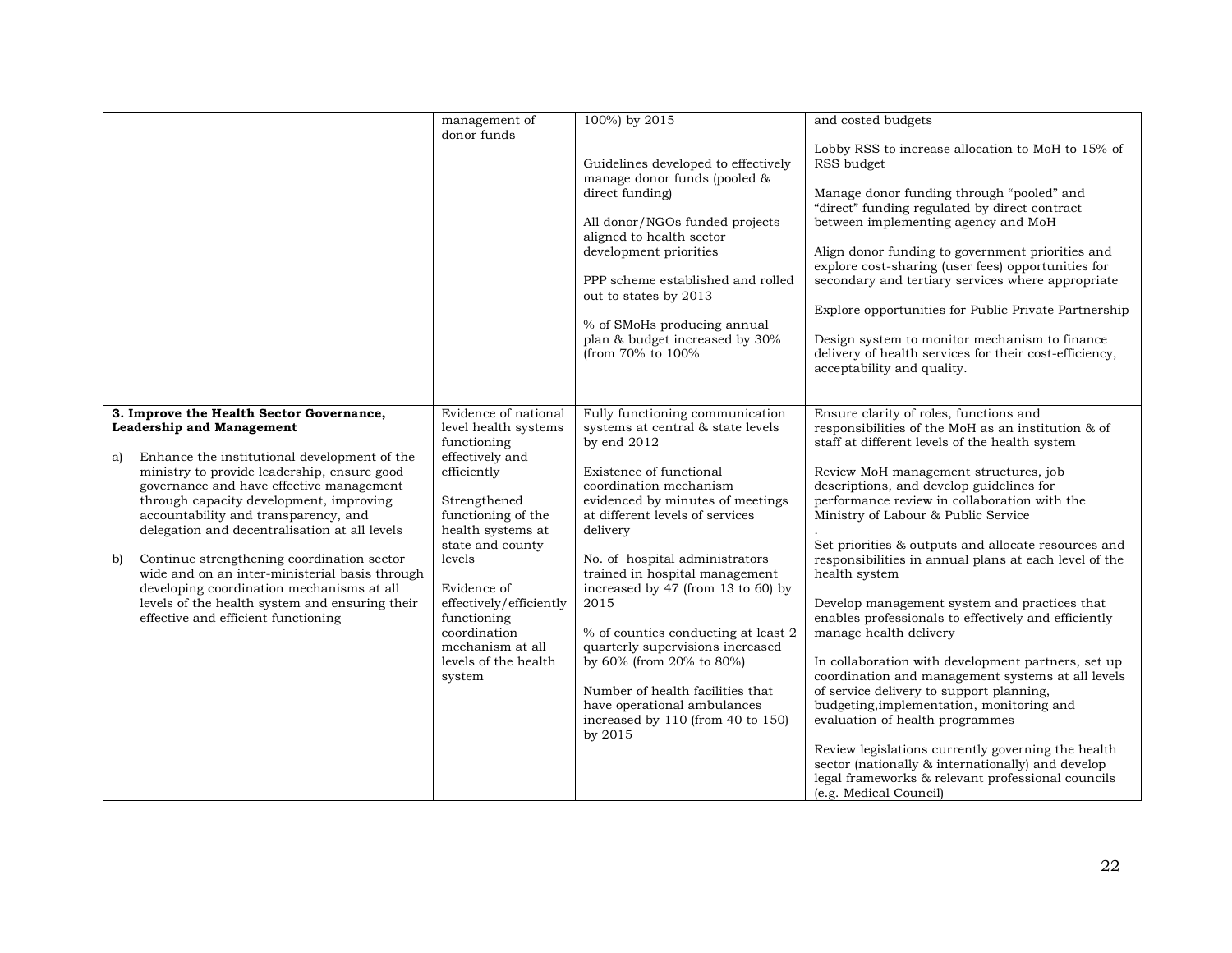# <span id="page-34-0"></span>**CHAPTER FOUR: IMPLEMENTATION AND RESULTS**

### <span id="page-34-1"></span>**4.1 Annual operational plans**

Operationalisation of the HSDP will require the MoH, SMoHs and key stakeholders to develop detailed, costed annual operational plans. At state level, annual implementation plans will be prepared with technical guidance from the State Budget Planning Committees with inputs from the CHDs, payams and health facilities. The annual work-plans will form the basis for budget allocations and disbursements of funds to all levels. They will be aligned with the government budget cycle so as to inform the national budget for the subsequent year.

### <span id="page-34-2"></span>**4.2 Mechanisms for health service delivery**

After the signing of the CPA in 2005, MoH engaged in formal agreements with a number of NGOs to provide health services in some states. This involved contracting out or contracting in, as well as a hybrid between the two arrangements for the management and delivery of health services. Whilst the MoH will build on this arrangement during the HSDP period 2012-2016, an element of performance-based contracting will be implemented in the two States' of Jonglei and Upper Nile. The Ministry of Health at the national level will focus on regulation, policy, planning and M&E and capacity building. The NGOs, in collaboration with the SMOH and CHDs, will continue to manage and provide health services at PHCCs and PHCUs while building the capacity of the latter to ultimately take full responsibility for service provision.

The MOH and partners will establish and strengthen public private partnerships (PPP) in health service delivery, as part of the process of expanding coverage and quality of health service provision to the population. Both public and private sector health professionals will be registered with and regulated by the Medical Council.

### <span id="page-34-3"></span>**4.3 Roles of stakeholders**

Multisectoral and intersectoral collaboration will be essential in fostering the achievement of the HSDP objectives. The MoH and SMOH will therefore engage with stakeholders, including other government departments, agencies, development partners, NGOs and private sector to build sustainable partnerships for implementation of the HSDP. Such collaboration and coordination will be vital to ensure expansion of the geographic coverage of programmes and services as well as curtailing duplication and fragmentation. The MOH will provide strong leadership and advocacy to ensure all partners programmes and resources are aligned with and contribute to the implementation of the HSDP.

### <span id="page-34-4"></span>**4.4 Monitoring and Evaluation**

The expected results of the HSDP are outlined in chapter three. The outcomes will be measured through routine information systems (IDSR and HMIS) and periodic household and health surveys. Other methods of measuring sector performance include sentinel surveillance, specialised surveys such as the South Sudan Malaria Indicator Survey (SSMIS), health facility assessments and mapping.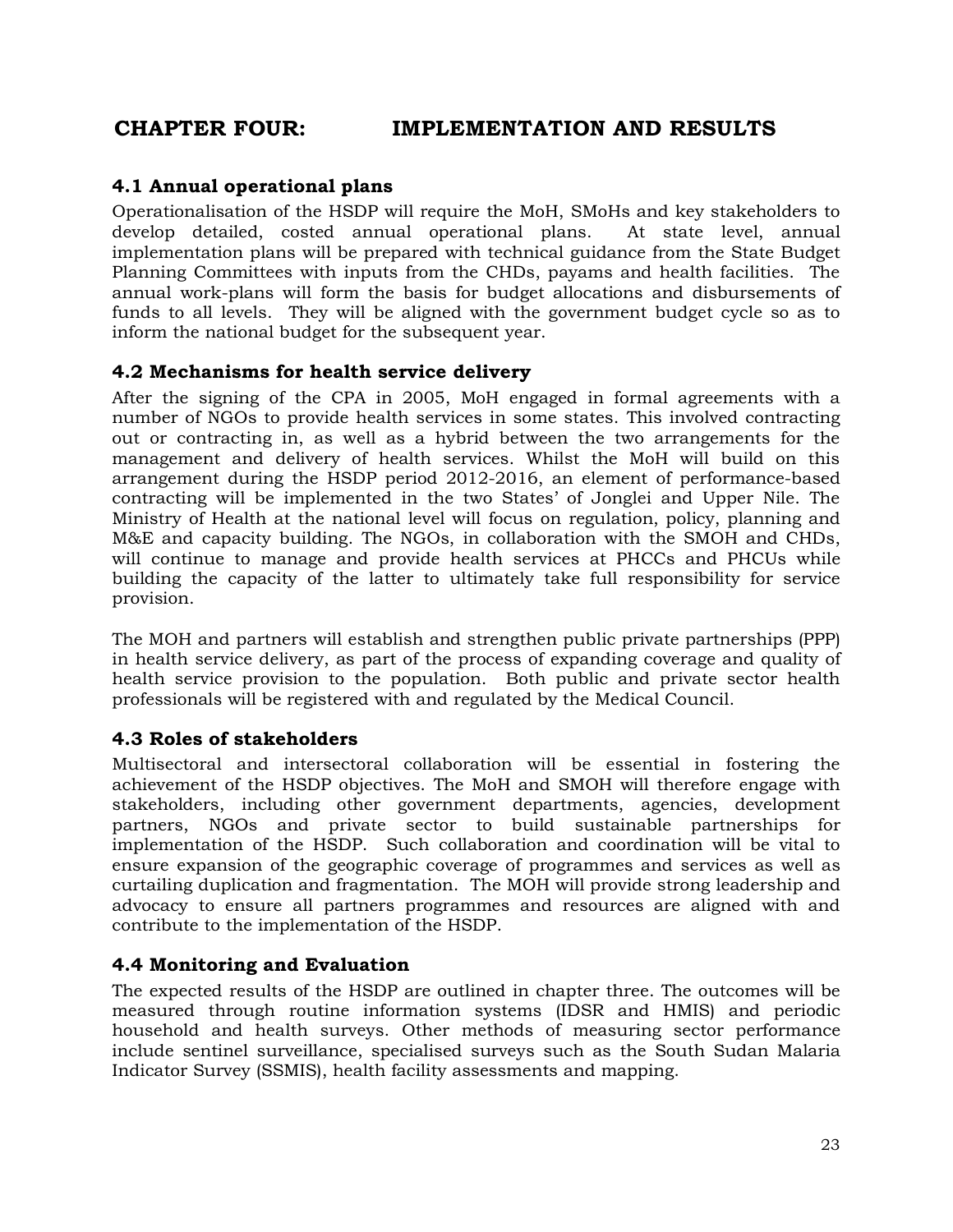Implementation of the HSDP will be evaluated internally and externally at the midterm point (mid 2013). A final external evaluation is planned for the last half of 2015, the results of which should inform the planning process for the next HSDP (HSDP II). The next South Sudan Household Survey is planned for 2015 and expected to capture the results of the HSDP implementation. Efforts will be made to capture data from all sectors including private, for- profit and NGOs. Tracking the HSDP results will be done within the framework of assessing progress towards attaining the MDGs (see Annex B for indicator framework).

The M&E Department of the MOH will be responsible for production of quarterly and annual reports using data from the HMIS. Under the leadership of the MOH, representatives of stakeholders will conduct joint annual health sector performance review (AHSPR). The AHSPR results will be basis for dialogue during annual health assemblies that draws participants from the entire health sector stakeholders. The AHSPR report will highlight progress made and challenges experienced in the health sector for the period under review.

Following the joint annual review missions and health assembly, a report of the key issues discussed and recommendations made shall be prepared and circulated to all stakeholders at all levels of the health sector. The M&E Department of MoH will monitor the implementation of the recommendations of the annual reviews and report on progress during the next annual review meeting.

# <span id="page-35-0"></span>**4.5 Risks and Assumptions in implementation of HSDP**

#### <span id="page-35-1"></span>*4.5.1 Risks to successful implementation*

- Poor macroeconomic growth and/or economic management that would compromise government allocation to the health sector
- Interruption of inflows from development assistance for health due to policy shifts, macroeconomic or political instability
- Insufficient increase in the number and limited competence of health personnel
- Non alignment of stakeholders' actions with the framework of the HSDP

### <span id="page-35-2"></span>*4.5.2 Assumptions underlying implementation*

- Government commitment to allocate at least 10% of the national budget to the health sector
- Political stability, leadership, will and commitment to the health sector
- Economic growth
- **Good governance**
- Sufficient numbers of skilled health personnel trained, equitably deployed and retained
- DAH aligned to government health priorities
- Civil society engagement in health, especially at the community level
- **Effective partnerships among stakeholders**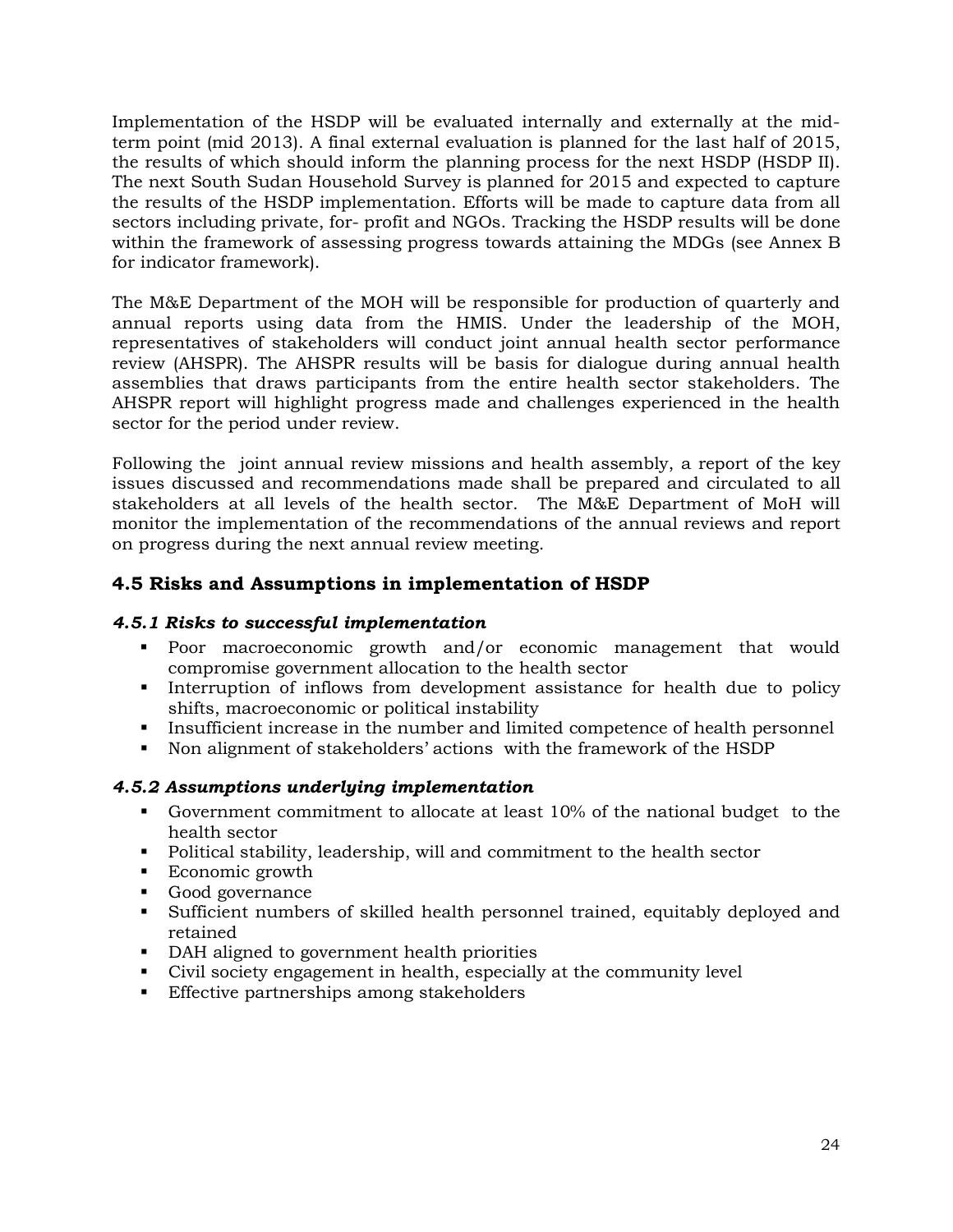# <span id="page-36-0"></span>**CHAPTER FIVE: COSTING AND FINANCING OF THE HSDP**

# <span id="page-36-1"></span>**5.1 Financing the HSDP**

Securing adequate resources to fund the HSDP will necessitate sustainable financing mechanisms to mobilise substantial revenue over the medium and long term, as currently some priority areas of the health sector are underfunded. The Health sector budget as a proportion of the national budget has been at 4% over the last couple of fiscal years, far short of the 15% target pledged by African governments under Abuja declaration. Although funding for the HSDP is expected to come from an increased government allocation, Development Assistance for Health (DAH) will continue to be a significant source of revenue. The following financing mechanisms are envisaged for the HSDP 2012-2016 period:

#### <span id="page-36-2"></span>*5.1.1 Government Budget*

The government budget will continue to be the preferred source of funding for the health sector. Government shall continue to use the sector budget as a key fiscal planning tool. The health sector budget will outline resource needs, using cost projections for planned activities against the sector allocations. To realise government commitment to universal access to health care, with emphasis on maternal and infant mortality reduction, progressive increments in allocations for the health sector budget, from the current 4.2% to 10% of the government budget, are envisaged by 2015. However, this is contingent upon confirmation by the Ministry of Finance & Economic Planning. This budgetary allocation increase is critical to allow necessary rehabilitation and establishment of health facilities and training institutions.

### <span id="page-36-3"></span>*5.1.2 Development Assistance for Health*

Development Assistance for Health [DAH] will continue to be a significant source of revenue for financing of the HSDP. Whilst most development partners aspire to channel funding through budget support mechanisms, this is dependent on strengthening the public financial management system.

To provide support for health service delivery, as outlined in the HSDP, a consensus was reached between the MOH and development partners in 2011. This agreed that there will be three main mechanisms, geographically split by state, that will support the delivery of basic health services, led by the following partners; WB; USAID and DFID.

World Bank Funding Mechanism:

World Bank resources will fund HSDP interventions in Jonglei and Upper Nile states using a performance based financing approach.

- USAID Funding Mechanism: USAID resources will fund HSDP interventions in Central and Western Equatorial States through contracting with NGOs.
- Health Pooled Funds Mechanism: Five development partners led by DFID will use the Health Pooled Fund mechanism to support implementation of the HSDP in the following 6 states:Unity, Eastern Equatorial, North Bahr el Ghazal, West Bahr el Ghazal, Lakes and Warrap.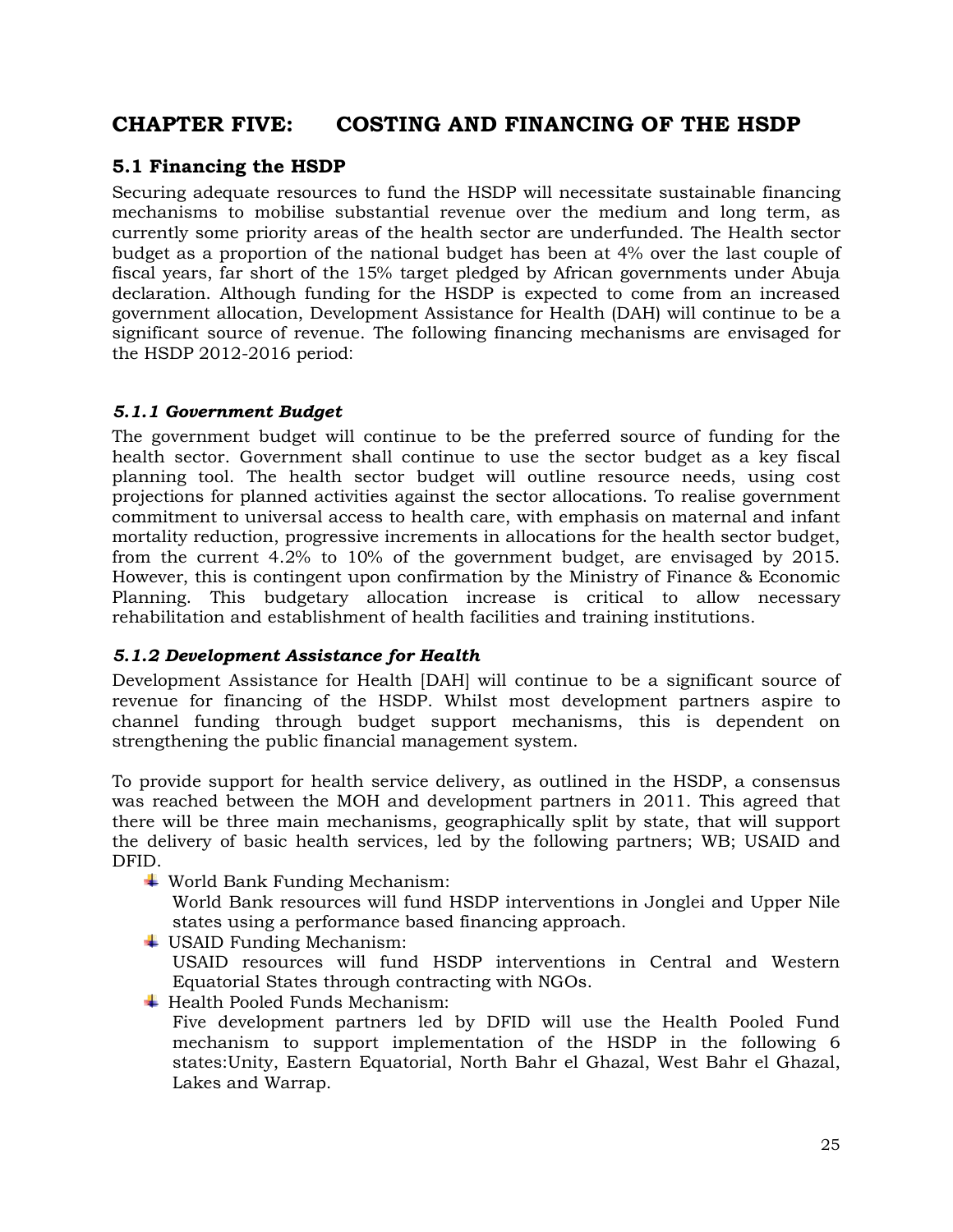Although these three mechanisms have functional differences they are all aligned and will fund a common set of interventions that will support progress towards achieving HSDP goals and objectives. In addition to funding through the three main mechanisms other partners outside these three mechanisms will continue to fund programmes through bilateral agreements with the MOH.

The aforementioned funding mechanisms for the HSDP constitute a fairly coordinated and harmonized approach. However, to realise the aspirations of aid effectiveness as outlined in the Paris declaration and the Accra Agenda for Action it's envisaged that progressively, during the implementation of the HSDP, a sector wide approach to funding the health sector will be achieved.

### <span id="page-37-0"></span>*5.1.3 Funding Mechanism Through Contractual Basis*

A financial agreement for funding the HSDP shall be signed between the RSS, represented by MOFEP, and the Funding Agency. While contracts for the delivery of the agreed package of health services will be signed between the NGOs and MOH/SMOH. Payments will then be made to NGOs, based on modalities agreed upon between the MOFEP and the specific Funding Agency.

#### <span id="page-37-1"></span>*5.1.4 Other Sources of Funding the Health Sector*

Government will continue to mobilise resources from global health initiatives e.g. the Global Fund to Fight AIDS, Tuberculosis and Malaria, the Global Alliance for Vaccines and Immunisations (GAVI), etc. These funds will be aligned to funding HSDP priorities and reflected in the MOH annual plans and budgets to foster tracking of the overall funding for health sector.

### <span id="page-37-2"></span>**5.2 Cost Recovery**

The Health Policy (2007-2011) and the Interim Constitution (2005) of the Republic of South Sudan states that Primary Health Care services shall be provided free at the point of consumption. However, once the economic situation in the country substantially improves, the government will gradually introduce user fees for secondary, tertiary and specialised health services. The revenue generated from such fees will be used to improve the quality of services provided to the people of South Sudan. The updated Health Policy (2012-2016) will include the provision for exploration of the feasibility of the gradual introduction of user fees when and where appropriate. Guidelines for the introduction and management of the fees will be developed and disseminated to all levels of the health system.

### <span id="page-37-3"></span>**5.3 Health insurance**

A National Health Insurance Fund (NHIF), based on a mandatory payroll contribution exists in South Sudan for a small proportion of government civil servants. The Government will undertake a feasibility study on the expansion of the current scheme and introduction of other forms of health insurance as a source of financing health care in South Sudan.

As part of the process of establishing a sustainable financing framework for the health sector, a health financing strategy for South Sudan that comprehensively outlines the potential financing options for the sector shall be developed. Furthermore, a resource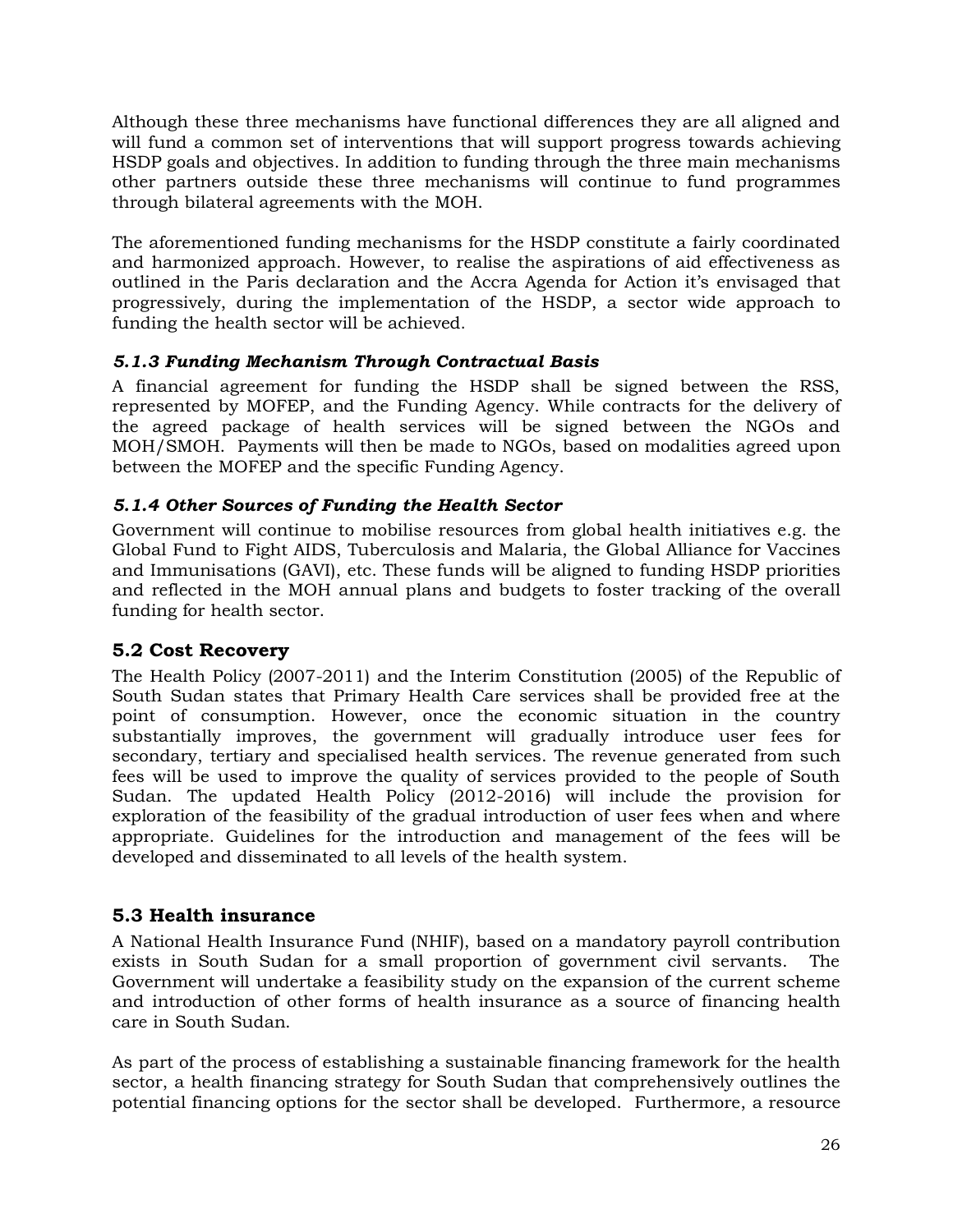mobilisation strategy, articulating the funding gaps and justification for increased investment and resources for the health sector will be developed and used by MoH and its partners to secure additional resources for the health sector.

# <span id="page-38-0"></span>**5.4 Budget process and resource allocation**

The MOH, in collaboration with MoFEP, will establish strong linkages in the budgetary processes between central and state ministries of health to ensure preparation of a comprehensive budget for the HSDP. Such mechanisms will ensure that sector priorities are budgeted and coordinated at all levels of the health system.

The MOH will develop a resource allocation criterion that ensures efficient and equitable allocation of the health budget at all levels, especially to and within states. It will increase budgetary allocations to the states so as to expand and improve health service delivery.

### <span id="page-38-1"></span>**5.5 Financial Management**

Government is keen for development partners to channel funding through budget support mechanisms. However, this is dependent on strengthening financial management systems.

The MoFEP has introduced guidelines for public financial management that are applicable to the health sector at all levels. This involves use of the Local Support Services Aid Instrument [LSSAI]. Training will be done for all staff members engaged in public financial management at State and County levels. When appropriate public financial mechanisms are in place, partners may discuss the changes in financing modalities with MoFEP and consider the use of these mechanisms.

# <span id="page-38-2"></span>**5.6 Costing of the HSDP**

The HSDP costing model is outlined in Annex A. It is a flexible model which can be manipulated over the next 5 years according to the government's evolving needs, priorities and resources. The costing is for the entire health sector. It takes into consideration services currently provided by government and non-state actors and the aspirations of the MOH set out in the HSDP. It is based on the norms set out in the BPHS and the framework for Hospital Services. In the Governments' plan for expansion of health services, as outlined in the HSDP, the major costs include the development of infrastructure, human resources and strengthening of health services management systems. The marginal costs for expanding services once the basic infrastructure and human resource needs are met will be minimal. This costing illustrates efficiency gains attained with expansion of health services as the production possibilities frontier is attained. For instance, as demand for services increases without the need to increase resource allocations, a health care facility will take care of the optimal number of patients.

### <span id="page-38-3"></span>*5.6.1 Summary of Costing*

Three cost categories are outlined below;

a. Operating costs of facilities are categorised into medical supplies, other operating costs and salaries.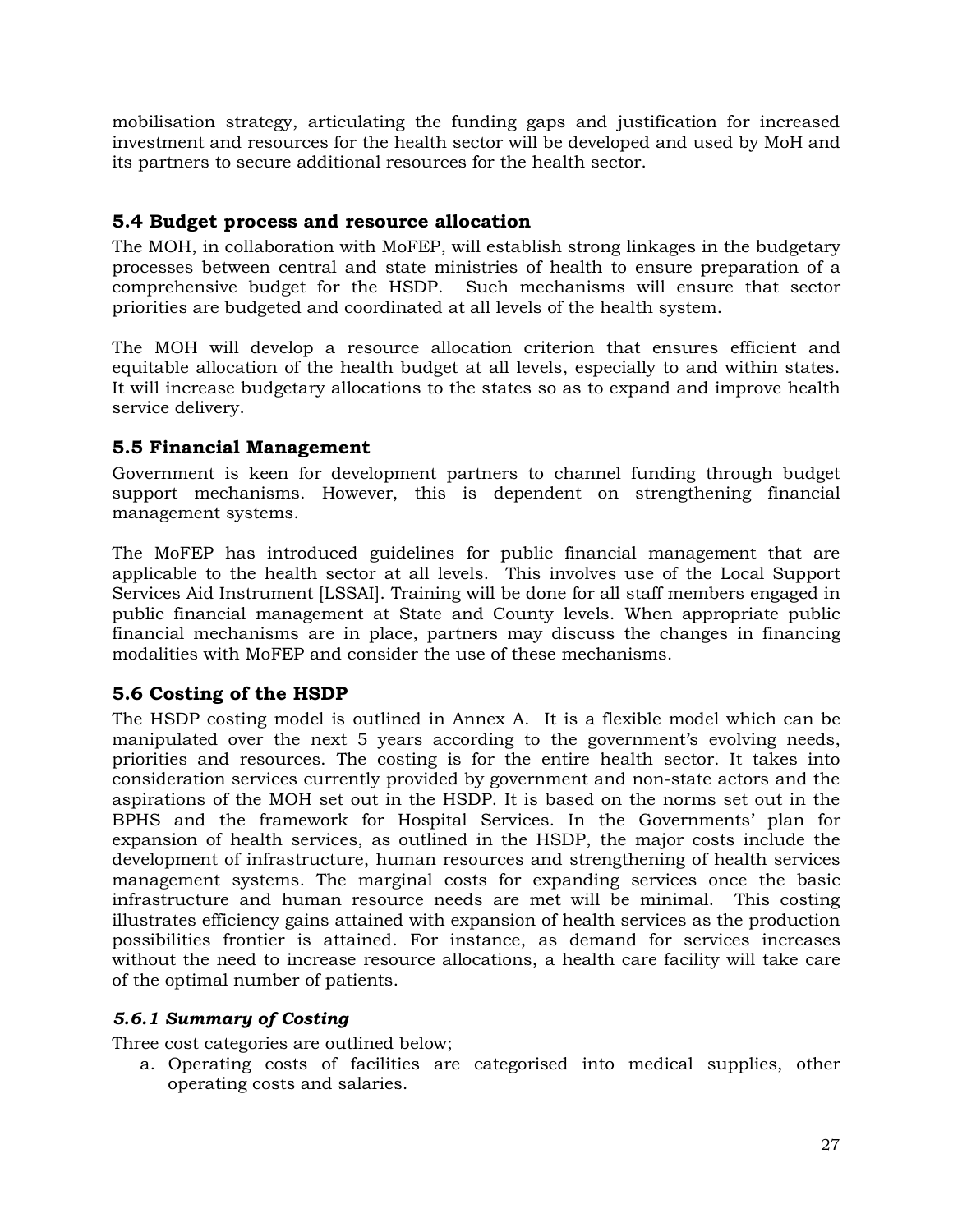- b. Capital costs of facilities include the construction or rehabilitation, equipment and transport.
- c. Cost of Strengthening Health Systems (improved management & service delivery) is a major component of the HSDP, and comprises six programmes:
	- 1. Leadership ,Governance and Finance
	- 2. Human Resources
	- 3. Infrastructure
	- 4. Supplies
	- 5. Procurement
	- 6. Monitoring and Evaluation

#### <span id="page-39-0"></span>*5.6.2 Assumptions*

The costing assumes that the budget allocation to the health sector will increase over the next five years in line with its needs and to foster gradual government assumption of responsibility for service delivery from development partners. It is assumed that each State and County will prioritise their activities, based on their specific needs. However, for planning purposes, the unit costs for key services are assumed to be the same throughout the country.

#### <span id="page-39-1"></span>*5.6.3 Health Facilities*

Currently a total of 1,487 health facilities are designated, of which 1,147 are functional, while 340 are non-functional. There are 51 hospitals (3 Teaching Hospitals, 7 State Hospitals, 14 Specialised Hospitals, and 27 County Hospitals). Our plan is to increase health coverage from the current state of less than 40% to 60% in 2015. Therefore, an increase in the existing number of health facilities to provide the 60% coverage is necessary.

#### <span id="page-39-2"></span>*5.6.4 Service Delivery and Training Facilities*

Following the restructuring and harmonisation of the service delivery network, this model costs the target of up to 500 PHCU, 240 PHCC, 40 CH, 10 SH and 3 TH. Two new residential colleges of health sciences will be established in Kwajok and Bor for the training of middle level health personnel. The present college at Maridi will be expanded to increase intake of various categories and numbers of trainees. Each of the 10 SH shall have a school of nursing and midwifery. The John Garang University Hospital is the Medical Centre for Juba University College of Medicine. The Universities of Bahr el Ghazal and Upper Nile Colleges of Medicine will each have Medical Centres in Wau and Malakal respectively. Four specialised facilities will be built, namely: Casualty & Diagnostic Medical Centre, a Maternity and Neonatal Centre in Juba; a Maternity Hospital and a Children Centre in Malakal.

### <span id="page-39-3"></span>*5.6.5 Staffing*

The computation for staffing levels covers all training and recruitment plans that the Government intends to implement over the next five years, both within South Sudan and externally. It is envisaged that upon implementation of the training, recruitment, deployment and retention, sufficient staffing levels necessary to deliver the package of services stipulated in the HSDP shall be realised.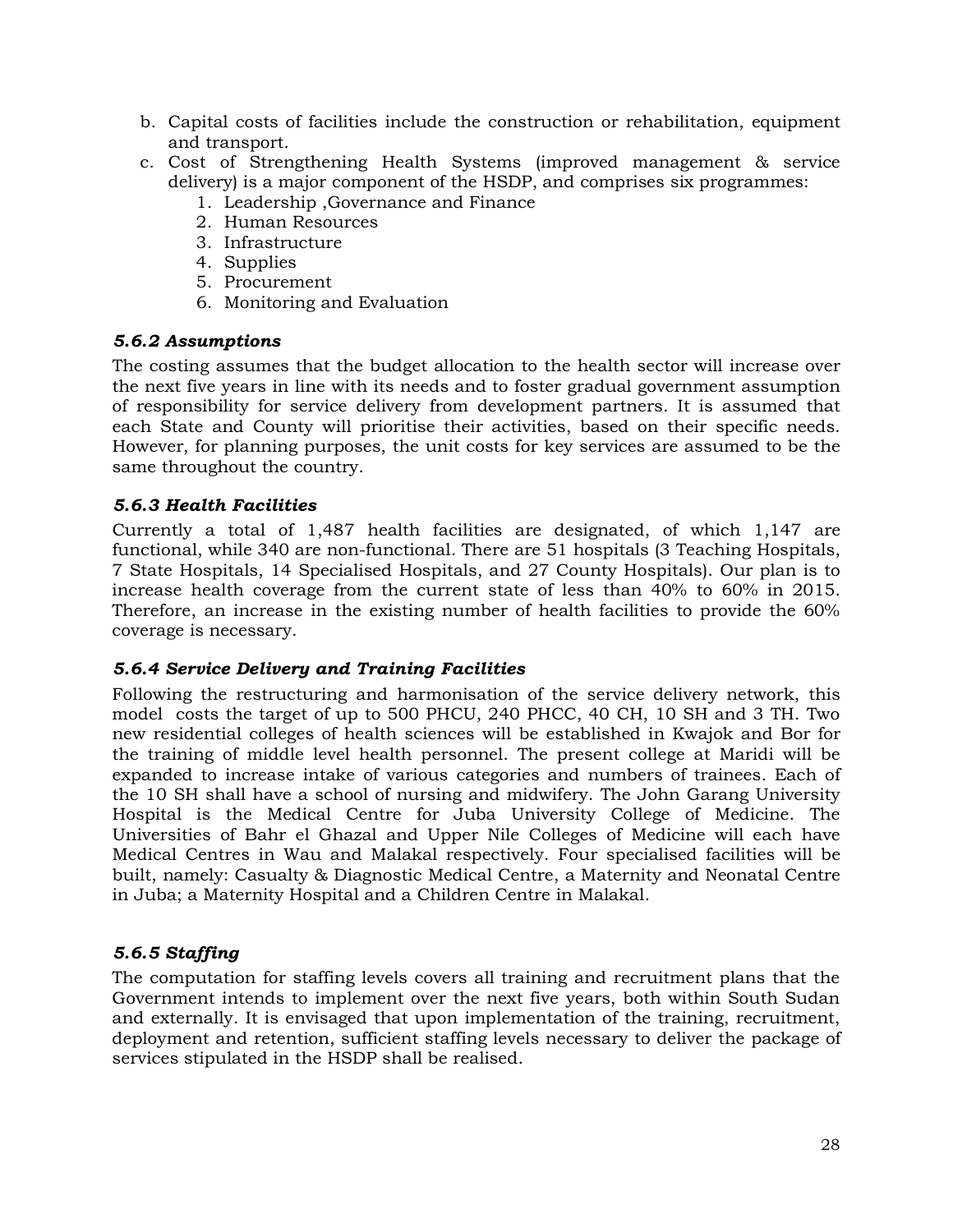Partners will be responsible for the compensation of all staff they recruit for the duration of their contract. Upon expiry of the partner's contract, Government shall explore recruitment of their staff, based on need and in line with the Ministry of Labour and Public Service regulations and procedures.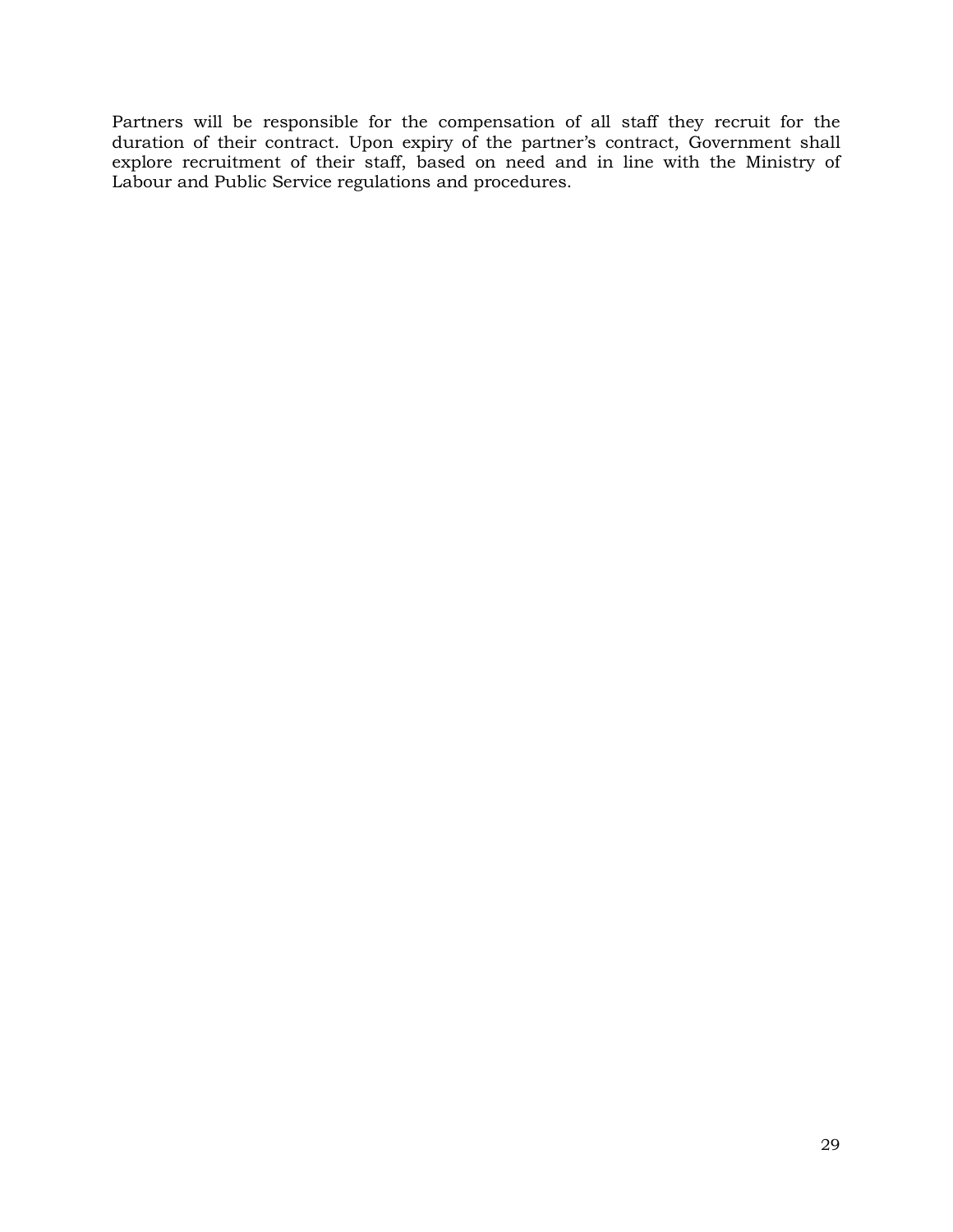# <span id="page-41-0"></span>**ANNEXES**

# <span id="page-41-1"></span>**Annex A: HSDP Proposed Budget and Budget Notes**

<span id="page-41-2"></span>

| <b>Table 2: Proposed HSDP Budget</b>                  |             |             |               |               |               |               |
|-------------------------------------------------------|-------------|-------------|---------------|---------------|---------------|---------------|
|                                                       | 2012        | 2013        | 2014          | 2015          | 2016          | <b>Total</b>  |
| <b>Operational Costs</b>                              |             |             |               |               |               |               |
| <b>Primary Care</b>                                   | 184,545,792 | 245,916,863 | 260,672,363   | 283,579,182   | 354,313,809   | 1,329,028,009 |
| <b>Secondary Care</b>                                 | 168,784,316 | 220,893,078 | 285,308,009   | 367,320,762   | 474,498,399   | 1,516,804,565 |
| Teaching &<br><b>Specialist</b><br><b>Hospitals</b>   | 67,736,488  | 75,198,180  | 85,148,760    | 98,658,451    | 117,257,668   | 443,999,547   |
| Management &<br><b>Training</b>                       | 34,167,941  | 36,512,315  | 38,856,689    | 41,201,063    | 43,545,437    | 194,283,444   |
| <b>Total Operational</b><br>Cost                      | 455,234,536 | 578,520,436 | 669,985,822   | 790,759,457   | 989,615,314   | 3,484,115,565 |
| <b>Capital Costs</b><br><b>Primary Care</b>           | 31,343,852  | 163,108,638 | 163,108,638   | 50,167,392    | 31,343,852    | 439,072,371   |
| <b>Secondary Care</b>                                 | 41,188,084  | 109,550,808 | 109,550,808   | 109,550,808   | 109,550,808   | 479,391,316   |
| Teaching &<br><b>Specialist</b><br><b>Hospitals</b>   | 28,712,750  | 52,032,750  | 52,032,750    | 52,032,750    | 52,032,750    | 236,843,750   |
| Management &<br><b>Training</b>                       | 17,774,583  | 17,774,583  | 17,774,583    | 13,669,583    | 13,669,583    | 80,662,917    |
| <b>Total Capital</b><br>Cost                          | 119,019,269 | 342,466,779 | 342,466,779   | 225,420,534   | 206,596,993   | 1,235,970,353 |
| Leadership<br>Governance &<br><b>Finance</b>          | 6,830,529   | 8,679,819   | 10,051,800    | 11,863,406    | 14,846,245    | 52,271,798    |
| <b>Human Resources</b>                                | 29,728,590  | 38,827,189  | 47,284,846    | 51,190,333    | 54,314,828    | 221,345,787   |
| <b>Health</b><br>Infrastructure                       | 2,798,958   | 260,696     | 260,697       | 260,698       | 260,699       | 3,841,749     |
| Pharmaceuticals<br>and medical<br>supplies            | 8,233,609   | 11,412,348  | 14,208,415    | 18,329,330    | 25,228,161    | 77,411,864    |
| Procurement                                           | 597,107     | 1,714,346   | 1,714,347     | 1,129,117     | 1,035,000     | 6,189,917     |
| Monitoring and<br><b>Evaluation</b><br><b>Systems</b> | 6,268,731   | 6,268,732   | 6,268,733     | 6,268,734     | 6,268,735     | 31,343,665    |
| <b>Total Governance</b><br>and Management<br>Cost     | 54,457,525  | 67,163,130  | 79,788,839    | 89,041,618    | 101,953,669   | 392,404,781   |
| <b>TOTAL</b>                                          | 628,711,330 | 988,150,345 | 1,092,241,440 | 1,105,221,609 | 1,298,165,975 | 5,112,490,699 |
| Cost per Capita                                       | 24          | 37          | 41            | 42            | 50            |               |

Budget Notes (next page) sets out the parameters used for calculating the total cost of the HSDP (Table A-1). The costing covers the entire health sector. It provides an estimate of costs to all providers involved in delivering service. The costing does not determine the relative contribution to service delivery by Government, international partners, NGO, FBO or other private providers. The costing is not therefore a budget of any particular service provider or stakeholder. Such budgets depend on decisions by each organisation in relation to its activities and costs. In some areas where detailed activities and costs are not yet available, provisions have been applied. The costing model can be adapted in the light of emerging information and decisions in relation to the HSDP. Key variables and unit costs can be amended (Excel).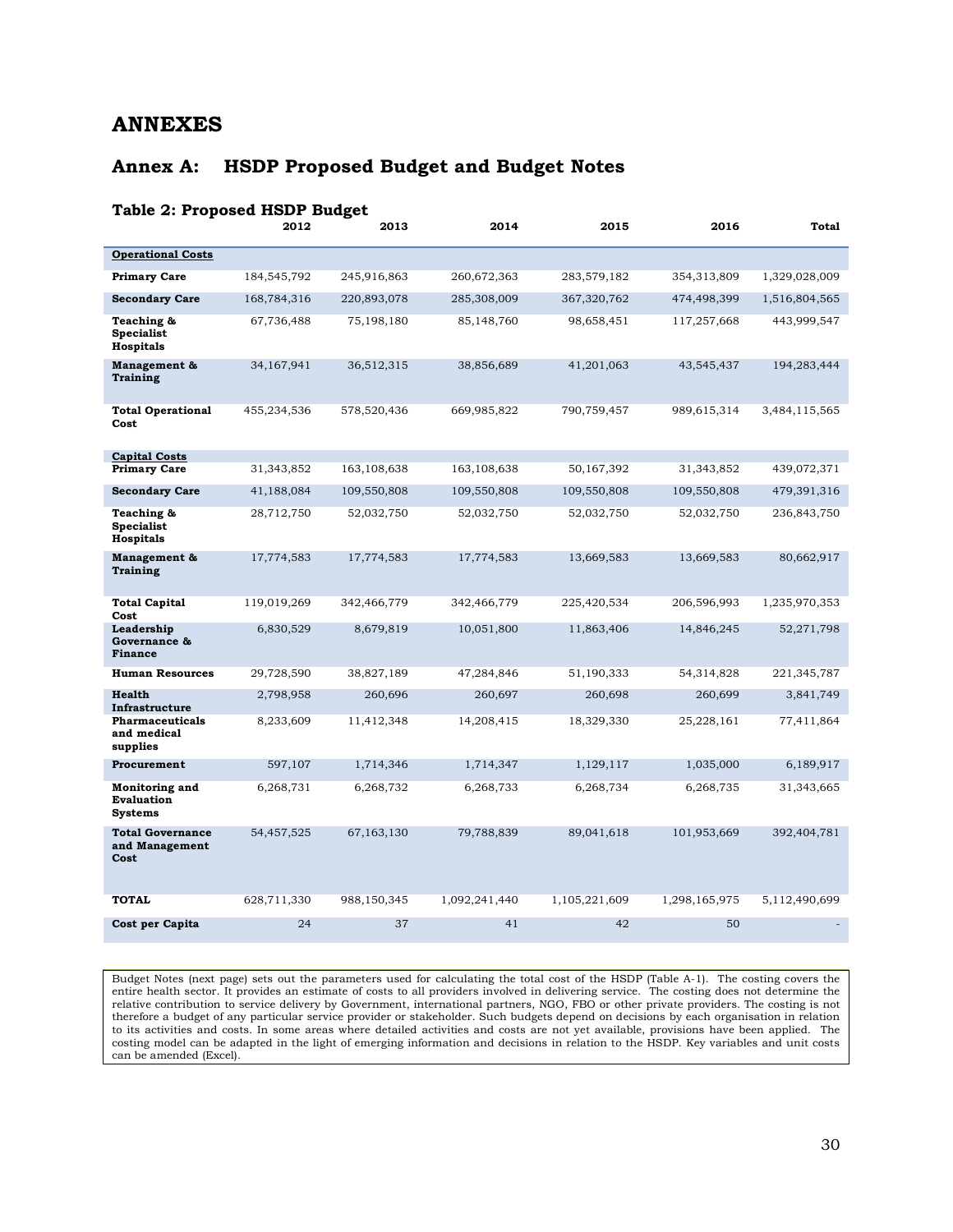#### *Budget Notes*

#### <span id="page-42-0"></span>**1. Number of Facilities**

The number of facilities is a major determinant of both the cost and feasibility of the HSDP. The costing provided is based on the number of PHCUs and PHCCs required for implementation of the BPHS. This number can be varied within the costing model. The number of hospitals has a major impact on the cost and feasibility of staffing the service, resulting in an overall shortage of approximately 750 qualified midwives, and 600 qualified nurses. A smaller number of County Hospitals would reduce these numbers substantially.

The costing model allows different scenarios to be tested. For instance, 474 PHCUs and 204 PHCCs are required to achieve the norms stated in the BPHS. If, however, these numbers are doubled, the cost of the HSDP rises by over SSP 200m a year. The model also shows that this increases the shortage of registered and certified midwives by approximately 1,100.

#### **2. Operating Costs**

Table: 2 outlines cost summary in millions of SSPs. Operational costs of health centres are divided into its main components such as salaries, supplies and pharmaceuticals, and other operating cost – maintenance, fuel, communication. Capital costs of facilities include the construction or renewal of facilities, the provision of medical equipment, means of communication and transportation. Health systems Strengthening comprises a budget for six important elements to be improved in the HSDP period in order to ensure critical services provision: (i) Governance, Management and Finances; (ii) Human Resources for Health; (iii) Infrastructure Development Plans; (iv) Supplies Systems and Logistics; (v) Procurement and; (vi) Monitoring and Evaluation.

| <b>COST SUMMARY SDG million</b>                                        | 2011 | 2012 | 2013  | 2014  | 2015  | Total |
|------------------------------------------------------------------------|------|------|-------|-------|-------|-------|
| <b>Operating Cost</b>                                                  | 455  | 579  | 670   | 791   | 990   | 3,484 |
| Health System Strengthening                                            | 54   | 67   | 80    | 89    | 102   | 392   |
| <b>Capital Cost</b>                                                    | 119  | 342  | 342   | 225   | 207   | 1,236 |
| <b>Gross Cost</b>                                                      | 629  | 988  | 1,092 | 1,105 | 1,298 | 5,112 |
| Cost per capita in US dollars<br><b>SOURCES OF FINANCE SDG million</b> | \$26 | \$40 | \$43  | \$42  | \$48  |       |
| <b>GOSS: 2011</b>                                                      | 216  |      |       |       |       | 216   |
| DP health commitments                                                  | 346  | 197  |       |       |       | 543   |
| <b>Financing Gap</b>                                                   | 66   | 791  | 1,092 | 1,105 | 1,298 | 4,353 |
| Total sources required                                                 | 629  | 988  | 1,092 | 1,105 | 1,298 | 5,112 |

#### <span id="page-42-1"></span>**Table 3: Cost Summary SSP in million**

Operating Costs (Table: 3) comprise the annual cost of delivering service, as well as support and administration to service delivery. The requirement for a hospital in every county weights expenditure towards hospital services. 58% of operating expenditure will be in hospitals, and 36% of expenditure in the community and primary care. The distribution of operating costs between medical supplies, other operating costs and salaries is well balanced. The high cost of medical supplies reflects the planned growth in productivity, particularly in hospital services.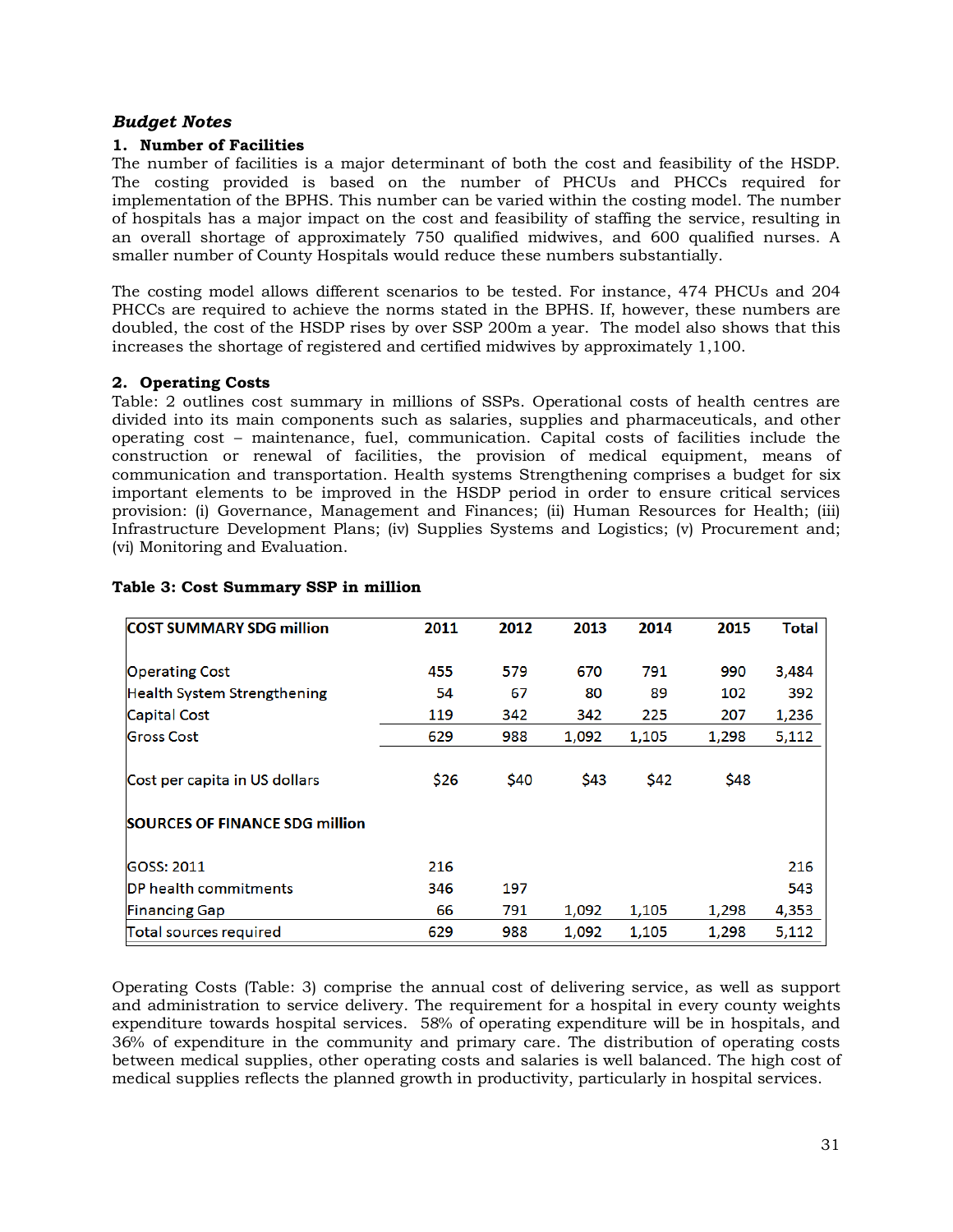#### <span id="page-43-0"></span>**Table 4: Operating costs**

| <b>OPERATING COST BY FACILITY</b> | <b>Total</b> | $\%$  | <b>By Function</b>      | <b>Total</b> | $\%$ |
|-----------------------------------|--------------|-------|-------------------------|--------------|------|
| Community                         | 528          | 15%   | <b>Medical Supplies</b> | 1,548        | 44%  |
| PHCU                              | 217          | 6%    | Other Operating         | 711          | 20%  |
|                                   |              |       | Cost                    |              |      |
| PHCC                              | 584          | 17%   | Salaries                | 1,225        | 35%  |
| County Hospital                   | 1,184        | 34%   |                         |              |      |
| State Hospital                    | 333          | 10%   |                         |              |      |
| <b>Teaching Hospital</b>          | 444          | 13%   |                         |              |      |
| County Health Department          | 83           | 2%    |                         |              |      |
| <b>SMoH</b>                       | 28           | $1\%$ |                         |              |      |
| MoH                               | 84           | 2%    |                         |              |      |
| <b>Operating Cost</b>             | 3.484        | 100%  | <b>Operating Cost</b>   | 3,484        | 100% |

#### **3. Medical Supplies**

A significant provision is made for medical and other supplies, in order to achieve the HSDP objective of ending stock-outs of essential drugs. Supply cost rises with the volume of service delivery. By 2015, it reaches 51% of total operating cost.

#### **4. Other Operating Costs**

Discussions with providers have emphasised the importance of adequate provision for other operating costs at facility level. SSP 160 m a year (2015) is provided for utilities, consumables, maintenance, vehicle running costs and supervision.

#### **5. Salaries**

The health sector staffing costs rise from an estimated baseline of SSP 152m in 2012 to 215m in 2016. This reflects the plan to increase qualified staffing, while reducing the number of unqualified staff. Overall, staffing costs are within the typical range of salary costs in the health sector. Although staffing numbers will not therefore increase greatly, the HSDP envisages a major leap in productivity as outlined in Table: 5. The model shows that a PHCC in 2015 may have three times the number of attendances in 2015, compared with a baseline taken in 2008.

#### <span id="page-43-1"></span>**Table 5: Changes in productivity**

| <b>CHANGES IN PRODUCTIVITY</b>      |                                                  |                    |
|-------------------------------------|--------------------------------------------------|--------------------|
| <b>Monthly Caesarean Sections</b>   | Baseline (2008)                                  | 2015<br>Projection |
| County Hospital<br>State Hospital   | Approx. 4 per Hospital<br>Approx. 4 per Hospital | 9<br>19            |
| <b>Teaching Hospital</b>            | Approx. 4 per Hospital                           | 28                 |
| <b>Daily Outpatient Attendances</b> | <b>Baseline</b>                                  | 2015<br>Projection |
| PHCU<br>PHCC                        | 199<br>509                                       | 572<br>1,525       |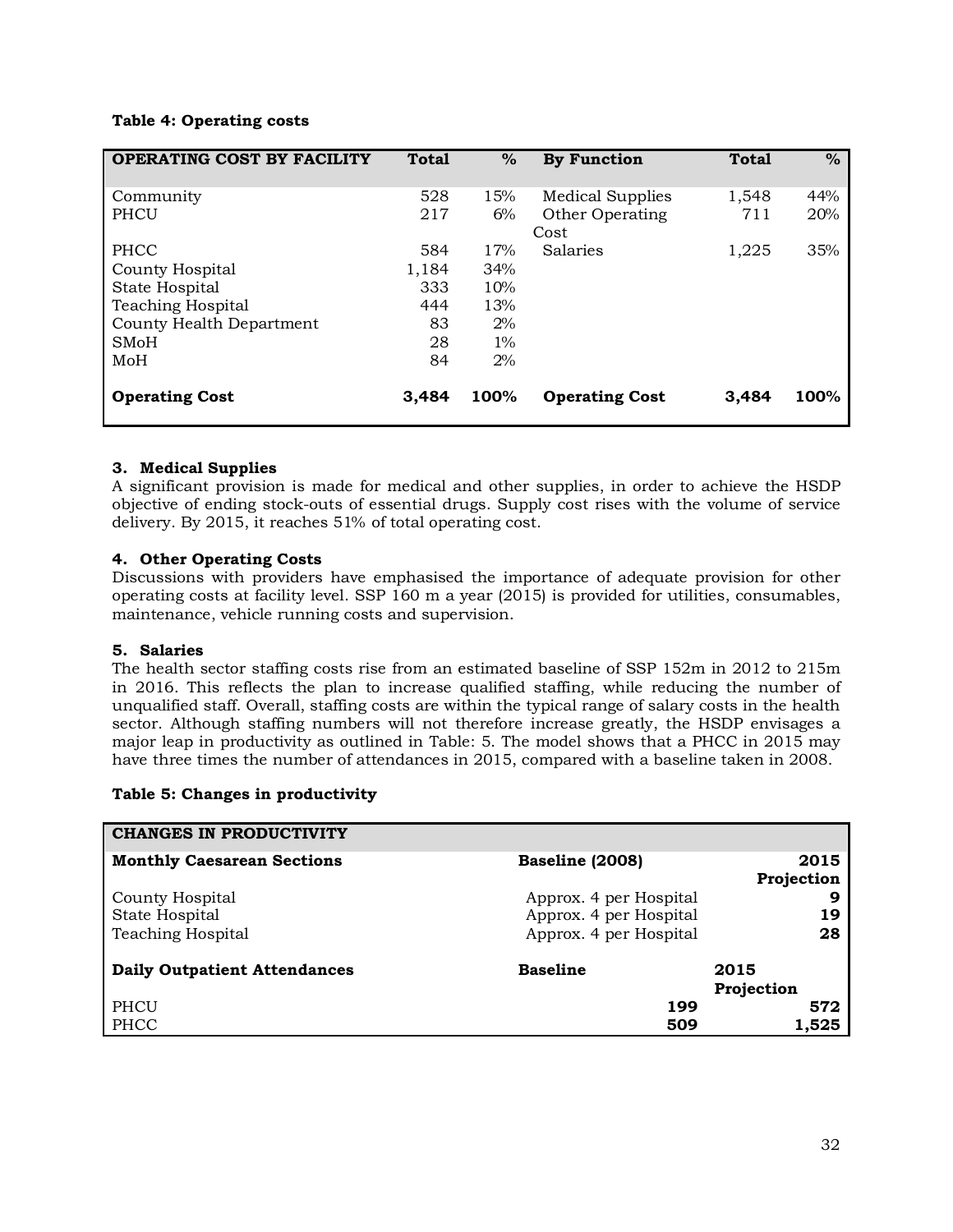Staffing costs are based on current public service grades. Provision is made for re-grading certified community midwives to reflect their qualification. Furthermore, provision for closing a perceived gap between the basic salaries of public service and their counterparts in NGOs is made.

#### **6. Health System Strengthening**

Health Systems Strengthening is essential for the development of capacity to foster improvements in service delivery envisaged by the HSDP. Table: 6 shows the 6 elements of the health system which reflects the essential areas identified within the HSDP. The financial allocation for health system strengthening is equivalent to 11% of the operating cost.

<span id="page-44-0"></span>

|  |  |  |  |  |  |  |  | Table 6: The six pillars of health systems strengthening |
|--|--|--|--|--|--|--|--|----------------------------------------------------------|
|--|--|--|--|--|--|--|--|----------------------------------------------------------|

| <b>HEALTH SYSTEM STRENGTHENING</b>        | <b>Total</b> |
|-------------------------------------------|--------------|
| Leadership Governance & Finance           | 52           |
| <b>Human Resources</b>                    | 221          |
| <b>Health Infrastructure</b>              | 4            |
| Pharmaceuticals and medical supplies      | 77           |
| Procurement                               | 6            |
| <b>Monitoring and Evaluation Systems</b>  | 31           |
| <b>Total Health Systems Strengthening</b> | 392          |
|                                           |              |

Of all the areas, HRH development is critical. The availability of sufficient, adequately qualified staffing is essential for quality service delivery as well as a key determinant of cost. HRH is therefore the largest component of health systems strengthening. The costs include a SSP 12m for rehabilitation of training facilities in South Sudan. In addition provision for additional external recruitment, necessary for the attainment of the minimal staffing targets is made. SSP 50m is therefore provided for external recruitment, to bridge the staffing gap in medical, nursing, midwifery and other roles. The establishment of in-service training and development of a robust human resource management system brings the total cost of HRH strengthening to SSP 113m over the period.

As showed in table:7 below, health systems strengthening provides for the development of leadership, governance and finance capacity, along with monitoring and evaluation, as essential components of effective service delivery. Finally, health system strengthening makes provision for improved management of capital development, including referral systems, construction, and procurement of equipment and vehicles.

| <b>CAPITAL COSTS</b>     | <b>Facilities</b> | Equipment | <b>Vehicles</b> | <b>TOTAL</b> |
|--------------------------|-------------------|-----------|-----------------|--------------|
| PHCU                     | 67                | 10        |                 | 78           |
| PHCC                     | 309               | 46        | 6               | 361          |
| County Hospital          | 204               | 115       | 20              | 339          |
| State Hospital           | 69                | 67        | 4               | 140          |
| <b>Teaching Hospital</b> | 93                | 140       | 4               | 237          |
| County Health Department | 2                 |           | 8               | 11           |
| <b>SMoH</b>              | 24                |           |                 | 35           |
| MoH                      | 9                 |           | 12              | 23           |
| Training Institutions    | 12                |           |                 | 0            |
| <b>Total</b>             | 791               | 380       | 65              | 1,236        |

#### <span id="page-44-1"></span>**Table 7: Capital costs**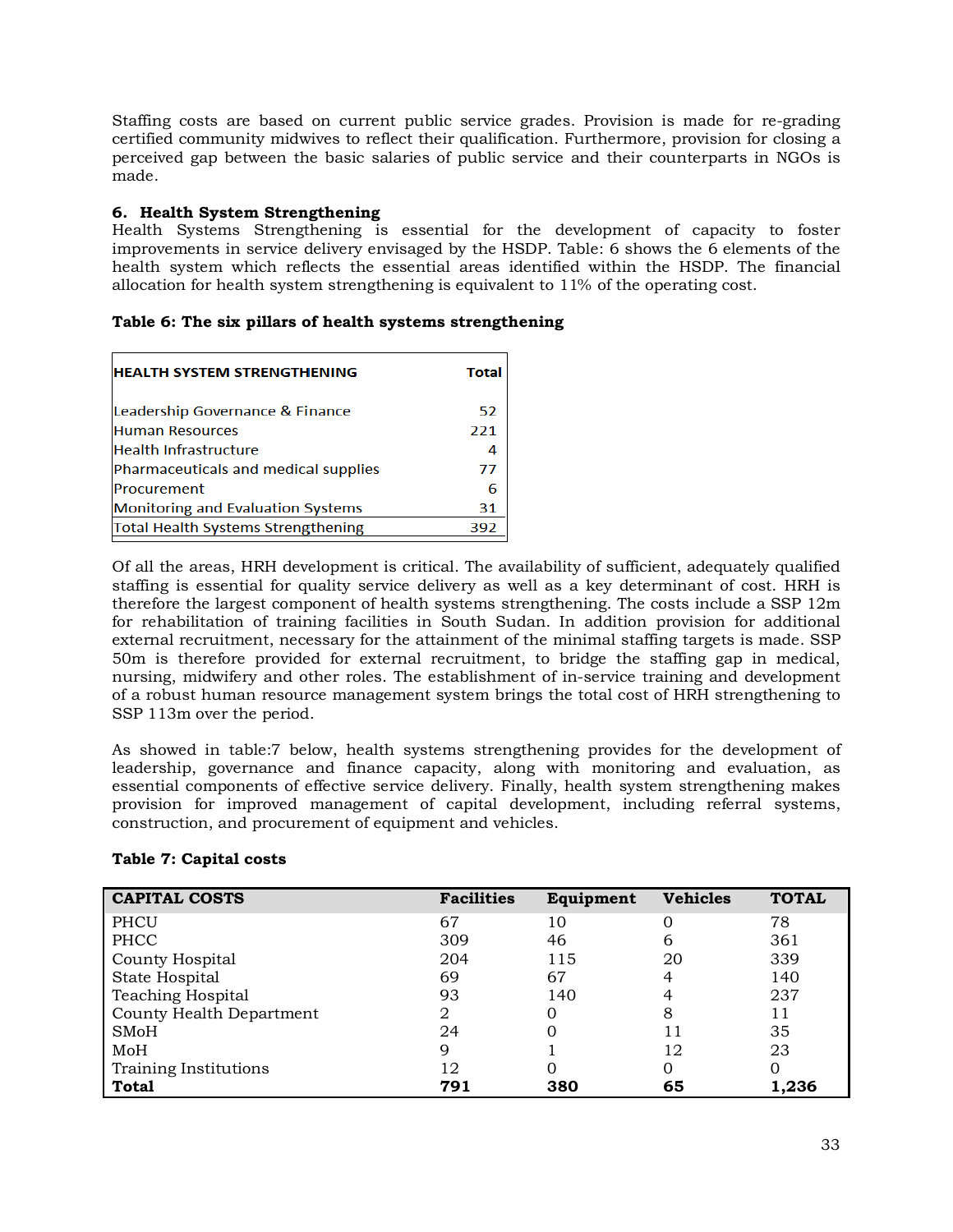The facilities mapping exercise revealed the extent of dilapidation and the high proportion of temporary accommodation. The BPHS outlines the specification of facilities and equipment, necessary for provision of basic & comprehensive emergency obstetric services, particularly at PHCC and County Hospital levels.

The costing provides for renovation or construction, and equipping of all PHCU (SSP 78m) and PHCC (SSP 194m). Furthermore, a provision of SSP340 million for the first five years as part of a 10 year programme to rehabilitate all hospitals is made.

There is a provision for the renovation of County Health Departments and State MOHs, which are essential for effective management and supervision as well as effective community and public health programmes. Finally, capital costs include the regular replacement of vehicles and equipment, over their lifespan.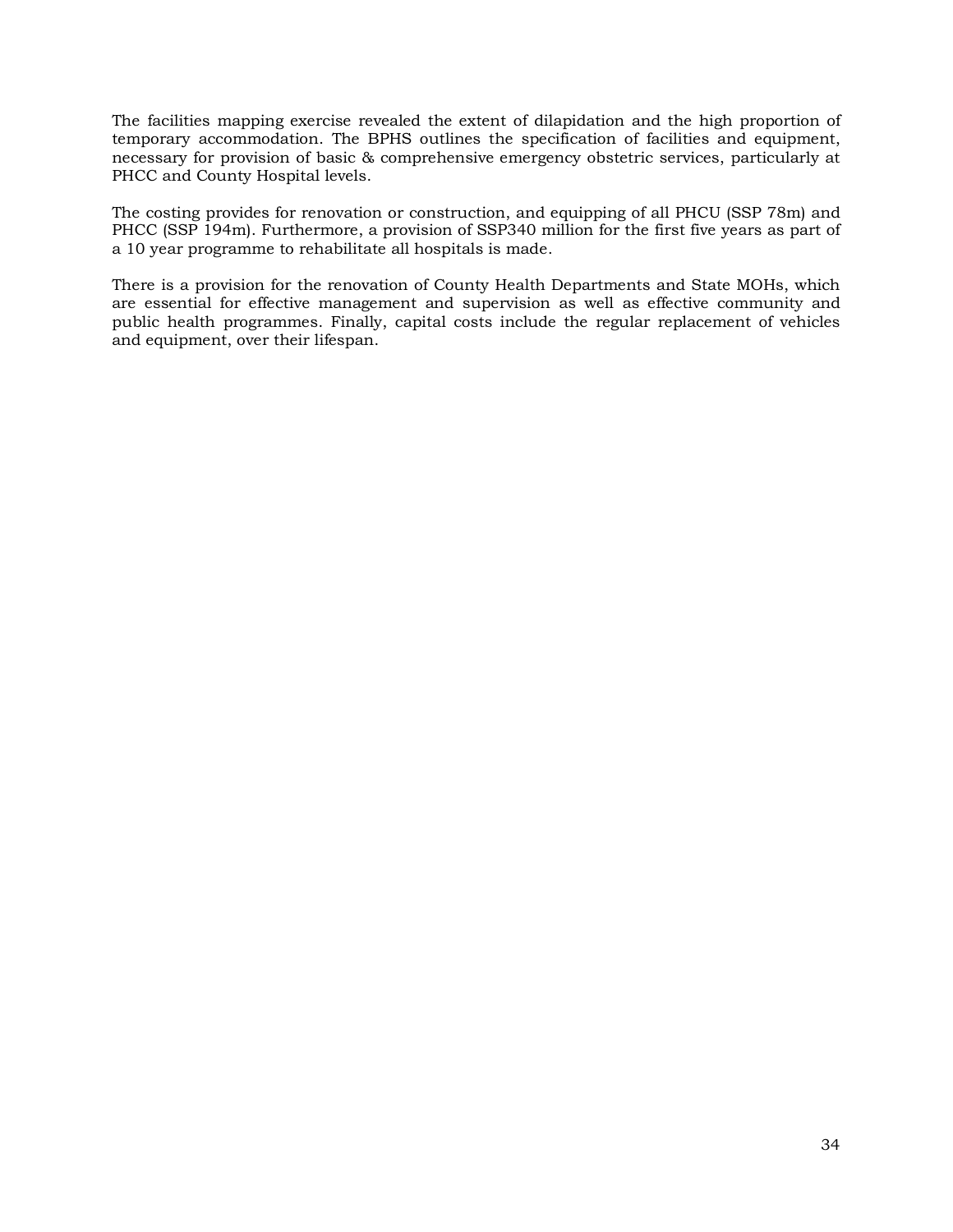<span id="page-46-1"></span><span id="page-46-0"></span>

| Table 8: Health Sector Indicator Matrix                                                    |                              |                                        |                   |             |                        |  |  |  |  |  |
|--------------------------------------------------------------------------------------------|------------------------------|----------------------------------------|-------------------|-------------|------------------------|--|--|--|--|--|
| Indicator                                                                                  | Baseline<br>(Data<br>Source) | Latest<br>Estimate<br>(Data<br>source) | Target 2015       | <b>Type</b> | <b>Frequency</b>       |  |  |  |  |  |
| <b>HEALTH STATUS</b>                                                                       |                              |                                        |                   |             |                        |  |  |  |  |  |
| Mortality, fertility and Malnutrition                                                      |                              |                                        |                   |             |                        |  |  |  |  |  |
| Maternal mortality ratio (MMR per                                                          | 2054                         | 2054                                   |                   |             |                        |  |  |  |  |  |
| 100,000 live births)                                                                       | (SHHS<br>2006)               | (SHHS<br>2006)                         | 1643              | Impact      | DHS Interval           |  |  |  |  |  |
| Infant mortality rate (IMR per<br>1,000 live births)                                       | 102 (SHHS<br>2006)           | 84 (SHHS<br>2010)                      | 72                | Impact      | DHS Interval           |  |  |  |  |  |
| Under-five (U5) mortality rate (per<br>1,000 live births)                                  | 135 (SHHS<br>2006)           | $106$ (SHHS<br>2010)                   | 95                | Impact      | DHS Interval           |  |  |  |  |  |
| % of children under five years of<br>age underweight for age                               | 32.9%<br>(SHHS<br>2006)      | 30% (SHHS<br>2010)                     | 20%               | Impact      | DHS Interval           |  |  |  |  |  |
| % of children under five years of<br>age stunted for age                                   | 34.4%<br>(SHHS<br>2006)      | 25% (SHHS<br>2010)                     | 22%               | Impact      | DHS Interval           |  |  |  |  |  |
| Total fertility rate of women 15-49<br>years                                               | 6.7 (SHHS<br>2006)           | 7 (SHHS<br>2010)                       | 5.7               | Impact      | DHS Interval           |  |  |  |  |  |
| Service Delivery, Maternal & Child health, and Health seeking behaviour                    |                              |                                        |                   |             |                        |  |  |  |  |  |
| % of population within 5<br>kilometres radius of a functional<br>health facility           | 44% (HFM<br>2011)            | 44% (HFM<br>2011)                      | 70%               | Output      | Annual                 |  |  |  |  |  |
| Per capita OPD utilisation rate                                                            | 0.2<br>(HMIS<br>2010)        | 0.4% (HFM<br>2011                      | $1\%$             | Output      | Annual                 |  |  |  |  |  |
| Proportion of counties with<br>functional County Health<br>Departments                     | $\overline{0}$               | $\mathbf{O}$                           | 50%               | Output      | Annual                 |  |  |  |  |  |
| Proportion of children 6-23 months<br>with a minimum acceptable meal<br>frequency and diet | 7.7% (2010)<br>SHHS)         | 7.7% (2010<br>SHHS)                    | 50%               | Impact      | <b>DHS</b>             |  |  |  |  |  |
| Children 0-5 months receiving<br>exclusive breastfeeding                                   | 21.2%<br>(SHHS<br>2006)      | 44.1%<br>(SHHS<br>2010                 | 50%               | Impact      | DHS Interval           |  |  |  |  |  |
| % children under one year<br>immunised with 3rd dose<br>pentavalent vaccine                | 24.0%<br>(SHHS<br>2006)      | 13.8%<br>(SHHS<br>2020)                | 85%<br><b>HHS</b> | Output      | Annual                 |  |  |  |  |  |
| % of children under 1 year fully<br>immunised (card only)                                  | <b>NA</b>                    | 1.8%<br>(SHHS<br>2010)                 | 50%               | Outcome     | DHS Interval           |  |  |  |  |  |
| % of children 6-59 months<br>receiving Vitamin A<br>supplementation twice per year         | 6.0%<br>(SHHS<br>2010)       | 6.0%<br>(SHHS<br>2010)                 | 80%               | Outcome     | Annual<br>DHS Interval |  |  |  |  |  |
| % of mothers knowledgeable about<br>danger signs of ARI and seek care                      | 24.5%<br>(SHHS<br>2006)      | 47.2%<br><b>(SHHS</b><br>2010)         | 60%               | Outcome     | DHS Interval           |  |  |  |  |  |
| % of children U5s with diarrhoea<br>receive ORT                                            | 63.3%<br>(SHHS<br>2006)      | 22.7%<br>(SHHS<br>2010)                | 80%               | Outcome     | DHS Interval           |  |  |  |  |  |
| Proportion of children U5s with<br>fever-malaria taken to health<br>facility for treatment | 46% (SHHS<br>2006)           | 32% (SHHS<br>2010)                     | 70%               | Outcome     | DHS interval           |  |  |  |  |  |
| % pregnant women attending 4<br>ANC sessions                                               | 9.5%<br>(SHHS<br>2010)       | 9.5%<br>(SHHS<br>2010)                 | 40%               | Outcome     | Annual<br>DHS Interval |  |  |  |  |  |
| % of births attended by skilled<br>health personnel                                        | 10% (SHHS<br>2006)           | 14.7%<br>(SHHS<br>2010)                | 30%               | Outcome     | Annual<br>DHS Interval |  |  |  |  |  |
| Proportion of births attended in                                                           | 11.7%                        | 12.3%                                  | 25%               | Outcome     | DHS Interval           |  |  |  |  |  |

#### **Annex B: The Health Sector Indicator Framework Table 8: Health Sector Indicator Matrix**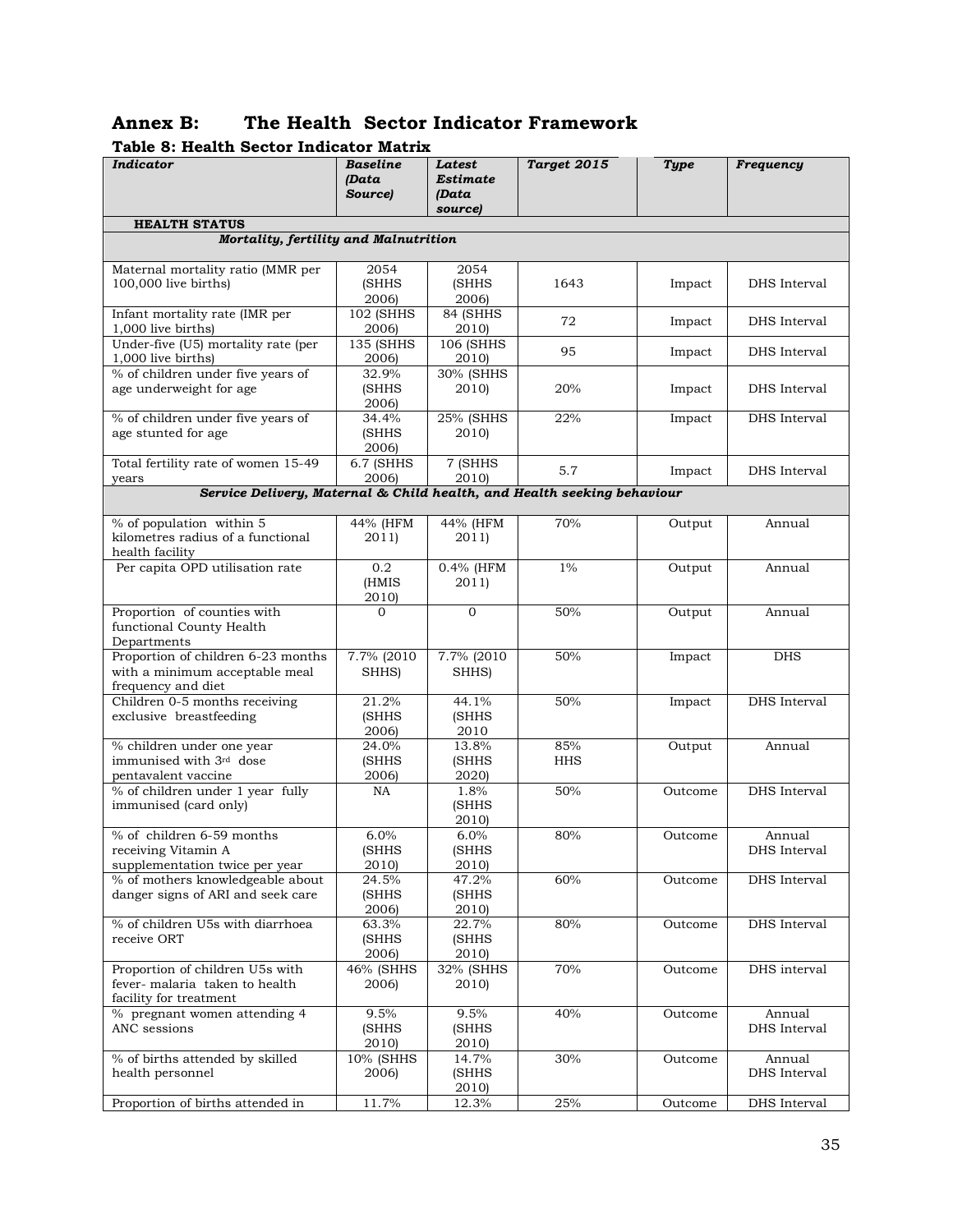| health facility                                          | (SHHS                    | <b>(SHHS</b>             |          |             |              |
|----------------------------------------------------------|--------------------------|--------------------------|----------|-------------|--------------|
|                                                          | 2006)                    | 2020)                    |          |             |              |
| % of pregnant women receiving at                         | 30% (SHHS                | 37% (SHHS                | 80%      | Outcome     | Annual       |
| least 2nd dose of TT vaccination                         | 2006)                    | 2010)                    |          |             |              |
| % of Births by Caesarean Section                         | 2.3%                     | 0.5%                     | 5%       | Outcome     | Annual       |
|                                                          | (SHHS<br>2006)           | (SHHS<br>2010)           |          |             |              |
| Contraceptive prevalence rate                            | 1.7%                     | 1.7%                     | 20%      | Outcome     | DHS Interval |
|                                                          | (SHHS                    | (SHHS                    |          |             |              |
|                                                          | 2006)                    | 2010)                    |          |             |              |
| % of PHCCs & Hospitals that                              | $5\%$                    |                          | 30%      | <b>HMIS</b> | Annual       |
| provide CEmONC                                           |                          |                          |          |             |              |
| <b>Communicable Diseases</b>                             |                          |                          |          |             |              |
| HIV Prevalence Among 15-24 year<br>old female population | 3% (ANC<br>2009)         | 3% (ANC<br>2009)         | 3%       | Impact      | DHS Interval |
| HIV Prevalence Among adults (15-                         |                          |                          |          |             |              |
| 49 year)                                                 |                          |                          |          |             |              |
| %age of HIV positive women                               | 4.66 (ANC                | 4.66% (ANC               |          |             |              |
| receiving ARVs to PMTCT                                  | 2009)                    | 2009)                    | 10%      | Output      | Annual       |
| % eligible persons receiving ARV                         |                          |                          |          |             |              |
| therapy                                                  |                          |                          |          |             |              |
| % pregnant women who have                                | <5% (2006                | 22.7%                    |          |             |              |
| completed IPT2                                           | Estimate)                | (SHHS                    | 40%      | Outcome     | Annual       |
|                                                          |                          | 2010)                    |          |             |              |
| % of under 5-yrs of age sleeping<br>under an ITN         | $< 5\%$ (2006)           | 25%                      |          |             |              |
|                                                          | Estimate)                | (SSMIS<br>2009)          | 70%      | Outcome     | Annual       |
| % of pregnant women 15-49 yrs of                         | 36%                      | 36%                      |          |             |              |
| age sleeping under an ITN,                               | (SSMIS                   | (SSMIS                   | 60%      | Outcome     | Annual       |
|                                                          | 2009)                    | 2009)                    |          |             |              |
| Proportion of women having                               | 58%                      | 58%                      | 80%      | Outcome     | Annual       |
| knowledge on the causes of                               | (SSMIS                   | (SSMIS                   |          |             |              |
| malaria                                                  | 2009)                    | 2009)                    |          |             |              |
|                                                          |                          |                          |          |             |              |
| Tuberculosis, Leprosy and NTDs                           |                          |                          |          |             |              |
| Tuberculosis notification rate new                       | 25 (NTLBP-               | 27 (NTLBP                |          |             |              |
| sputum smear positive cases (per                         | Database                 | Database                 | 79       | Outcome     | Annual       |
| 100,000 population)                                      | 2006                     | 2010)                    |          |             |              |
| Tuberculosis Detection rates,                            | 58 (NTLBP-               | 72 (NTLBP-               |          |             |              |
| under DOTS                                               | Database                 | Database                 | 140      | Outcome     | Annual       |
|                                                          | 2006)                    | 2010)                    |          |             |              |
| Tuberculosis treatment success                           | 78% (NTBP                | 80%                      |          |             |              |
| rate under DOTS                                          | Database                 | (NTLBP                   | 85%      | Outcome     | Annual       |
|                                                          | 2006)                    | Database                 |          |             |              |
|                                                          |                          | 2010)                    |          |             |              |
| Leprosy Prevalence (per 10,000<br>population)            | $2.4$ (NTLBP<br>Database | $5.1$ (NTLBP<br>Database | $\leq 1$ | Impact      | Annual       |
|                                                          | 2006)                    | 2010)                    |          |             |              |
| Guinea Worm Incidence                                    | 20,581                   | 1,698 cases              | (0)      | Outcome     | DHS interval |
|                                                          | cases                    | (Guinea                  |          |             |              |
|                                                          | (Guinea                  | Worm                     |          |             |              |
|                                                          | Worm                     | Annual                   |          |             |              |
|                                                          | Annual                   | Report                   |          |             |              |
|                                                          | Report                   | 2010)                    |          |             |              |
|                                                          | 2006)                    |                          |          |             |              |
|                                                          |                          |                          |          |             |              |
|                                                          |                          |                          |          |             |              |
|                                                          |                          |                          |          |             |              |
|                                                          |                          |                          |          |             |              |
|                                                          |                          |                          |          |             |              |
|                                                          |                          |                          |          |             |              |
|                                                          |                          |                          |          |             |              |
|                                                          |                          |                          |          |             |              |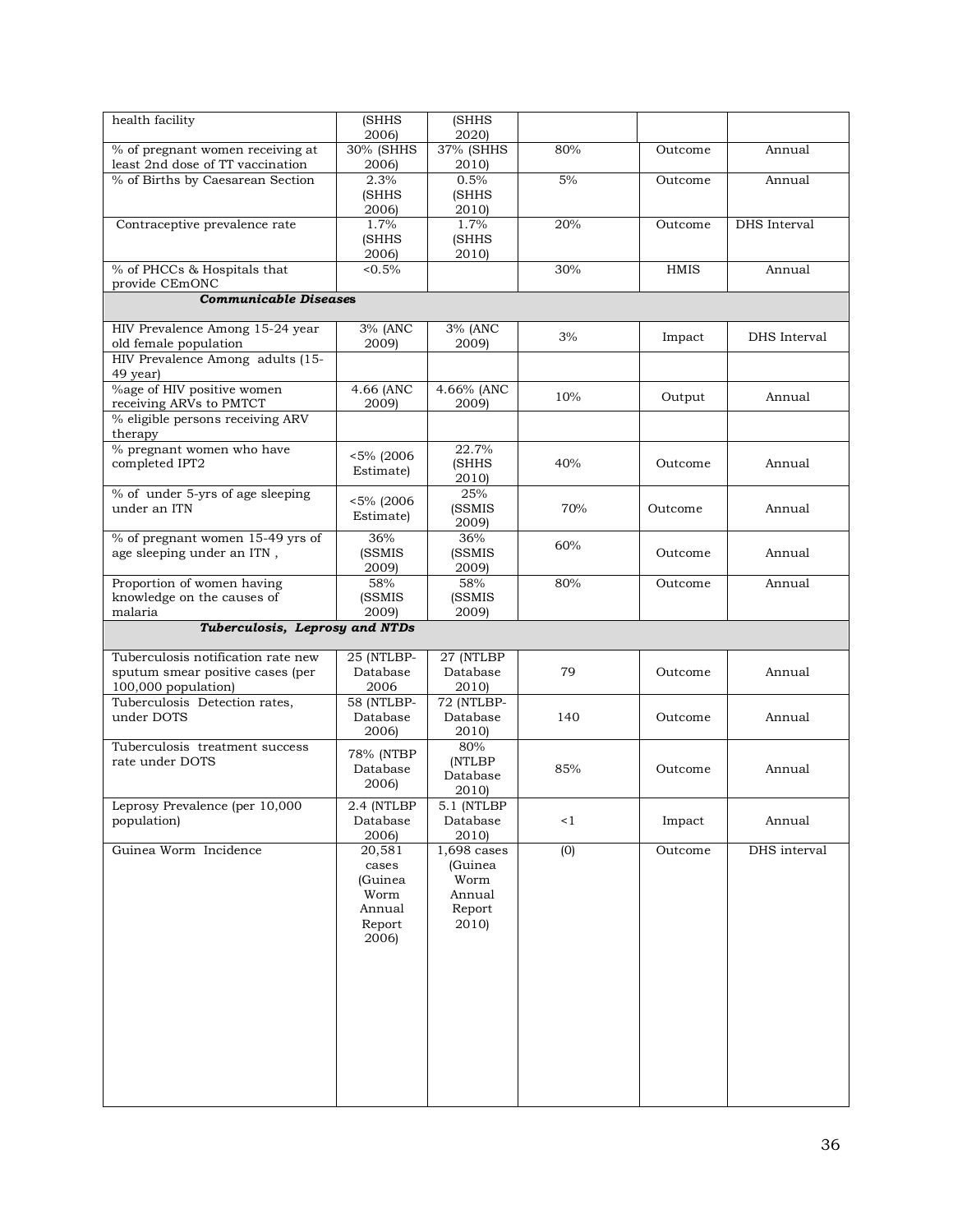| <b>Indicator</b>                                                                          | <b>Baseline</b><br>(Data<br>Source) | Latest<br><b>Estimate</b><br>(Data<br>Source)           | Target 2015                                                     | Type    | Frequency    |
|-------------------------------------------------------------------------------------------|-------------------------------------|---------------------------------------------------------|-----------------------------------------------------------------|---------|--------------|
| <b>HEALTH SYSTEMS</b>                                                                     |                                     |                                                         |                                                                 |         |              |
| Financial                                                                                 |                                     |                                                         |                                                                 |         |              |
| Per capital total health expenditure<br>(public)                                          | 6 USD or<br>$18\ \mathrm{SDG}$      | 6 USD or<br>$18\ \mathrm{SDG}$                          | 9 USD or 27<br><b>SDG</b>                                       | Outcome | DHS interval |
| General government expenditure<br>on health as a %age of total<br>government expenditure  | 4.2%<br>(SSCCSE &<br>MoFEP<br>2010) | 4.2%<br>(SSCCSE &<br>MoFEP<br>2010)                     | 10%                                                             | Input   | Annual       |
| MoH Budget execution Rate                                                                 | 56% (2009)                          | 84%<br>(without<br>pending<br>claims,<br>MoFEP<br>2011) | 100% (if<br>financial<br>system<br>decentralized)<br>MoFEP 2011 | Input   | Annual       |
| % of SMoHs producing an annual<br>plan and budget                                         | 50%<br><i>(annual</i><br>plan 2006) | 70%<br><i>(annual</i><br>plan 2009)                     | 100%                                                            | Input   | Annual       |
| <b>Human resources</b>                                                                    |                                     |                                                         |                                                                 |         |              |
| % of Payams with trained<br>community health workers                                      | TBD<br><b>(HRHMIS</b><br>2010)      | <b>TBD</b><br><b>HRHMIS</b><br>2010)                    | 50%                                                             | Input   | Annual       |
| Number of Medical Officers (<br>Doctors) per 10,000 population (by<br><b>State</b> )      | 0.15<br>(HRHMIS<br>2010)            | 0.15<br>(HRHMIS<br>2010)                                | 0.3                                                             | Input   | Annual       |
| Number of Nurse-Midwives per<br>10,000 population (by region)                             | 0.2<br>(HRHMIS<br>2010)             | 0.2<br>(HRHMIS<br>2010)                                 | 1                                                               | Input   | Annual       |
| Number of training institutions<br>with accreditation                                     | $\mathbf{0}$                        | 0 (Routine)<br>reports)                                 | 11                                                              | Process | Annual       |
| % of HFs providing regularly HMIS<br>reports                                              | TBD<br><b>(HRHMIS</b><br>2010)      | <b>TBD</b><br>(HRHMIS<br>2010)                          | 70%                                                             | Process | Annual       |
| Pharmaceutical and supply chain management                                                |                                     |                                                         |                                                                 |         |              |
| % of public health facilities without<br>any stock outs of 4 tracer drugs<br>and vaccines | 0% (PMIS<br>2010)                   | 40% (PMIS<br>2011                                       | 100%                                                            | Input   | Annual       |
| % of pharmaceuticals products<br>sampled that fail quality control<br>tests               | 17% (PMIS<br>2010)                  | 17% (PMIS<br>2010)                                      | 5%                                                              | Output  | Annual       |
| % of procured drugs that get<br>expired at facility level                                 | No data<br>(PMIS)<br>2010)          | No data<br>(PMIS)<br>2010)                              | 5%                                                              | Output  | Annual       |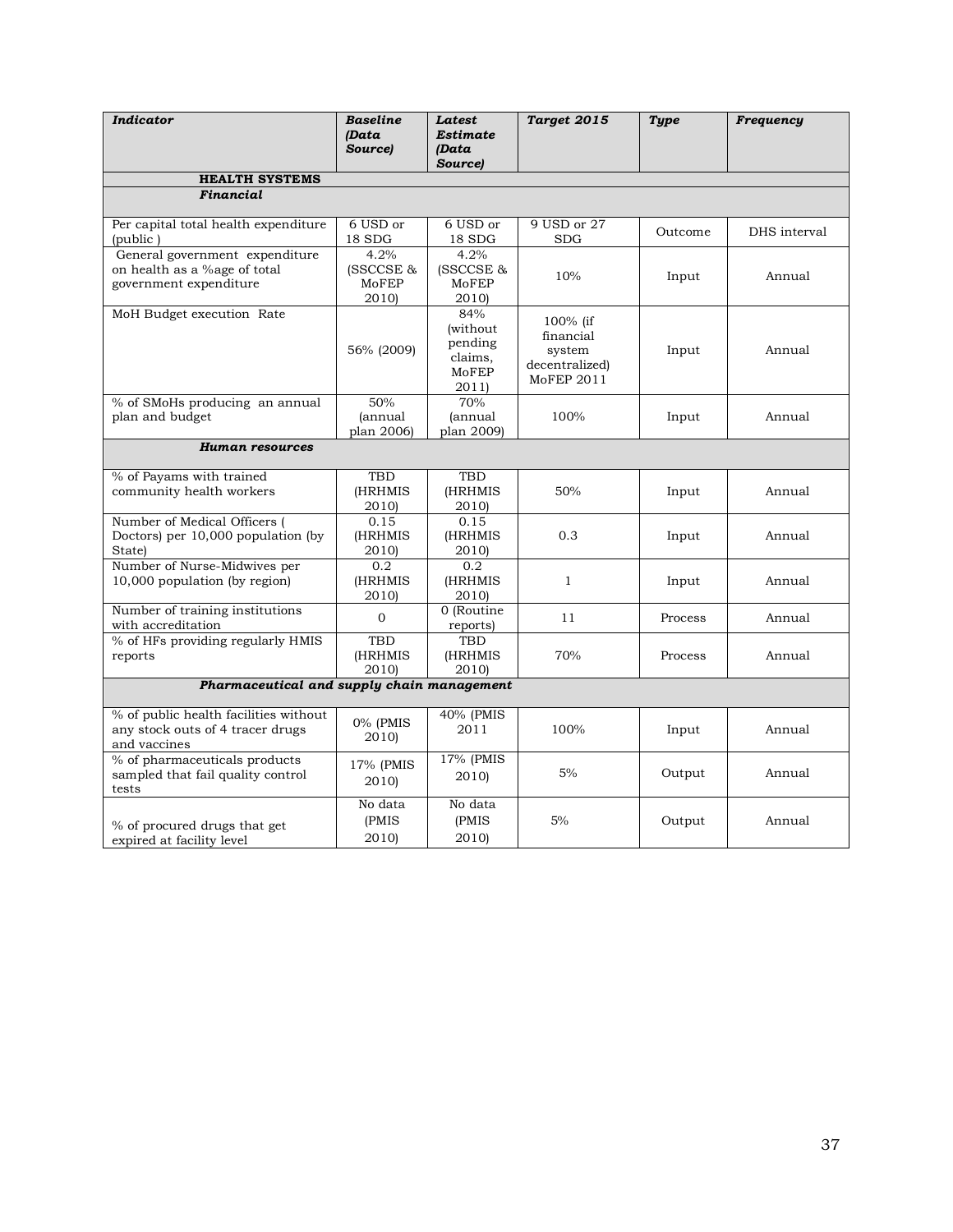<span id="page-49-1"></span><span id="page-49-0"></span>**Annex C: Results Framework for the HSDP 2012-2016 Table 9: Results Framework for HSDP**

| Impact   | Impact         | <b>Baselines &amp;</b> | Results,  | Mile- | Mile- | Mile- | Mile- | <b>Target</b> |
|----------|----------------|------------------------|-----------|-------|-------|-------|-------|---------------|
|          | indicators     | source                 | planned & | stone | stone | stone | stone | 2016          |
|          |                |                        | achieved  | 2012  | 2013  | 2014  | 2015  |               |
|          | 1.             | 1.                     | Planned   |       |       |       |       |               |
|          |                |                        | Achieved  |       |       |       |       |               |
|          | 2.             | 2.                     | Planned   |       |       |       |       |               |
|          |                |                        | Achieved  |       |       |       |       |               |
| Outcome  | <b>Outcome</b> | <b>Baselines &amp;</b> |           |       |       |       |       |               |
|          | indicators     | source                 |           |       |       |       |       |               |
|          | 1.             | 1.                     | Planned   |       |       |       |       |               |
|          |                |                        | Achieved  |       |       |       |       |               |
|          | 2.             | 2.                     | Planned   |       |       |       |       |               |
|          |                |                        | Achieved  |       |       |       |       |               |
| Outputs* | Output         | Baselines &            |           |       |       |       |       |               |
|          | indicators+    | source                 |           |       |       |       |       |               |
| 1.       | 1.1            | 1.1                    | Planned   |       |       |       |       |               |
|          |                |                        | Achieved  |       |       |       |       |               |
| 2.       | 2.1            | 2.1                    | Planned   |       |       |       |       |               |
|          |                |                        | Achieved  |       |       |       |       |               |
| 3.       | 3.1            | 3.1                    | Planned   |       |       |       |       |               |
|          |                |                        | Achieved  |       |       |       |       |               |
| 4.       | 4.1            | 4.1                    | Planned   |       |       |       |       |               |
|          |                |                        | Achieved  |       |       |       |       |               |
| 5.       | 5.1            | 5.1                    | Planned   |       |       |       |       |               |
|          |                |                        | Achieved  |       |       |       |       |               |

\* It is generally recommended not to state more than 5 planned outputs so they need to be strategic

+ An output can have 1-2 indicators, so if 2 just add a line and give a number e.g. 1.2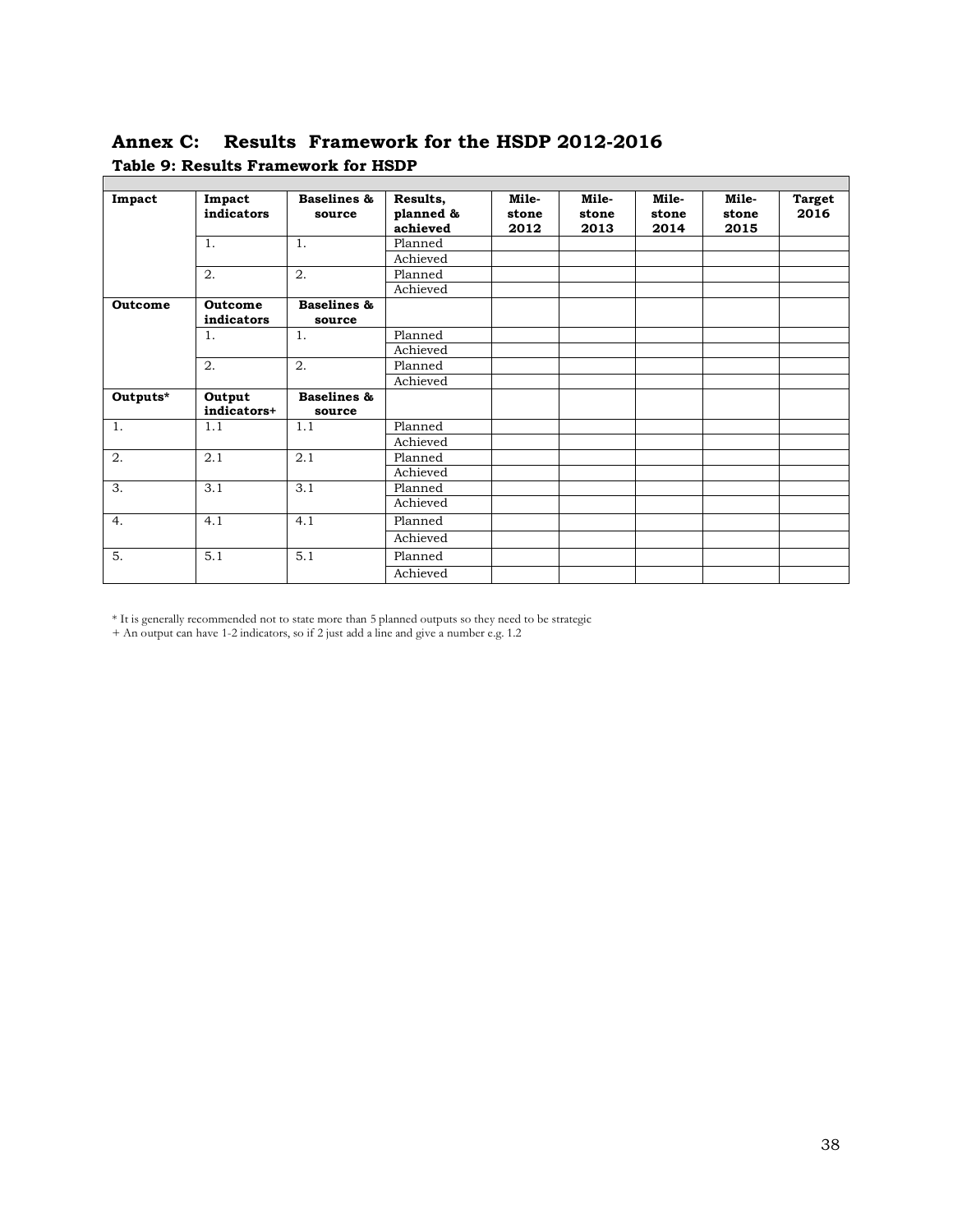<span id="page-50-1"></span><span id="page-50-0"></span>

| Table 10: Outline for Annual Operational Plans |            |          |              |                         |              |              |      |                      |              |
|------------------------------------------------|------------|----------|--------------|-------------------------|--------------|--------------|------|----------------------|--------------|
|                                                |            |          |              | Year:                   | Location:    |              |      |                      |              |
| Planned<br>impact                              | Indicators | Activity | Quarter<br>1 | Quarter<br>$\mathbf{2}$ | Quarter<br>3 | Quarter<br>4 | Cost | Lead<br>organisation | Implementers |
|                                                |            |          |              |                         |              |              |      |                      |              |
| Planned<br>outcomes                            |            |          |              |                         |              |              |      |                      |              |
| 1.<br>$\overline{2}$ .                         |            |          |              |                         |              |              |      |                      |              |
| Planned<br>outputs                             |            |          |              |                         |              |              |      |                      |              |
| $\overline{1}$ .                               |            |          |              |                         |              |              |      |                      |              |
|                                                |            |          |              |                         |              |              |      |                      |              |
|                                                |            |          |              |                         |              |              |      |                      |              |
| 2.                                             |            |          |              |                         |              |              |      |                      |              |
|                                                |            |          |              |                         |              |              |      |                      |              |
|                                                |            |          |              |                         |              |              |      |                      |              |
|                                                |            |          |              |                         |              |              |      |                      |              |
| 3.                                             |            |          |              |                         |              |              |      |                      |              |
|                                                |            |          |              |                         |              |              |      |                      |              |
|                                                |            |          |              |                         |              |              |      |                      |              |
|                                                |            |          |              |                         |              |              |      |                      |              |
| 4.                                             |            |          |              |                         |              |              |      |                      |              |
|                                                |            |          |              |                         |              |              |      |                      |              |
|                                                |            |          |              |                         |              |              |      |                      |              |
|                                                |            |          |              |                         |              |              |      |                      |              |
| 5.                                             |            |          |              |                         |              |              |      |                      |              |
|                                                |            |          |              |                         |              |              |      |                      |              |
|                                                |            |          |              |                         |              |              |      |                      |              |
|                                                |            |          |              |                         |              |              |      |                      |              |

# **Annex D: Outline for Annual Operational Plans**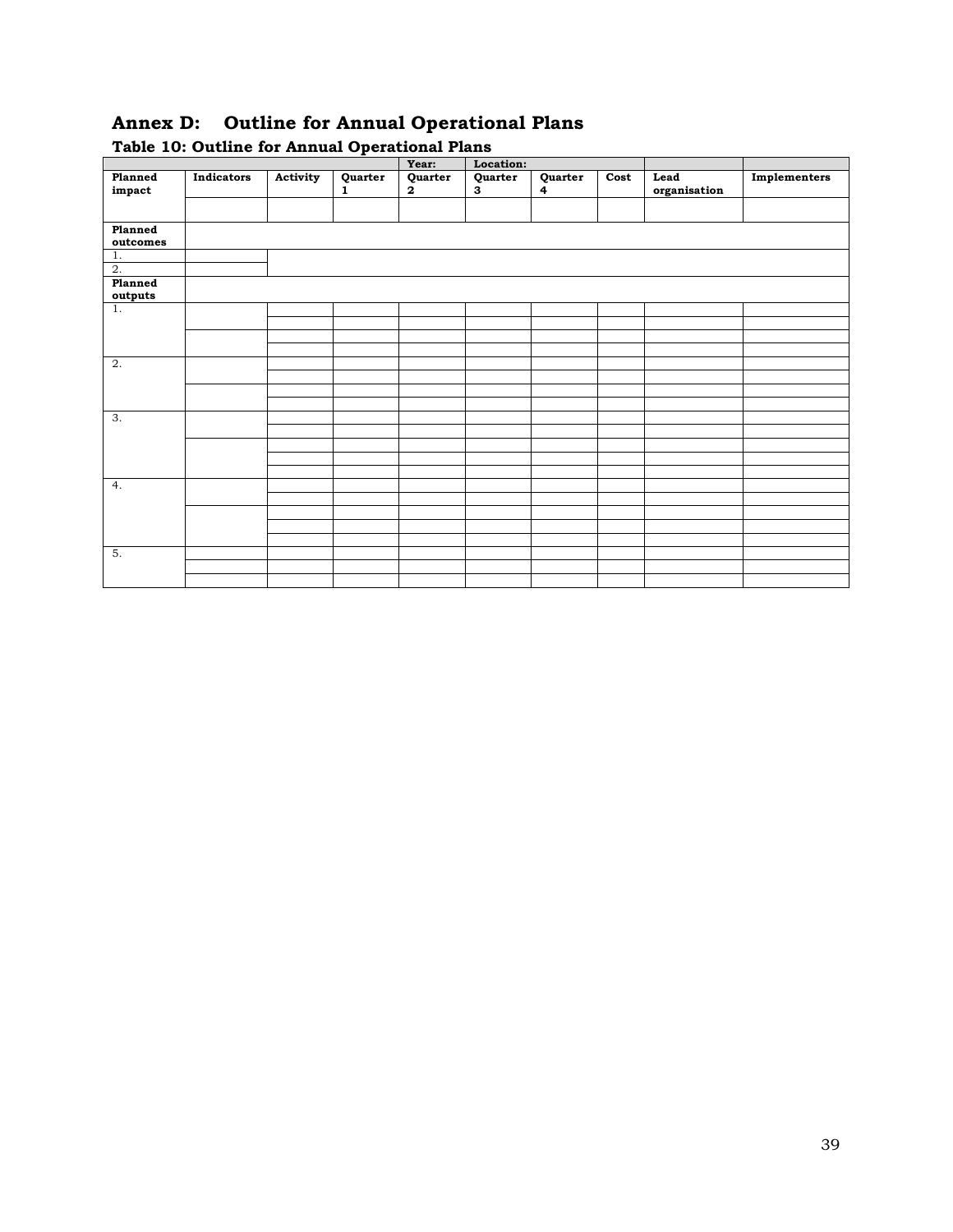# <span id="page-51-0"></span>**Annex E: Indicative Minimum HRH Gaps, Projections & Recruitment Needs**

| <b>Priority Human resources for health</b> | 2012 Estimated<br><b>Baseline</b> | 2016 (MOH<br>recommended<br>staffing norms) | <b>Number HRH</b> to<br>recruit (gaps based<br>on basic needs) |
|--------------------------------------------|-----------------------------------|---------------------------------------------|----------------------------------------------------------------|
| Consultant/Specialist/Registers            | 18                                | 96                                          | 78                                                             |
| Medical Officers                           | 86                                | 472                                         | 386                                                            |
| Registered Nurse                           | 83                                | 1,024                                       | 941                                                            |
| <b>Enrolled Nurse</b>                      | 1110                              | 4,984                                       | 3,874                                                          |
| Registered Midwife                         | 19                                | 512                                         | 493                                                            |
| Enrolled midwife                           | 132                               | 3,656                                       | 3,524                                                          |
| Clinical Officers                          | 224                               | 1,490                                       | 1,266                                                          |
| Laboratory Technologist                    | 38                                | 230                                         | 192                                                            |
| Laboratory Technician                      | 75                                | 690                                         | 615                                                            |
| Pharmacists                                | 18                                | 137                                         | 115                                                            |
| Pharmacy Technician                        | 32                                | 822                                         | 790                                                            |
| Nutritionist                               | 35                                | 144                                         | 109                                                            |
| Dentist                                    | 20                                | 81                                          | 61                                                             |
| Dental Technician                          | 14                                | 162                                         | 148                                                            |
| Medical Imaging Technologist               | 14                                | 81                                          | 67                                                             |
| Radiologist                                | $\mathbf{0}$                      | 13                                          | 13                                                             |
| Physiotherapist                            | $\Omega$                          | 26                                          | 26                                                             |
| Disease Surveillance Officer               | 35                                | 160                                         | 125                                                            |
| Monitoring & Evaluation Officer            | 35                                | 318                                         | 283                                                            |
| Public Health Officer                      | 37                                | 1,845                                       | 1,770                                                          |
| Psychiatrist                               | $\Omega$                          | 11                                          | 11                                                             |
| Psychiatric Technician                     | $\Omega$                          | 112                                         | 112                                                            |
| Statistician                               | $\Omega$                          | 72                                          | 72                                                             |
| <b>Total</b>                               | 2,025                             | 17,138                                      | 15,071                                                         |

#### <span id="page-51-1"></span>**Table 11: HRH Gaps and Projections**

*Source:* MOH Norms and Standards for HRD; And Health Facility Mapping – (2010/2011 respectively) Note: The health facility mapping does not provide an exact number of staff but gives a robust estimation

#### <span id="page-51-2"></span>**Table 12: HRH status and gaps in HTI**

| HTI for<br>Diploma<br>Course                          | Number of<br>Category of<br>Cadres | --<br>No. of<br>current<br><b>Tutors</b> | <b>Total Required number of the Tutors</b><br>to be recruited |      |      | Tutor gaps based on<br>basic needs (2012-2016)<br>*Note: Numbers of<br>tutors for 2015 and<br>2016 remain the same<br>as in 2014 since the<br>same tutors will be<br>used |  |  |
|-------------------------------------------------------|------------------------------------|------------------------------------------|---------------------------------------------------------------|------|------|---------------------------------------------------------------------------------------------------------------------------------------------------------------------------|--|--|
|                                                       |                                    |                                          | 2012                                                          | 2013 | 2014 |                                                                                                                                                                           |  |  |
| Juba                                                  | 6                                  | $\overline{2}$                           | 18                                                            | 36   | 54   | 52                                                                                                                                                                        |  |  |
| Maridi                                                | 6                                  | 5                                        | 18                                                            | 36   | 54   | 49                                                                                                                                                                        |  |  |
| Wau                                                   | 6                                  | $\Omega$                                 | 18                                                            | 36   | 54   | 54                                                                                                                                                                        |  |  |
| Kwajok                                                | 6                                  | $\Omega$                                 | 18                                                            | 36   | 54   | 54                                                                                                                                                                        |  |  |
| Bor                                                   | 6                                  | $\Omega$                                 | 18                                                            | 36   | 54   | 54                                                                                                                                                                        |  |  |
| <b>Total Tutors for 5 Diploma</b><br><b>HTIs</b>      |                                    | 7                                        | 90                                                            | 180  | 270  | 263                                                                                                                                                                       |  |  |
| 10 State HTIs                                         | 3 cadres in<br>each school         | $\Omega$                                 | 90                                                            | 180  | 270  | 270                                                                                                                                                                       |  |  |
| <b>Total Tutors for 10 Certificate</b><br><b>HTIs</b> |                                    |                                          | 90                                                            | 180  | 270  | 270                                                                                                                                                                       |  |  |
| <b>Grand Total Tutors needed</b>                      |                                    |                                          |                                                               |      |      | 533                                                                                                                                                                       |  |  |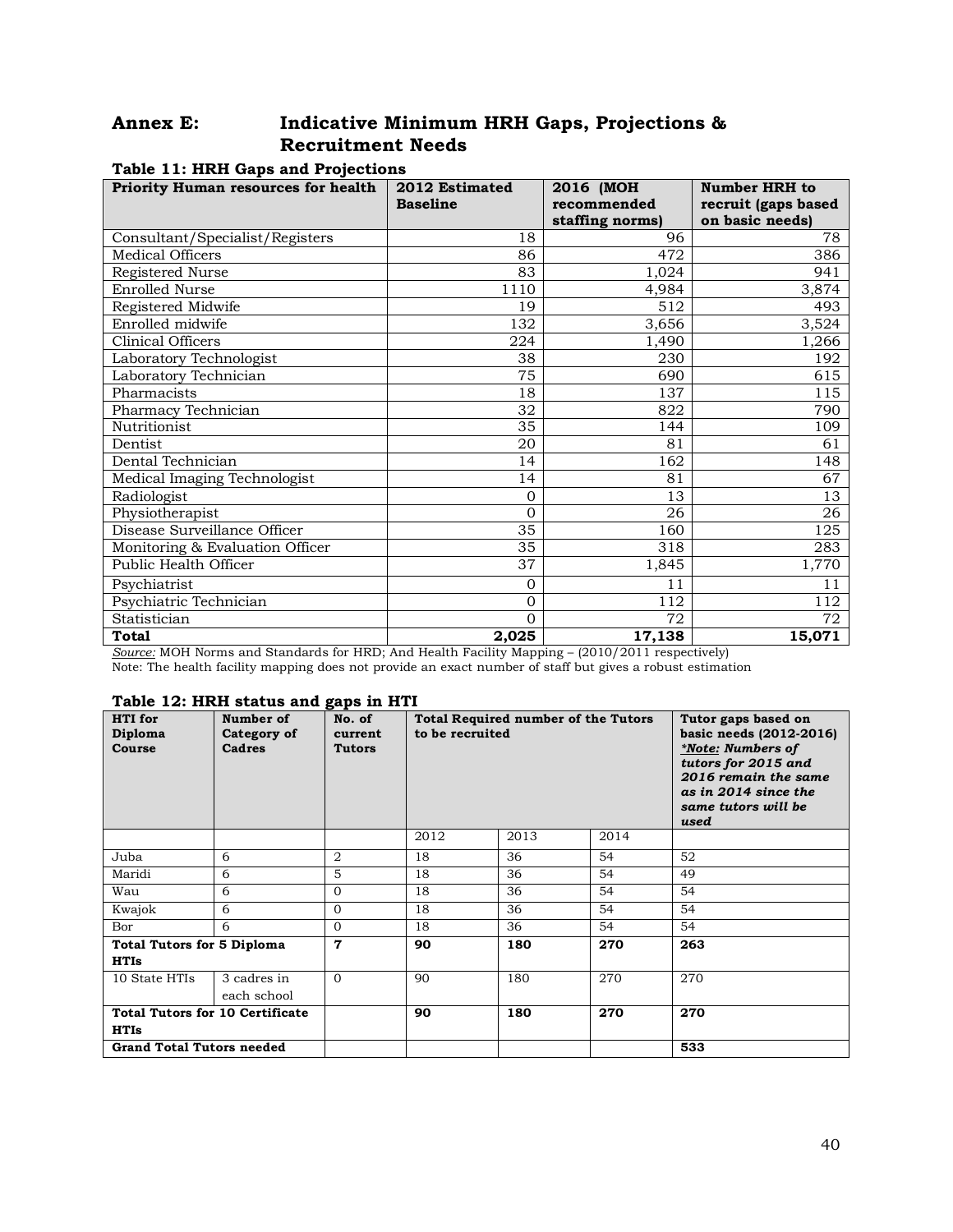# <span id="page-52-1"></span><span id="page-52-0"></span>**Annex F: Projection for Infrastructural Improvements Table 13: Projected Infrastructural Investments in PHCU,PHCC & Hospitals**

| Type               | <b>Renovation, Reconstruction</b>                                            | 2012     | 2013     | 2014     | 2015         | 2016 | <b>Total</b> |
|--------------------|------------------------------------------------------------------------------|----------|----------|----------|--------------|------|--------------|
| <b>PHCU</b>        | Major renovation: 6/7 per state per year                                     | 60       | 60       | 60       | 70           | 70   | 320          |
|                    | Minor renovation: 4/-5 per State per year<br>(316 total for PHCUs and PHCCs) |          | 40       | 40       | 40           | 40   | 200          |
|                    | <b>Construction Staff Houses</b>                                             | 40       | 40       | 40       | 40           | 40   | 200          |
| <b>PHCC</b> (204)  | Major renovation: 2 per State per year                                       |          | 20       | 20       | 20           | 20   | 100          |
|                    | Minor renovation: 2-3 per State per year                                     | 20       | 20       | 20       | 25           | 31   | 116          |
|                    | <b>Construction Staff Houses</b>                                             | 40       | 40       | 40       | 40           | 40   | 200          |
| Construction       | Construction (in 9 states needed 438, 200)                                   | $\Omega$ | 50       | 50       | 50           | 50   | 200          |
|                    | to be constructed in 5 years remaining to be<br>planed)                      |          |          |          |              |      |              |
| County             | Replacement / Repairs of all County                                          | 3        | 3        | 3        | 3            | 3    | 15           |
| Hospital (27)      | Hospitals over 10 years period: 3 per year at<br>least                       |          |          |          |              |      |              |
| <b>State</b>       | Repairs / Replacement all State Hospitals                                    |          | $\Omega$ | $\Omega$ | $\Omega$     |      |              |
| Hospital (7)       | over 10 years (priority as from 2015)                                        |          |          |          |              |      |              |
| Teaching           | Repairs – 3 Teaching Hospitals over 10                                       |          | Malakal  | Juba     | Wau          |      |              |
| Hospitals (3)      | vears:<br>Rebuilding of Malakal is priority                                  |          |          |          |              |      |              |
| <b>Specialised</b> | Dr. J. Garang Memorial Hospital,<br>$\sim$                                   |          | 1        |          | $\mathbf{1}$ |      | $5^{\circ}$  |
| <b>Hospitals</b>   | Maternal & Neonatal Centre,<br>$\mathcal{L}$                                 |          |          |          |              |      |              |
|                    | Juba Diagnostic Health Care Centre,<br>$\overline{\phantom{a}}$              |          |          |          |              |      |              |
|                    | Maternal Centre and Children's Hospital<br>$\overline{\phantom{a}}$          |          |          |          |              |      |              |
|                    | in Malakal.                                                                  |          |          |          |              |      |              |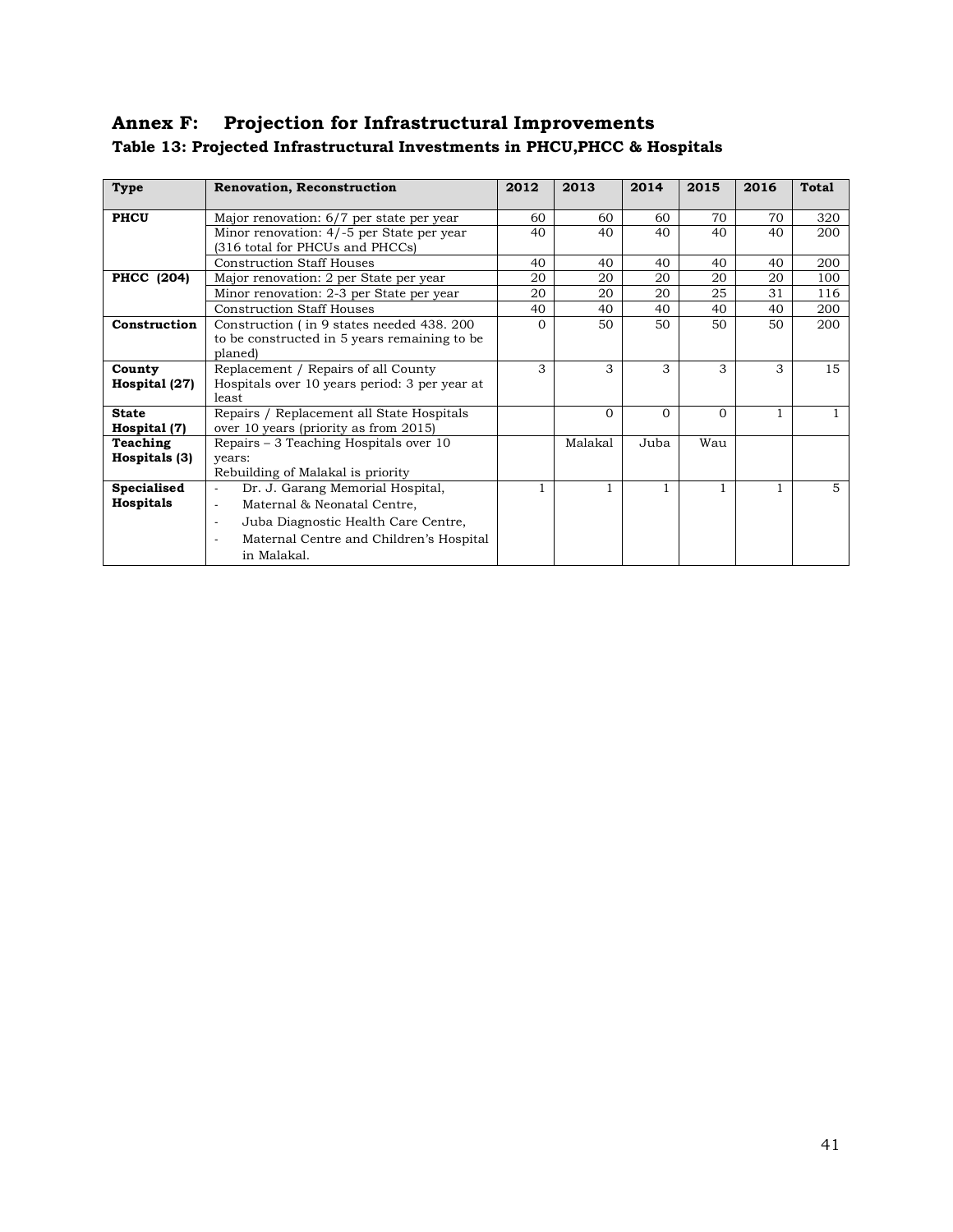| <b>State</b>      | Construction                                                                                                                                                                                                                                                   | <b>Estimated Budget</b><br>in US\$ | Renovation/Re-equipping                                                                                                                                                    | <b>Estimated</b><br><b>Budget in</b><br>US\$ |
|-------------------|----------------------------------------------------------------------------------------------------------------------------------------------------------------------------------------------------------------------------------------------------------------|------------------------------------|----------------------------------------------------------------------------------------------------------------------------------------------------------------------------|----------------------------------------------|
| Lakes             | Rumbek Health Training School -<br>accommodation<br>Build fifteen 4-bed dormitories on Rumbek<br>Nursing School site, and add 4 semi-<br>detached houses for tutors<br>and . (Existing prefabs in decay. Recent<br>builds unsuitable).                         | 500,000                            | (Some furniture and Equipment<br>needed)                                                                                                                                   | 150,000                                      |
| Jonglei           | Bor Health Training Institute<br>(Diploma<br>College ):<br>Build 4-roomed classrooms, toilets, 120 bed<br>accommodation for students, tuition-only<br>facility and 6 semi-detached houses for<br>tutors                                                        | 1,500,000                          | New site. All furniture and<br>equipment needed.                                                                                                                           | 100,000                                      |
| Eastern Eq        | Torit Health Training Institute<br>Build 4-roomed classroom, 2 tutors' offices,<br>accommodation for 60 students, and 3<br>semi-detached houses for tutors. Existing<br>two-roomed building in disrepair.                                                      | 1,000,000                          | New infrastructure. Equip with<br>6 dental chairs                                                                                                                          | 250,000                                      |
| Central Eq        | Yei Health Training School<br>Build skill Lab and Library, additional 30<br>bed dorms                                                                                                                                                                          | 250,000                            | Equipment needed for skill Lab.<br>Redecoration. Repair of<br>boundary fence                                                                                               | 100,000                                      |
|                   | Juba Health Training Institute (College of<br><b>Nursing and Midwifery)</b><br>Expand, and Rehabilitate accommodation<br>for additional 120 to accommodate more<br>students, additional toilets, additional office<br>& accommodation for Tutors               | 1,000,000                          | Equipment needed for skill lab,.<br>Redecoration. Repair of<br>boundary fence(old JTH<br><b>Technical Nursing Secondary</b><br>School)<br>Redecorate, re-equip             | 450,000                                      |
| Western Eq        | Maridi Health Training Institute (Diploma<br>College for Clinical Officers, Nurses and<br><b>Midwives</b> )<br>Expand & Rehabilitate accommodation for<br>additional 120 more students, additional<br>toilets, additional office & accommodation<br>for Tutors | 1,000,000                          | More Equipment needed for<br>skill lab, Redecoration. Repair<br>of boundary fence (old JTH<br><b>Technical Nursing Secondary</b><br>School). Re-decorate, and Re-<br>equip | 450,000                                      |
| Western<br>BeG    | Wau Health Training Institute (College of<br><b>Nursing and Midwifery)</b><br>Expand, and Rehabilitate accommodation<br>for additional 120 more students, additional<br>toilets, additional office & accommodation<br>for Tutors                               | 1,000,000                          | Equipment needed for skill lab,.<br>Redecoration. Repair of<br>boundary fence(old JTH<br><b>Technical Nursing Secondary</b><br>School)Redecorate, re-equip                 | 450,000                                      |
| Northern<br>BeG   | <b>Aweil Health Training School</b><br>(new build on new site). 4 semi-detached<br>houses for tutors (including at least 4 large<br>rooms), 60-bed dorms, 2 tutor office, skill<br>lab and library                                                             | 750,000                            | Aweil Health Training School:<br>(old Aweil Nursing School).<br>Redecorate, Equip skill lab and<br>library                                                                 | 350,000                                      |
| Warrap            | Kwojok Health Training Institute &<br>Centre for Medical Education (Diploma<br>College). New construction                                                                                                                                                      | 1,500,000                          | New facility to be fully<br>furnished and equipped                                                                                                                         | 750,000                                      |
| Unity             | Bentiu Nursing and Midwifery<br>(new building on new site)<br>4 semi-detached houses for tutors<br>including 4 large rooms, 60 bed dorms,<br>tutor accommodation and 2 offices, skill lab<br>and Library.                                                      | 750,000                            | Old Bentiu - Nursing School).<br>Redecorate, furnish and Equip                                                                                                             | 250,000                                      |
| <b>Upper Nile</b> | <b>Upper Nile HTI: Malakal Health Training</b><br>School<br>(new site & new building). 4 semi-detached<br>houses including at least 4 large rooms, 60<br>bed dorms, tutor accommodation and 2<br>offices, skill Lab and Library.                               | 1000,,000                          | All equipment and furniture<br>needed.                                                                                                                                     | 250,000                                      |
| <b>MoH-RSS</b>    | <b>JTH Post-Graduate College</b><br>New -Specialisation College -2 Lecture Halls,<br>Library, Lecturer's offices (3)                                                                                                                                           | 750,000                            | All equipment and furniture<br>needed                                                                                                                                      | 450,000                                      |
| <b>TOTAL</b>      |                                                                                                                                                                                                                                                                | 11,000,000                         |                                                                                                                                                                            | 4,000,000                                    |

#### <span id="page-53-0"></span>**Table 14: Infrastructural improvements for HTI**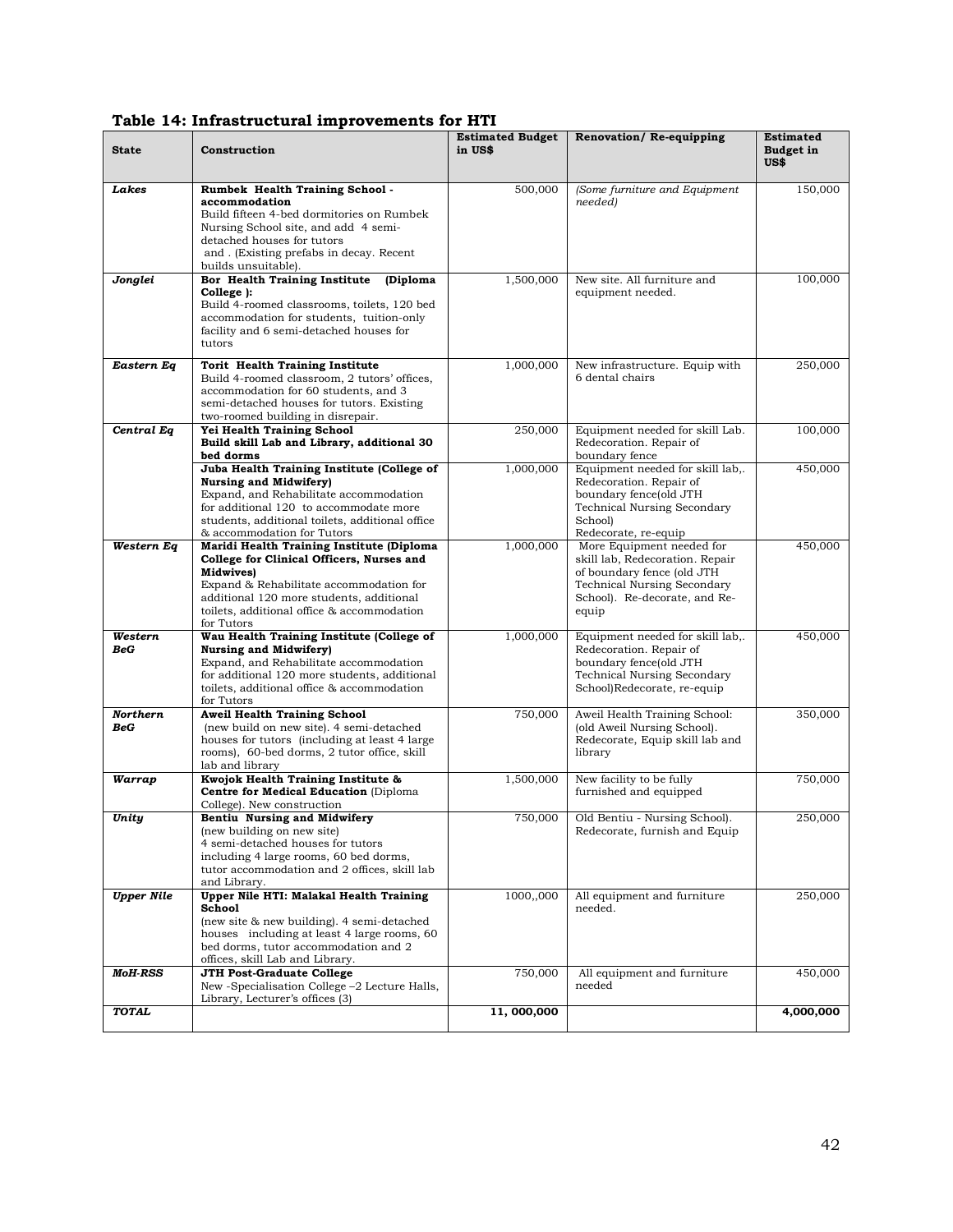# <span id="page-54-0"></span>**REFERENCES**

1. A2Z Project Nutrition Status and its Determinants Sudan: A Summary of Nutrition Status and its Determinants in Southern Sudan: A Summary of Available Data. Academy for Educational Development, August 2007.

2. Basic Package for Hospital care Services - Government of Southern Sudan, Ministry of Health – Directorate of Curative Services (2009).

3. Child Survival, Lancet papers.

4. Family Planning Policy (July 2009) – Ministry of Health, Government of Southern Sudan.

5. Government of Southern Sudan – 2009 Budget Approved by the Southern Sudan Legislative Assembly.

6. Government of Southern Sudan – 2010 Budget Approved by the Southern Sudan Legislative Assembly, December 2009.

7. Government of Southern Sudan, Draft Health Sector Budget Plan, 2007- 2009.

8. Government of Southern Sudan – Sudan Household Health Survey (Southern Sudan Report), 2006.

9. Government of South Sudan, Sudan Household Heath Survey 2011.

10. Government of Southern Sudan. Health Policy of Southern Sudan, 2007-2011.

11. Government of South Sudan, Ministry of Health, Interim Health Strategy 2006 – 2008.

12. Government of South Sudan, Ministry of Health, National Reproductive Health Strategy 2011-2015.

13. Implementation Guide for Community Based Management of Malaria, Pneumonia and Diarrhoea, a Community Child Survival Programme – Government of Southern Sudan, Ministry of Health, February 2009.

14. Inception Report - Capacity Building at Government of Southern Sudan Ministry of Health and State Ministries of Health levels to Strengthen Pharmaceutical Practices and Supply Management.

15. Integrated Control of Neglected Tropical Diseases – National Strategic Plan 2008 - 2011 (June 2008), Ministry of Health, Government of Southern Sudan.

16. Maternal, Neonatal and Reproductive Health Policy (May 2009), Ministry of Health, Government of Southern Sudan.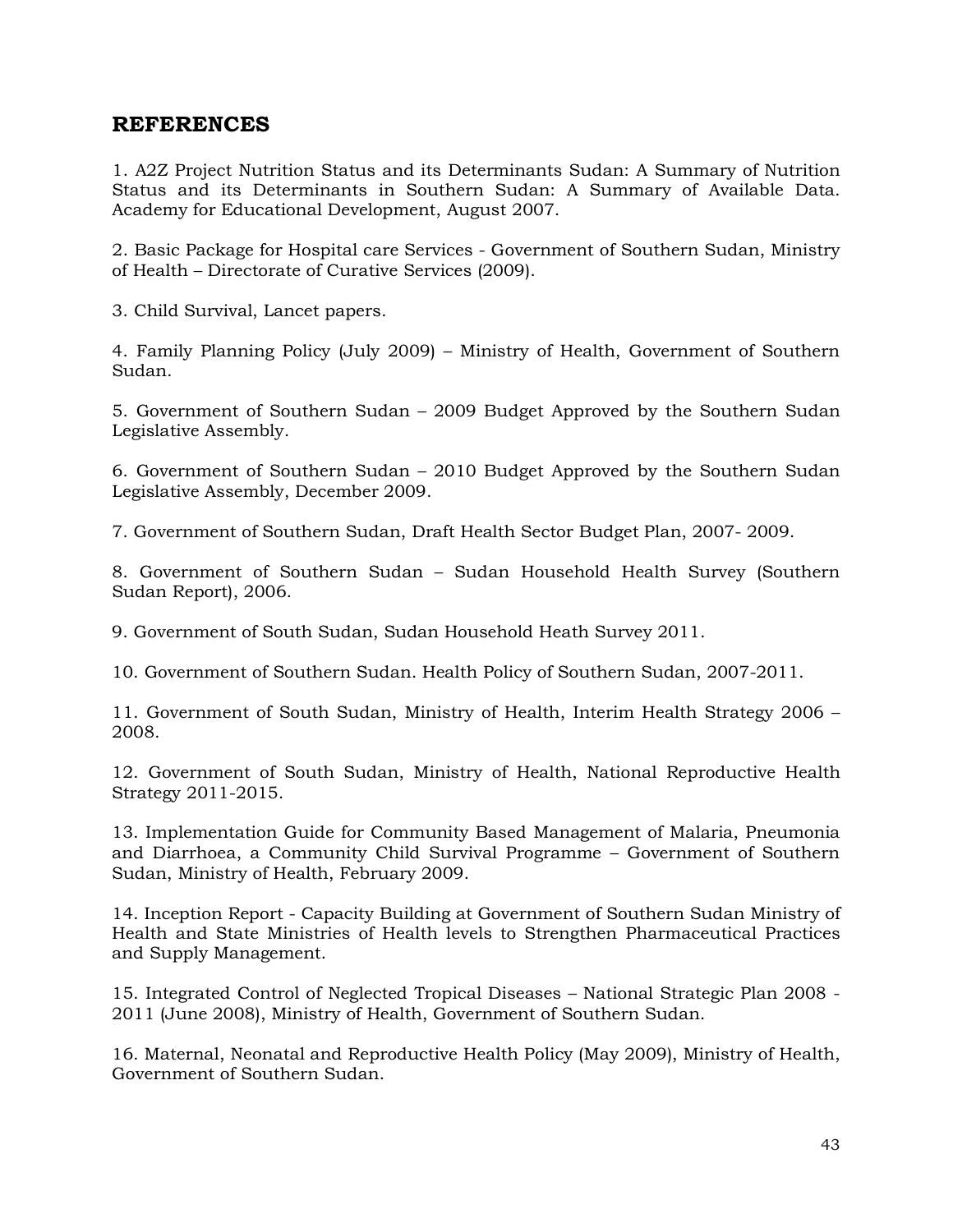17. Maternal, Neonatal and Reproductive Health Strategy (2008-2011), Ministry of Health, Government of Southern Sudan.

18. National Laboratory Services Assessment Report – Government of Southern Sudan, Ministry of Health, 2009.

19. Neglected Tropical Diseases and their Control in Southern Sudan: Situational Analysis, Intervention Options Appraisal and Gap Analysis, Ministry of Health, Government of Southern Sudan, February 2008.

20. Monitoring and Evaluation Framework – Government of Southern Sudan, 2009.

21. Report on the Second Government of Southern Sudan Health Assembly (GoSSHA II) – "Building Effective Health Systems, Government of Southern Sudan, Ministry of Health, Juba.

22. Republic of South Sudan, Ministry of Health, Health Facility Mapping 2011.

23. Situational Analysis of Reproductive Health and Adolescent Sexual and Reproductive Health in Southern Sudan (April 2007) – United Nations Population Fund & Ministry of Health, Government of Southern Sudan.

24. South Sudan – Capacity Building at Government Ministry of Health and State Ministry of Health levels to strengthen Pharmaceutical Practices and Supply management (Inception Report).

25. Southern Sudan Health Financing Study Report, April 2009.

26. Southern Sudan Malaria Strategic Plan 2007-2011, Ministry of Health, Government of Southern Sudan

27. Southern Sudan Maternal, Neonatal and Reproductive Health Strategy Action Plan (2008-2011), Ministry of Health, Government of Southern Sudan.

28. Strategic Approach to Strengthen Pharmaceutical Management in Southern Sudan – October 2008 - Ministry of Health, Government of Southern Sudan.

29. Strategic Plan for Human Resources for Health 2007-2017, September 2007, Ministry of Health, Government of Southern Sudan.

30. Strategic Plan for Tuberculosis Control in Southern Sudan 2009-20 13, Ministry of Health, Government of Southern Sudan.

31. Strengthening Hospital Management in Southern Sudan – Ministry of Health, Government of Southern Sudan – May 2010.

32. Sudan Multi-Donor Trust Fund – Final Project Proposal for a Grant in the Amount of US49 million to the Government of Southern Sudan for a proposed Umbrella Programme for Health System Development Phase II.